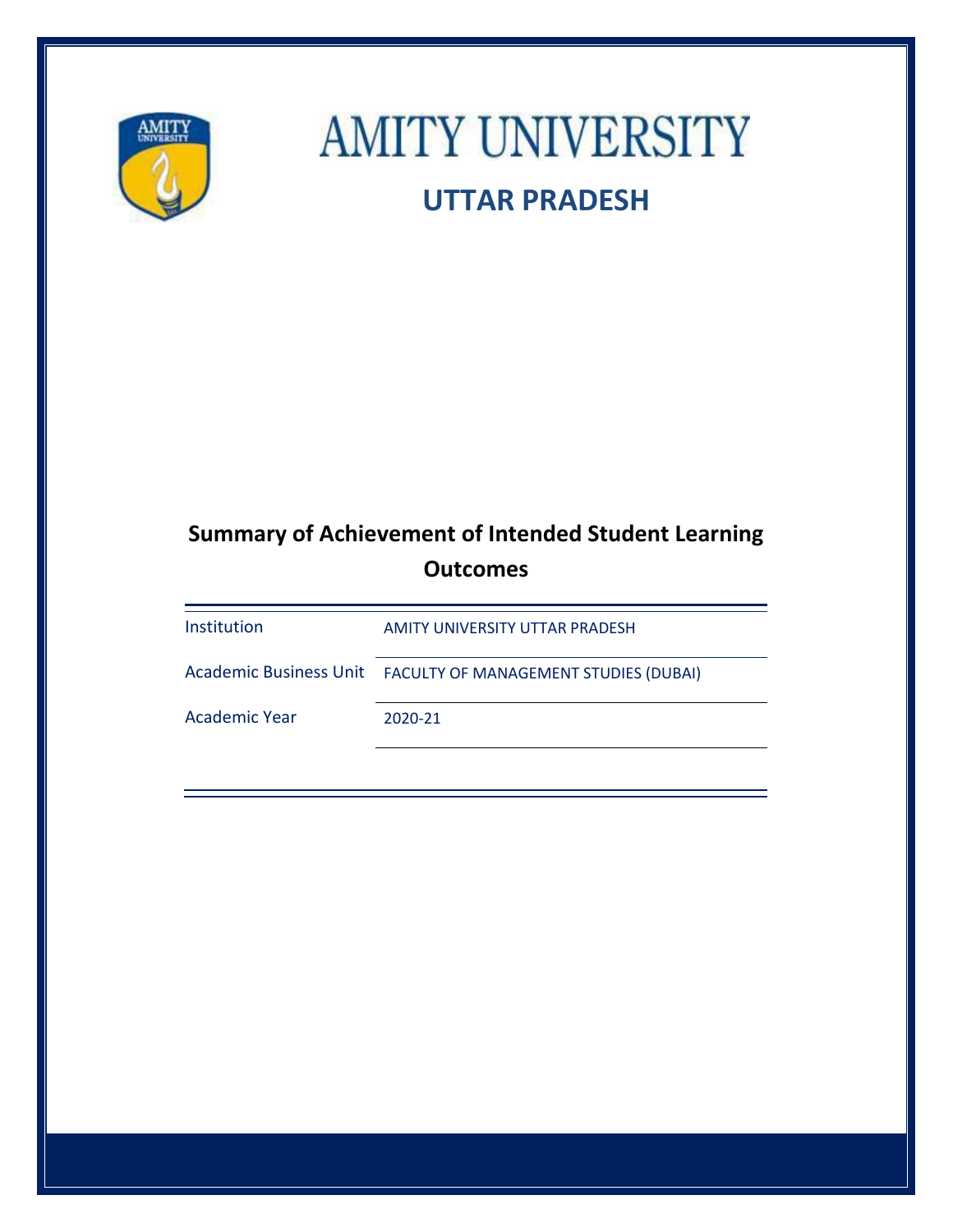|                | <b>Table of Contents</b>                                                                                   |           |  |  |
|----------------|------------------------------------------------------------------------------------------------------------|-----------|--|--|
| <b>Section</b> | <b>TITLE</b>                                                                                               | Page no.  |  |  |
|                | Section I: Mission and Broad-Based Goals                                                                   |           |  |  |
|                | <b>Mission Statement</b>                                                                                   | $5-6$     |  |  |
|                | <b>Broad-Based Goals</b>                                                                                   |           |  |  |
|                |                                                                                                            |           |  |  |
|                | Section II: Student Learning Assessment                                                                    |           |  |  |
|                | Bachelor of Business Administration - 3 Continent (BBA-3C)                                                 |           |  |  |
|                | Student Learning Assessment for (BBA 3C)                                                                   |           |  |  |
|                | Program Intended Student Learning Outcomes.                                                                |           |  |  |
|                | Summary of Results from Implementing Direct Measures of Student Learning                                   | $7 - 15$  |  |  |
|                | Summary of Results from Implementing Indirect Measures of Student Learning                                 |           |  |  |
|                | Summary of Achievement of Intended Student Learning Outcomes                                               |           |  |  |
|                | Proposed Courses of Action for Improvement in Learning Outcomes for which Performance Targets Were Not Met |           |  |  |
|                |                                                                                                            |           |  |  |
|                | <b>Bachelor of Business Administration Entrepreneurship (BBA Ent)</b>                                      |           |  |  |
|                | Student Learning Assessment for (BBA Ent)                                                                  |           |  |  |
|                | Program Intended Student Learning Outcomes.                                                                |           |  |  |
|                | $16 - 24$<br>Summary of Results from Implementing Direct Measures of Student Learning                      |           |  |  |
|                | Summary of Results from Implementing Indirect Measures of Student Learning                                 |           |  |  |
|                | Summary of Achievement of Intended Student Learning Outcomes                                               |           |  |  |
|                | Proposed Courses of Action for Improvement in Learning Outcomes for which Performance Targets Were Not Met |           |  |  |
|                |                                                                                                            |           |  |  |
|                | <b>Bachelor of Business Administration (BBA)</b>                                                           |           |  |  |
|                | <b>Student Learning Assessment for (BBA)</b>                                                               |           |  |  |
|                | Program Intended Student Learning Outcomes.                                                                | $25 - 33$ |  |  |
|                | Summary of Results from Implementing Direct Measures of Student Learning                                   |           |  |  |
|                | Summary of Results from Implementing Indirect Measures of Student Learning                                 |           |  |  |
|                | Summary of Achievement of Intended Student Learning Outcomes                                               |           |  |  |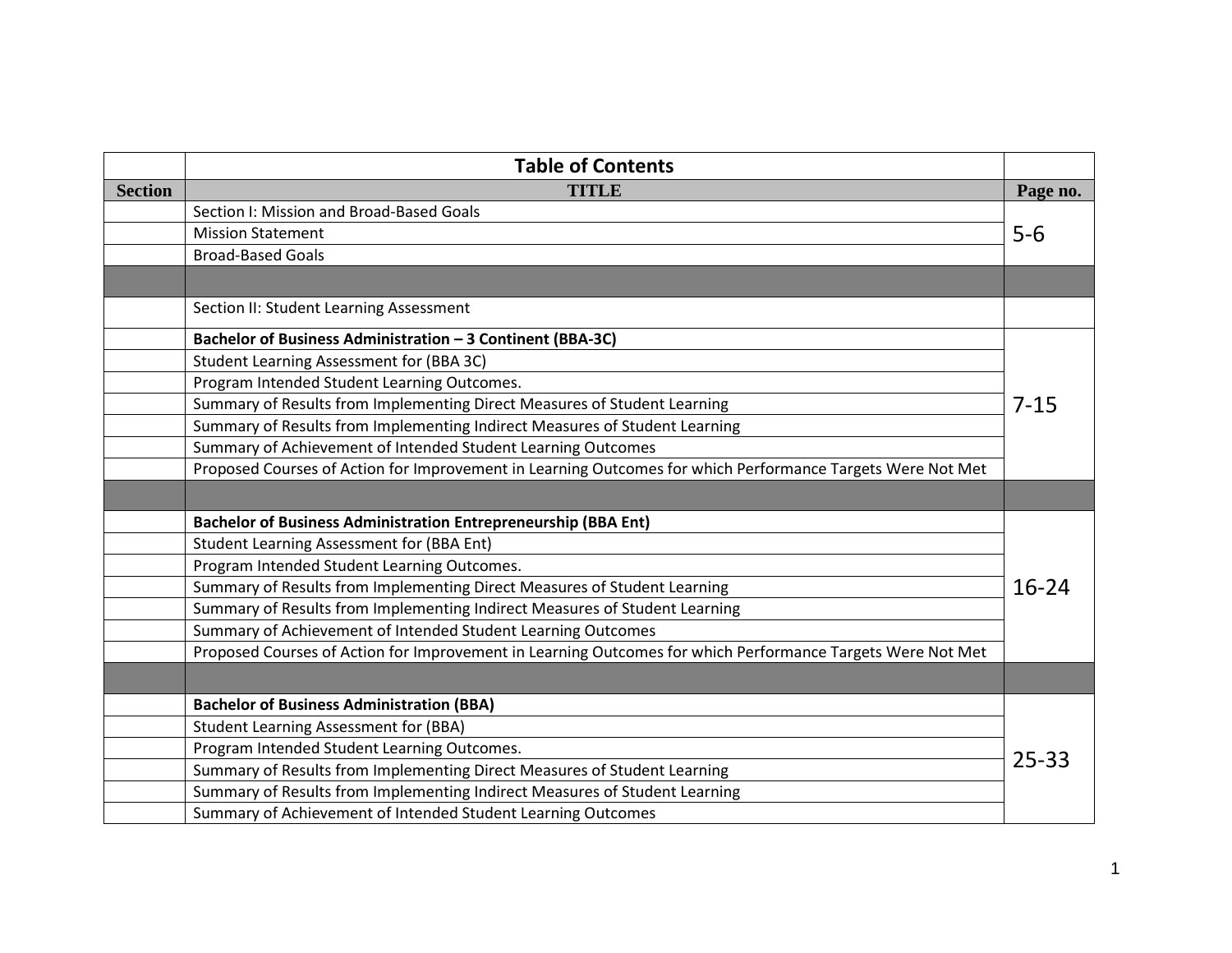| Proposed Courses of Action for Improvement in Learning Outcomes for which Performance Targets Were Not Met |           |  |  |  |
|------------------------------------------------------------------------------------------------------------|-----------|--|--|--|
|                                                                                                            |           |  |  |  |
| Bachelor of Business Administration Insurance and Banking (BBA I&B)                                        |           |  |  |  |
| Student Learning Assessment for (BBA I&B)                                                                  |           |  |  |  |
| Program Intended Student Learning Outcomes.                                                                |           |  |  |  |
| Summary of Results from Implementing Direct Measures of Student Learning                                   | 34-38     |  |  |  |
| Summary of Results from Implementing Indirect Measures of Student Learning                                 |           |  |  |  |
| Summary of Achievement of Intended Student Learning Outcomes                                               |           |  |  |  |
| Proposed Courses of Action for Improvement in Learning Outcomes for which Performance Targets Were Not Met |           |  |  |  |
|                                                                                                            |           |  |  |  |
| Master of Business Administration - 3 Continent (MBA 3C)                                                   |           |  |  |  |
| Student Learning Assessment for (MBA 3C)                                                                   |           |  |  |  |
| Program Intended Student Learning Outcomes.                                                                |           |  |  |  |
| Summary of Results from Implementing Direct Measures of Student Learning                                   | $39 - 46$ |  |  |  |
| Summary of Results from Implementing Indirect Measures of Student Learning                                 |           |  |  |  |
| Summary of Achievement of Intended Student Learning Outcomes                                               |           |  |  |  |
| Proposed Courses of Action for Improvement in Learning Outcomes for which Performance Targets Were Not Met |           |  |  |  |
|                                                                                                            |           |  |  |  |
| Master of Business Administration - Entrepreneurship (MBA-Ent)                                             |           |  |  |  |
| Student Learning Assessment for (MBA Ent)                                                                  |           |  |  |  |
| Program Intended Student Learning Outcomes.                                                                |           |  |  |  |
| Summary of Results from Implementing Direct Measures of Student Learning                                   | 47-49     |  |  |  |
| Summary of Results from Implementing Indirect Measures of Student Learning                                 |           |  |  |  |
| Summary of Achievement of Intended Student Learning Outcomes                                               |           |  |  |  |
| Proposed Courses of Action for Improvement in Learning Outcomes for which Performance Targets Were Not Met |           |  |  |  |
|                                                                                                            |           |  |  |  |
| <b>Master of Business Administration (MBA)</b>                                                             |           |  |  |  |
| <b>Student Learning Assessment for (MBA)</b>                                                               |           |  |  |  |
| Program Intended Student Learning Outcomes.                                                                | 50-57     |  |  |  |
| Summary of Results from Implementing Direct Measures of Student Learning                                   |           |  |  |  |
| Summary of Results from Implementing Indirect Measures of Student Learning                                 |           |  |  |  |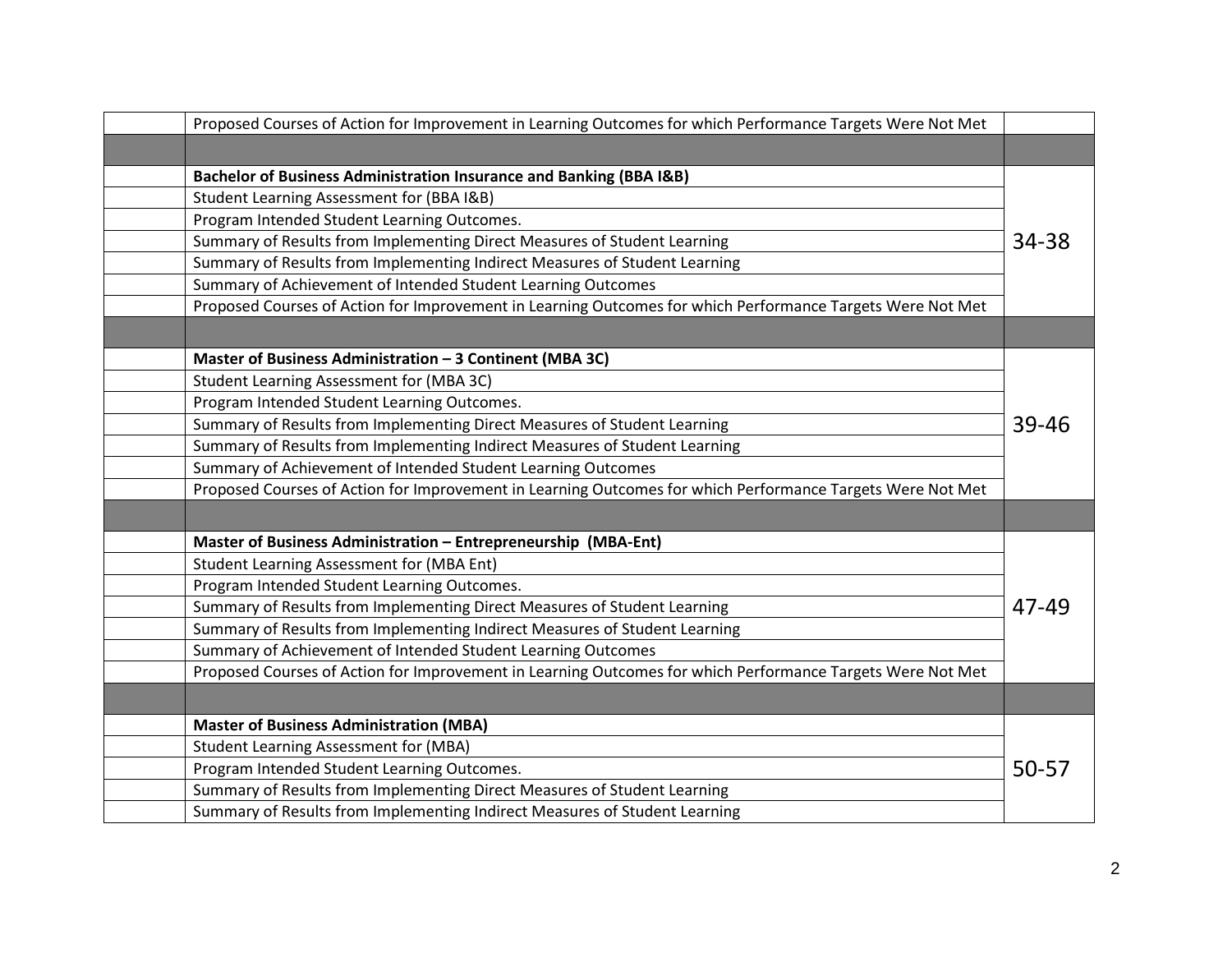| Summary of Achievement of Intended Student Learning Outcomes                                               |       |  |  |  |  |
|------------------------------------------------------------------------------------------------------------|-------|--|--|--|--|
| Proposed Courses of Action for Improvement in Learning Outcomes for which Performance Targets Were Not Met |       |  |  |  |  |
|                                                                                                            |       |  |  |  |  |
| <b>Master of Business Administration for Working Professionals</b>                                         |       |  |  |  |  |
| Student Learning Assessment for (MBA for Working Professionals)                                            |       |  |  |  |  |
| Program Intended Student Learning Outcomes.                                                                |       |  |  |  |  |
| Summary of Results from Implementing Direct Measures of Student Learning                                   | 58-59 |  |  |  |  |
| Summary of Results from Implementing Indirect Measures of Student Learning                                 |       |  |  |  |  |
| Summary of Achievement of Intended Student Learning Outcomes                                               |       |  |  |  |  |
| Proposed Courses of Action for Improvement in Learning Outcomes for which Performance Targets Were Not Met |       |  |  |  |  |
|                                                                                                            |       |  |  |  |  |
| <b>Master of Business Administration - Hospitality Management</b>                                          |       |  |  |  |  |
| Student Learning Assessment for (MBA Hospitality Management)                                               |       |  |  |  |  |
| Program Intended Student Learning Outcomes.                                                                |       |  |  |  |  |
| 60-62<br>Summary of Results from Implementing Direct Measures of Student Learning                          |       |  |  |  |  |
| Summary of Results from Implementing Indirect Measures of Student Learning                                 |       |  |  |  |  |
| Summary of Achievement of Intended Student Learning Outcomes                                               |       |  |  |  |  |
| Proposed Courses of Action for Improvement in Learning Outcomes for which Performance Targets Were Not Met |       |  |  |  |  |
|                                                                                                            |       |  |  |  |  |
| Master of Business Administration - Insurance and Banking (MBA I&B)                                        |       |  |  |  |  |
| Student Learning Assessment for (MBA Insurance and Banking)                                                |       |  |  |  |  |
| Program Intended Student Learning Outcomes.                                                                |       |  |  |  |  |
| Summary of Results from Implementing Direct Measures of Student Learning                                   | 63-65 |  |  |  |  |
| Summary of Results from Implementing Indirect Measures of Student Learning                                 |       |  |  |  |  |
| Summary of Achievement of Intended Student Learning Outcomes                                               |       |  |  |  |  |
| Proposed Courses of Action for Improvement in Learning Outcomes for which Performance Targets Were Not Met |       |  |  |  |  |
|                                                                                                            |       |  |  |  |  |
| Master of Business Administration - Public Relations and Event management                                  |       |  |  |  |  |
| Student Learning Assessment for (MBA Public Relations and Event management)                                |       |  |  |  |  |
| Program Intended Student Learning Outcomes.                                                                | 66-68 |  |  |  |  |
| Summary of Results from Implementing Direct Measures of Student Learning                                   |       |  |  |  |  |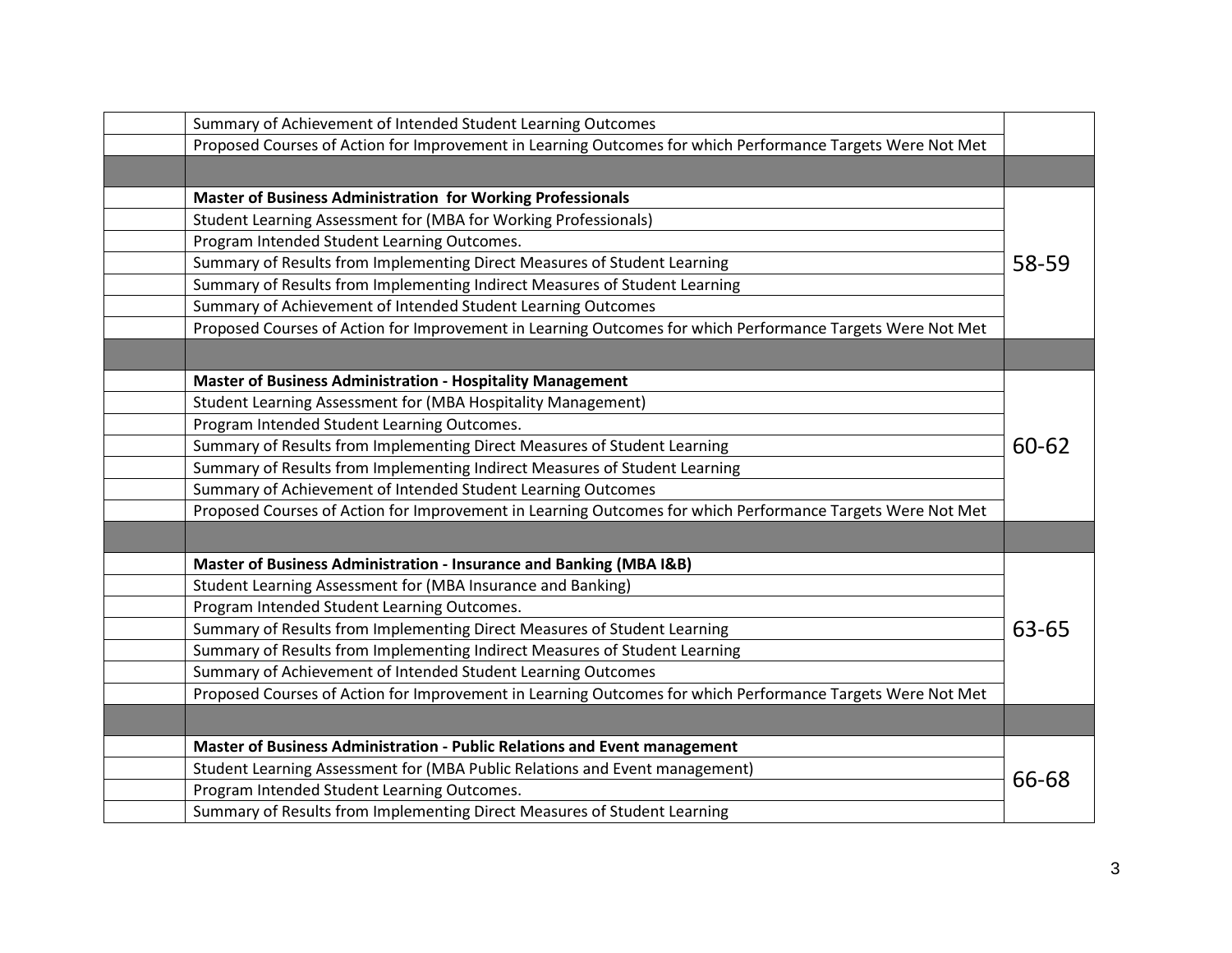| Summary of Results from Implementing Indirect Measures of Student Learning                                 |           |
|------------------------------------------------------------------------------------------------------------|-----------|
| Summary of Achievement of Intended Student Learning Outcomes                                               |           |
| Proposed Courses of Action for Improvement in Learning Outcomes for which Performance Targets Were Not Met |           |
|                                                                                                            |           |
| Master of Business Administration - Real Estate and Urban Infrastructure                                   |           |
| Student Learning Assessment for (MBA Real Estate and Urban Infrastructure)                                 |           |
| Program Intended Student Learning Outcomes.                                                                |           |
| Summary of Results from Implementing Direct Measures of Student Learning                                   | 69-71     |
| Summary of Results from Implementing Indirect Measures of Student Learning                                 |           |
| Summary of Achievement of Intended Student Learning Outcomes                                               |           |
| Proposed Courses of Action for Improvement in Learning Outcomes for which Performance Targets Were Not Met |           |
|                                                                                                            |           |
| <b>Master of Business Administration - Transport and Logistic</b>                                          |           |
| Student Learning Assessment for (MBA Public Relations and Event management)                                |           |
| Program Intended Student Learning Outcomes.                                                                |           |
| Summary of Results from Implementing Direct Measures of Student Learning                                   | $72 - 74$ |
| Summary of Results from Implementing Indirect Measures of Student Learning                                 |           |
| Summary of Achievement of Intended Student Learning Outcomes                                               |           |
| Proposed Courses of Action for Improvement in Learning Outcomes for which Performance Targets Were Not Met |           |
|                                                                                                            |           |
| <b>Master of Business Administration- Tourism Administration</b>                                           |           |
| Student Learning Assessment for (MBA Tourism Administration)                                               |           |
| Program Intended Student Learning Outcomes.                                                                |           |
| Summary of Results from Implementing Direct Measures of Student Learning                                   | $75 - 77$ |
| Summary of Results from Implementing Indirect Measures of Student Learning                                 |           |
| Summary of Achievement of Intended Student Learning Outcomes                                               |           |
| Proposed Courses of Action for Improvement in Learning Outcomes for which Performance Targets Were Not Met |           |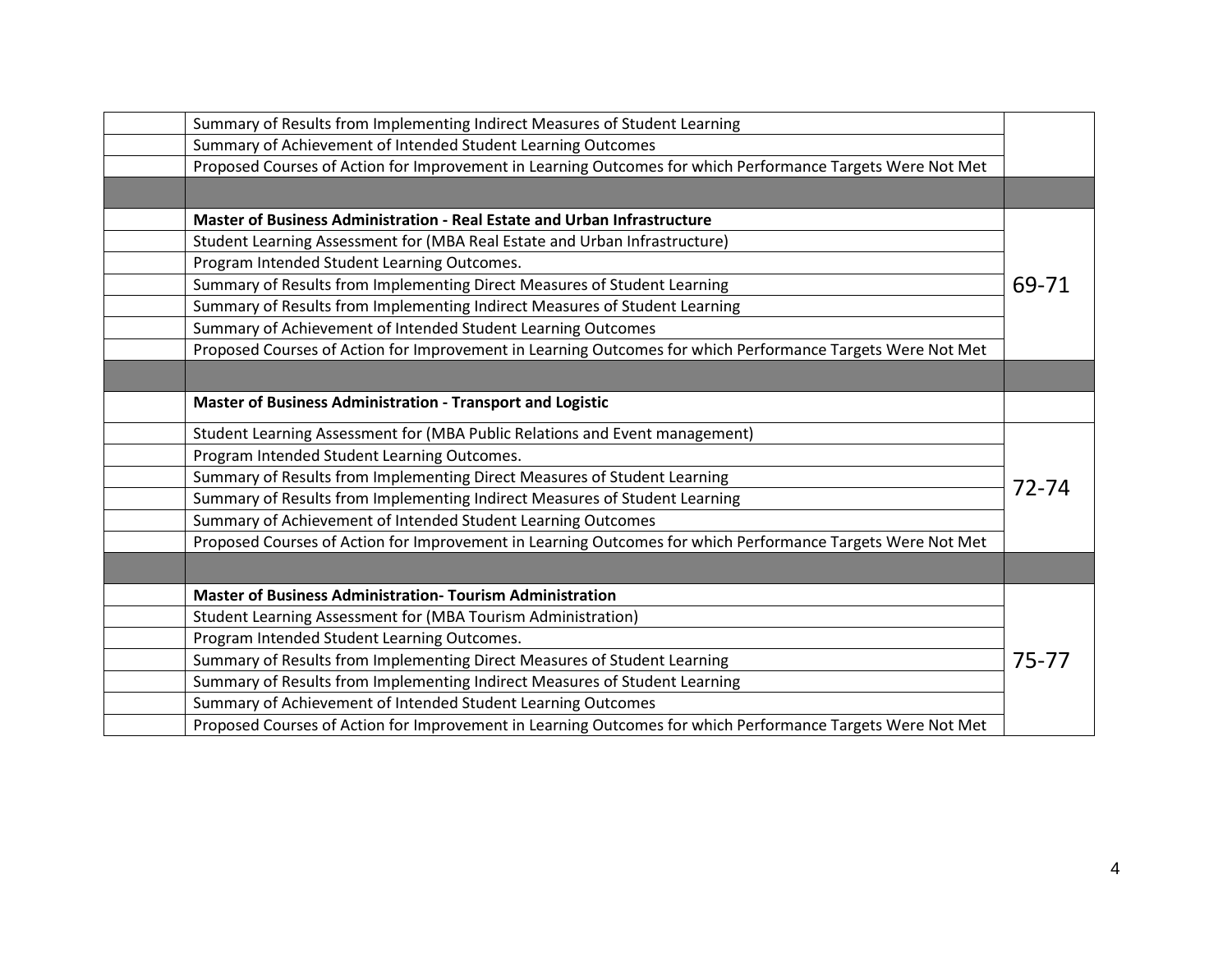# **OUTCOMES ASSESSMENT RESULT REPORT Faculty of Management Studies**

## **Section I: Mission and Broad-Based Goals**

#### Mission Statement

## **Mission of the Faculty of Management Studies :**

To provide education at all levels in management discipline of modern times and in the futuristic and emerging frontier areas of management knowledge, learning and research and to develop the overall personality of management students by making them not only excellent management professionals but also good individuals, with understanding and regards for human values, pride in their heritage and culture, a sense of right and wrong and yearning for perfection and imbibe attributes of courage of conviction and action.

#### Broad-Based Goals

## **Broad-Based Student Learning Goals:**

- 1. Students will acquire experiential knowledge of the application of management principles in a professional work setting.
- 2. Students will integrate theory and practice, as well as expertise across functional areas in making effective decisions by understanding the relationship of business to global environment.
- 3. Students will develop and sustain effective individual and organizational performance by leveraging Research skills, Information and Technological competencies in the given management framework.
- 4. Students will acquire when and how to use assertiveness and influential skills.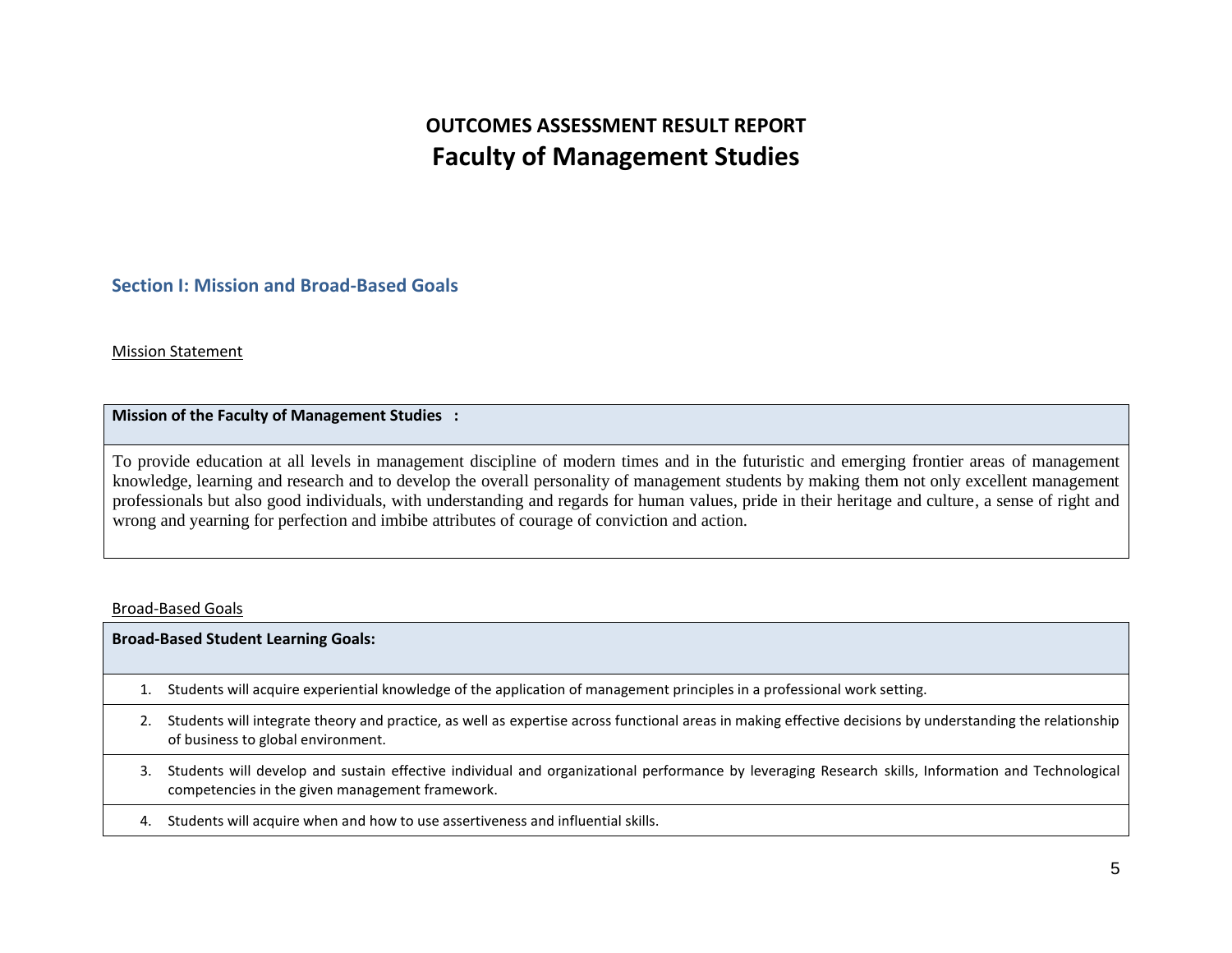### **Broad-Based Student Learning Goals:**

- 5. Students will acquire effective communication skills that support and enhance managerial effectiveness.
- 6. Students will acquire positive perspectives and skills that create productive managerial leaders and business networks.
- 7. Students will act ethically and responsibly.
- 8. Students will critically evaluate and reflect learning and development throughout their career.

|    | <b>Broad-Based Operational Goals:</b> |                                                                                                                                                               |  |  |  |  |
|----|---------------------------------------|---------------------------------------------------------------------------------------------------------------------------------------------------------------|--|--|--|--|
|    |                                       | FMS intends to provide educational excellence in Teaching/Academic Delivery and research.                                                                     |  |  |  |  |
| 2. |                                       | FMS will facilitate an academically conducive environment for holistic development of students.                                                               |  |  |  |  |
| 3. |                                       | FMS will facilitate environment for innovation and research excellence for the intellectual growth of faculty.                                                |  |  |  |  |
| 4. |                                       | FMS will facilitate cultivation of core values of the university and ethical conduct amongst students, faculty and staff.                                     |  |  |  |  |
| 5. |                                       | FMS will encourage cultural diversity and a sense of social and environmental responsibility.                                                                 |  |  |  |  |
| 6. |                                       | FMS will provide ample opportunities for international exposure to faculty and students.                                                                      |  |  |  |  |
| 7. |                                       | FMS will be involved in continual improvement of processes and systems andaim to attain national and international accreditations and university<br>rankings. |  |  |  |  |
| 8. |                                       | FMS will build a strong industry interaction by way of alumni networks and empanelment of expertise from industry.                                            |  |  |  |  |
| 9. |                                       | FMS will facilitate employment opportunities and also support students to start their own ventures.                                                           |  |  |  |  |
|    | 10.                                   | FMS will facilitate good governance in discharge of responsibilities and execution of policies and programs.                                                  |  |  |  |  |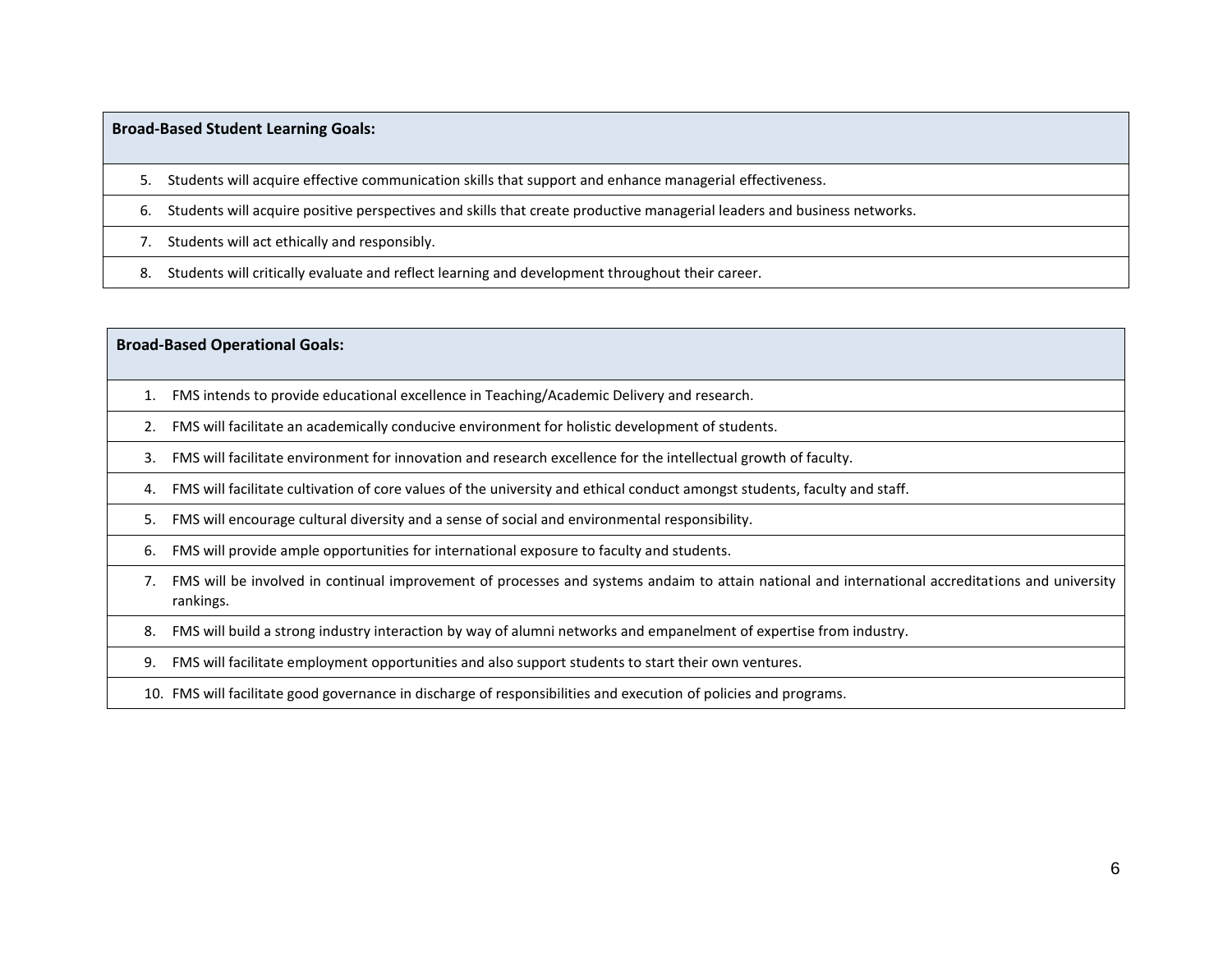## **Section II: Student Learning Assessment**

# **BBA 3C**

|                  | PROGRAM NAME: BBA 3C                                                                                                                                                                                              |  |  |  |  |  |
|------------------|-------------------------------------------------------------------------------------------------------------------------------------------------------------------------------------------------------------------|--|--|--|--|--|
|                  | a. Program Intended Student Learning Outcomes (Program ISLOs)                                                                                                                                                     |  |  |  |  |  |
| 1.               | Students shall be able to develop comprehension of various functional areas of business management and will be able to apply the same in the<br>organizational context.                                           |  |  |  |  |  |
| $\overline{2}$ . | Student shall be able to use appropriate research methods, tools, and techniques for seizing available opportunities for business growth and managing<br>change in the organization.                              |  |  |  |  |  |
| 3.               | Students shall be able to demonstrate knowledge of information management tools, and use IT to manage, synthesize, and analyze information and<br>collaborate with the stakeholders in industry 4.0.              |  |  |  |  |  |
| 4.               | Students shall be able to use information and knowledge to analyze the facts, apply critical-thinking skills, design a solution, think rationally and<br>strategically, and define the relevant course of action. |  |  |  |  |  |
| 5.               | Students shall be able to develop and demonstrate effective communication skills required in a professional context and will have the ability to build<br>better interpersonal camaraderie at workplace.          |  |  |  |  |  |
| 6.               | Students shall be able to work effectively in a team, demonstrate excellent interpersonal and collaborative skills, and network effectively with various<br>stake holders.                                        |  |  |  |  |  |
| 7.               | Student shall be able to identify diversity in culture, understand ethnic background, show sensitivity to various cultural and environmental issues and<br>demonstrate traits of global business practitioner.    |  |  |  |  |  |
| 8.               | Student shall be able to define and apply ethical business practices, develop ethical standards, and develop strong ethical culture in a professional<br>context.                                                 |  |  |  |  |  |
| 9.               | Student shall be able to acquire leadership qualities, apply and demonstrate entrepreneurial skills, strategize, mobilize people and resources, create                                                            |  |  |  |  |  |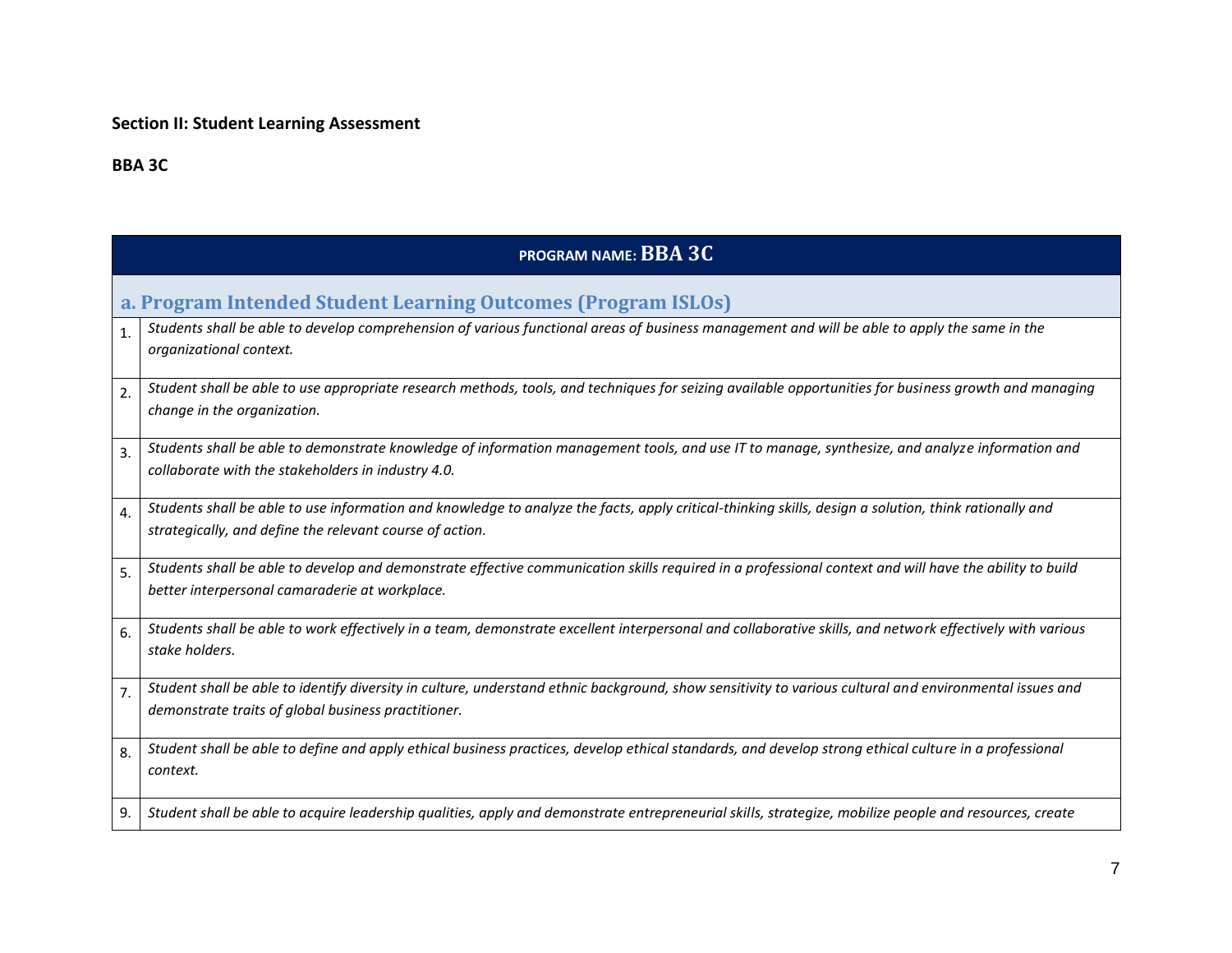|     | value and convert innovative ideas into business ventures.                                                                                                                                                    |                                                                                                                                                                                   |  |  |  |  |
|-----|---------------------------------------------------------------------------------------------------------------------------------------------------------------------------------------------------------------|-----------------------------------------------------------------------------------------------------------------------------------------------------------------------------------|--|--|--|--|
| 10. | Student shall develop and illustrate interest and competency for knowledge acquisition through primary and secondary sources for lifelong learning and<br>its application on personal and professional front. |                                                                                                                                                                                   |  |  |  |  |
| 11. | Student shall be able to apply independent thinking to analyse and evaluate business problems and develop optimum solutions for efficiency,<br>effectiveness and sustainability                               |                                                                                                                                                                                   |  |  |  |  |
| 12. | Students shall be able to maintain lifelong alumni network and keep the curriculum responsive to industry needs by maintaining strong relationship with<br>the corporate                                      |                                                                                                                                                                                   |  |  |  |  |
|     | <b>b. Assessment Instruments for Intended Student</b><br><b>Learning Outcomes-</b><br><b>Direct Measures of Student Learning:</b>                                                                             | c. Performance Objectives (Targets/Criteria) for<br><b>Direct Measures:</b>                                                                                                       |  |  |  |  |
| 1.  | <b>Comprehensive Exam</b><br>ISLO 1(Management Knowledge)                                                                                                                                                     | In comprehensive examination at least 80% of students will attain 50% and<br>above score in each section which is directly mapped to specific ISLOs to achieve<br>the competency. |  |  |  |  |
|     | ISLO 2(Research competency)                                                                                                                                                                                   |                                                                                                                                                                                   |  |  |  |  |
|     | ISLO 3(IT Skills)                                                                                                                                                                                             |                                                                                                                                                                                   |  |  |  |  |
|     | ISLO 4(Problem-Solving and Critical Thinking Skills)                                                                                                                                                          |                                                                                                                                                                                   |  |  |  |  |
|     | ISLO 7(Global Outlook)                                                                                                                                                                                        |                                                                                                                                                                                   |  |  |  |  |
|     | ISLO 8(Ethical Behavior)                                                                                                                                                                                      |                                                                                                                                                                                   |  |  |  |  |
|     | ISLO 9(Entrepreneurship & Employability)                                                                                                                                                                      |                                                                                                                                                                                   |  |  |  |  |
|     | ISLO 10(Life-Long Learning)                                                                                                                                                                                   |                                                                                                                                                                                   |  |  |  |  |
|     | ISLO 11 (Independent thinking)                                                                                                                                                                                |                                                                                                                                                                                   |  |  |  |  |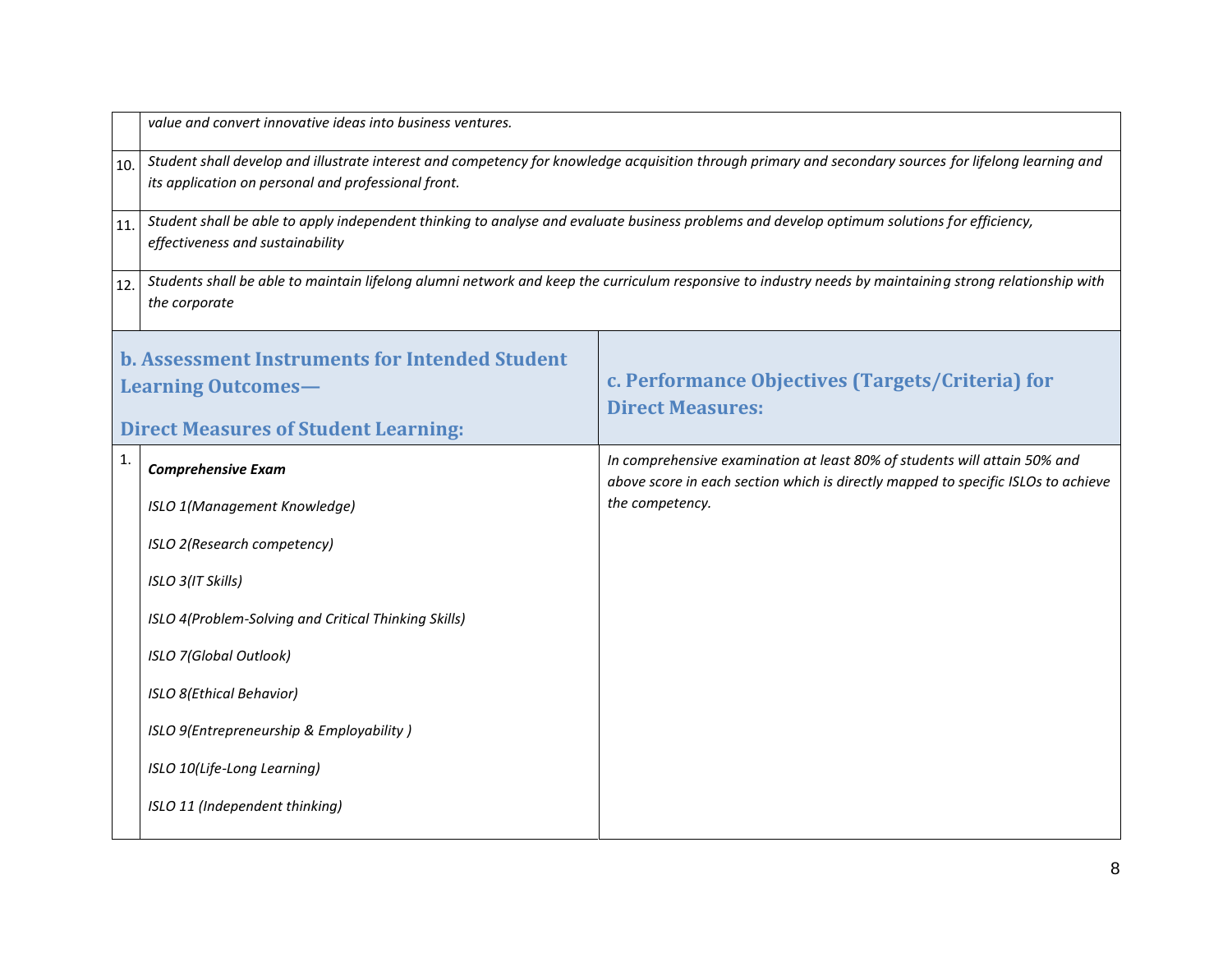|                                                                                                                              | ISLO 12 (Corporate connection)                                                                                                                                                                                                                                        |                                                                                                                                                                                             |
|------------------------------------------------------------------------------------------------------------------------------|-----------------------------------------------------------------------------------------------------------------------------------------------------------------------------------------------------------------------------------------------------------------------|---------------------------------------------------------------------------------------------------------------------------------------------------------------------------------------------|
| 2.                                                                                                                           | <b>Scoring Rubrics</b><br>• ISLO 2(Research competency)<br>• ISLO 5(Business Communication)<br>• ISLO 6(Behavioral Skill)<br>• ISLO 7(Global Outlook)                                                                                                                 | Utilizing a scoring rubric at least 80% of students shall achieve the competency<br>with 50% score in each section mapped with the specific Intended Student<br>Learning Outcomes.          |
| d. Assessment Instruments for Intended Student<br><b>Learning Outcomes-</b><br><b>Indirect Measures of Student Learning:</b> |                                                                                                                                                                                                                                                                       | e. Performance Objectives (Targets/Criteria) for<br><b>Indirect Measures:</b>                                                                                                               |
| 1.                                                                                                                           | <b>Student Exit Survey</b><br>ISLO 1 (Management Knowledge)<br>ISLO 2 (Research competency)<br>ISLO 3 (IT Skills)<br>ISLO 4 (Problem-Solving and Critical Thinking Skills)<br>ISLO 5 (Business Communication)<br>ISLO 6 (Behavioral Skill)<br>ISLO 7 (Global Outlook) | On the exit survey instrument, at least 80% of graduating class will indicate that<br>they agree or strongly agree on various items linked with the intended students<br>learning outcomes. |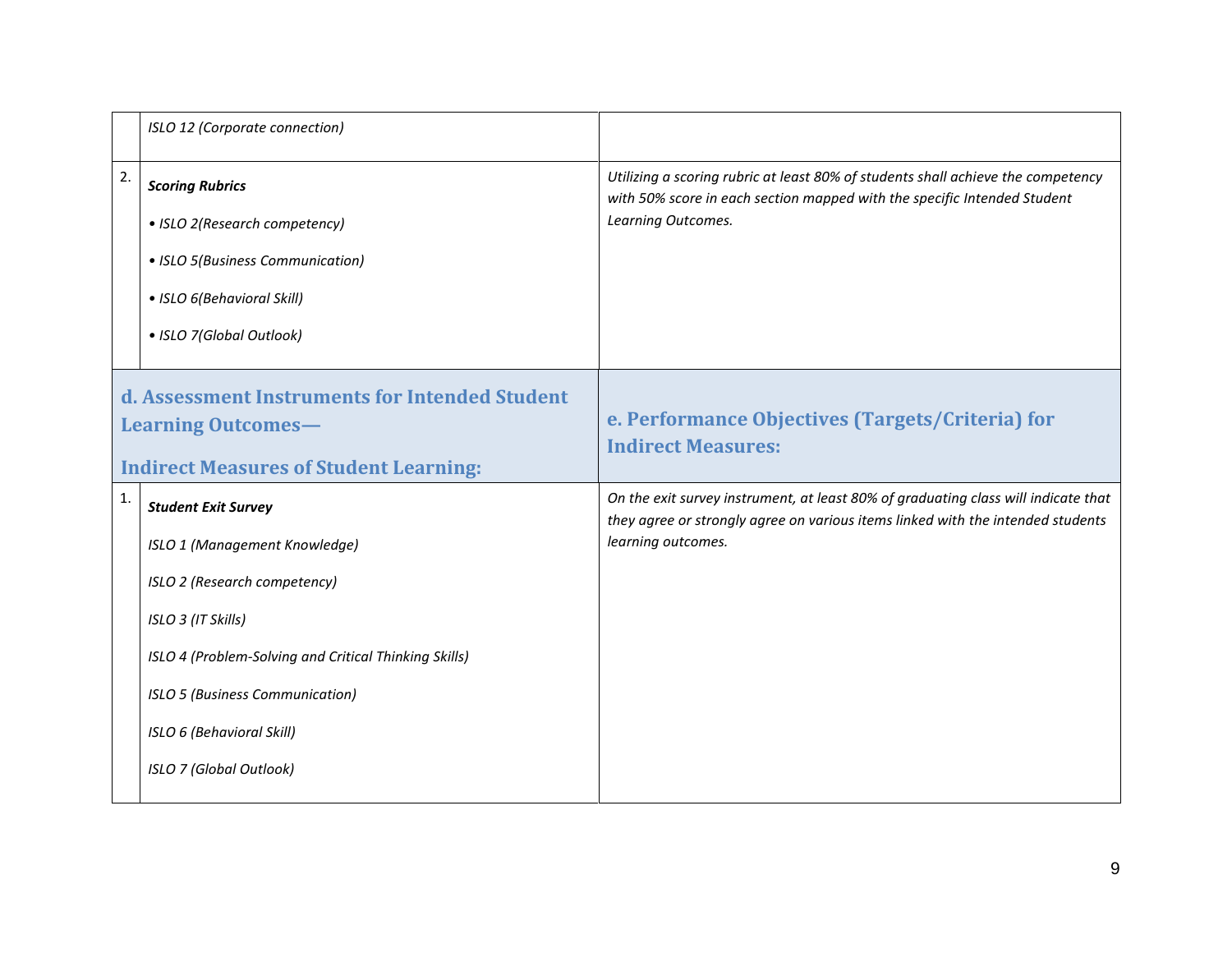|    | ISLO 8 (Ethical Behaviour)                |                                                                                          |
|----|-------------------------------------------|------------------------------------------------------------------------------------------|
|    | ISLO 9 (Entrepreneurship & Employability) |                                                                                          |
|    | ISLO 10 (Life-Long Learning)              |                                                                                          |
|    | ISLO 11 (Independent thinking)            |                                                                                          |
|    | ISLO 12 (Corporate connection)            |                                                                                          |
|    |                                           |                                                                                          |
| 2. | <b>Alumni Survey</b>                      | On the alumni survey instrument, at least 80% of alumni will indicate "Yes" to           |
|    | ISLO 9 (Entrepreneurship & Employability) | the question #5: "Are you employed in an area related to your BBA 3c<br>specialization?" |

| f. Summary of Results from Implementing Direct Measures of Student Learning: |                                                                                                                                                          |  |  |  |  |  |
|------------------------------------------------------------------------------|----------------------------------------------------------------------------------------------------------------------------------------------------------|--|--|--|--|--|
| 1.                                                                           | Comprehensive Exam (Percentage of students score 50% and above in each section which is directly mapped to specific ISLOs to achieve the<br>competency). |  |  |  |  |  |
|                                                                              | ISLO 1 (Management Knowledge): NA                                                                                                                        |  |  |  |  |  |
|                                                                              | ISLO 2 (Research competency) : NA                                                                                                                        |  |  |  |  |  |
|                                                                              | ISLO 3 (IT Skills): NA                                                                                                                                   |  |  |  |  |  |
|                                                                              | ISLO 4 (Problem-Solving and Critical Thinking Skills): NA                                                                                                |  |  |  |  |  |
|                                                                              | ISLO 7 (Global Outlook): NA                                                                                                                              |  |  |  |  |  |
|                                                                              | ISLO 8 (Ethical Behaviour): NA                                                                                                                           |  |  |  |  |  |
|                                                                              | ISLO 9 (Entrepreneurship & Employability): NA                                                                                                            |  |  |  |  |  |
|                                                                              | ISLO 10 (Life-Long Learning): NA                                                                                                                         |  |  |  |  |  |
|                                                                              | ISLO 11 (Independent thinking): NA                                                                                                                       |  |  |  |  |  |
|                                                                              | ISLO 12 (Corporate connection): NA                                                                                                                       |  |  |  |  |  |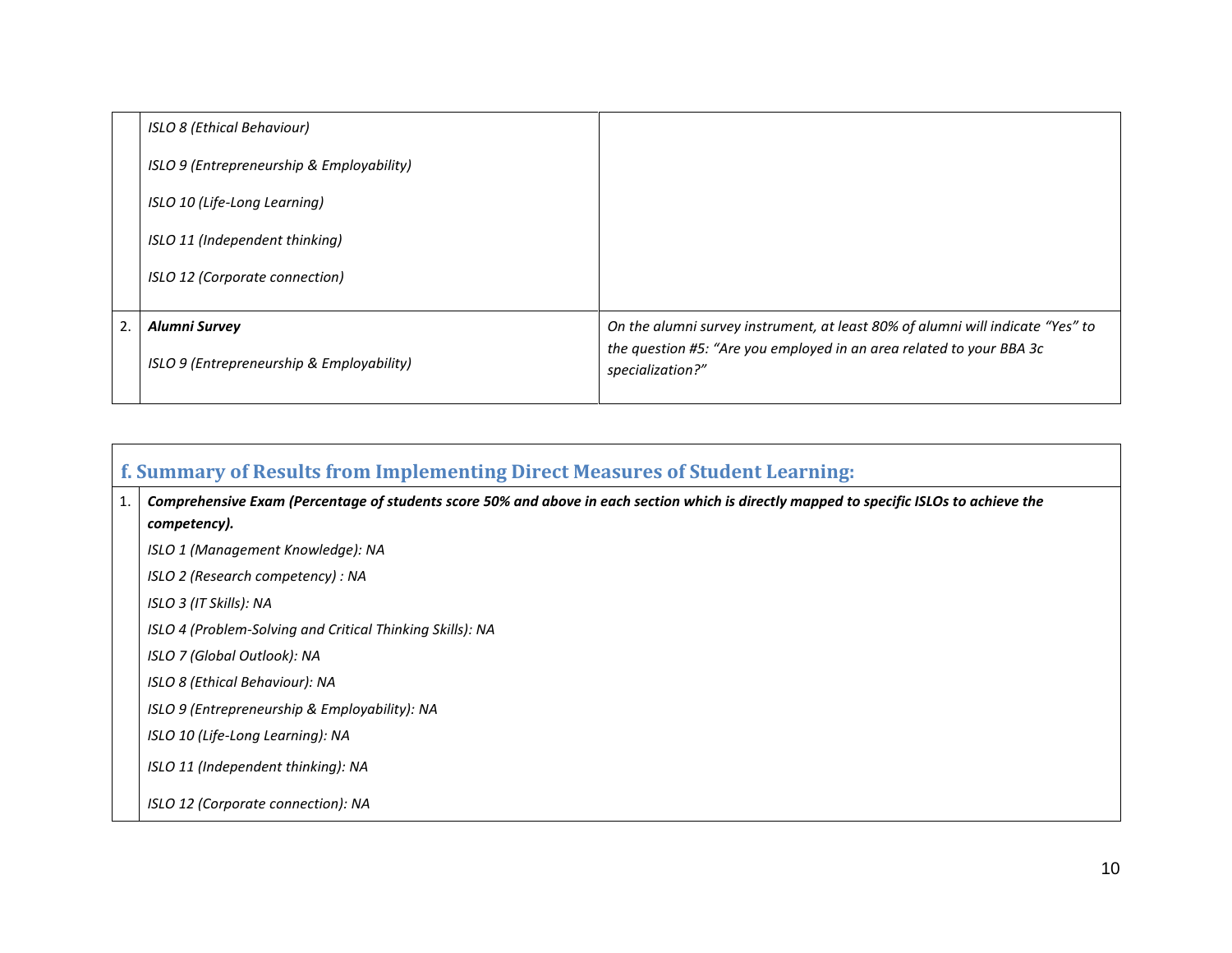# 2. *Scoring Rubrics ISLO 2 (Research competency): NA ISLO 5 (Business Communication): NA SLO 6 (Behavioural Skill): NA ISLO 7 (Global Outlook): NA* **g. Summary of Results from Implementing Indirect Measures of Student Learning:** 1. *Exit Survey: Percentage of students indicating that they agree or strongly agree on various items linked with the intended students learning outcomes. ISLO 1 (Management Knowledge): 67% ISLO 2 (Research competency): 100% ISLO 3 (IT Skills): 50% ISLO 4 (Problem-Solving and Critical Thinking Skills): 83% ISLO 5 (Business Communication): 100% ISLO 6 (Behavioral Skill): 100% ISLO 7 (Global Outlook): 100% ISLO 8 (Ethical Behaviour): 100% ISLO 9 (Entrepreneurship & Employability:) 100% ISLO 10 (Life-Long Learning): 100% ISLO 11 (Independent thinking): 83% ISLO 12 (Corporate connection): 83%* 2. *Alumni Survey: Percentage of alumni responding "Yes" to question #5: "Are you employed in an area related to your BBA specialization?" ISLO 9 (Entrepreneurship & Employability): 77%*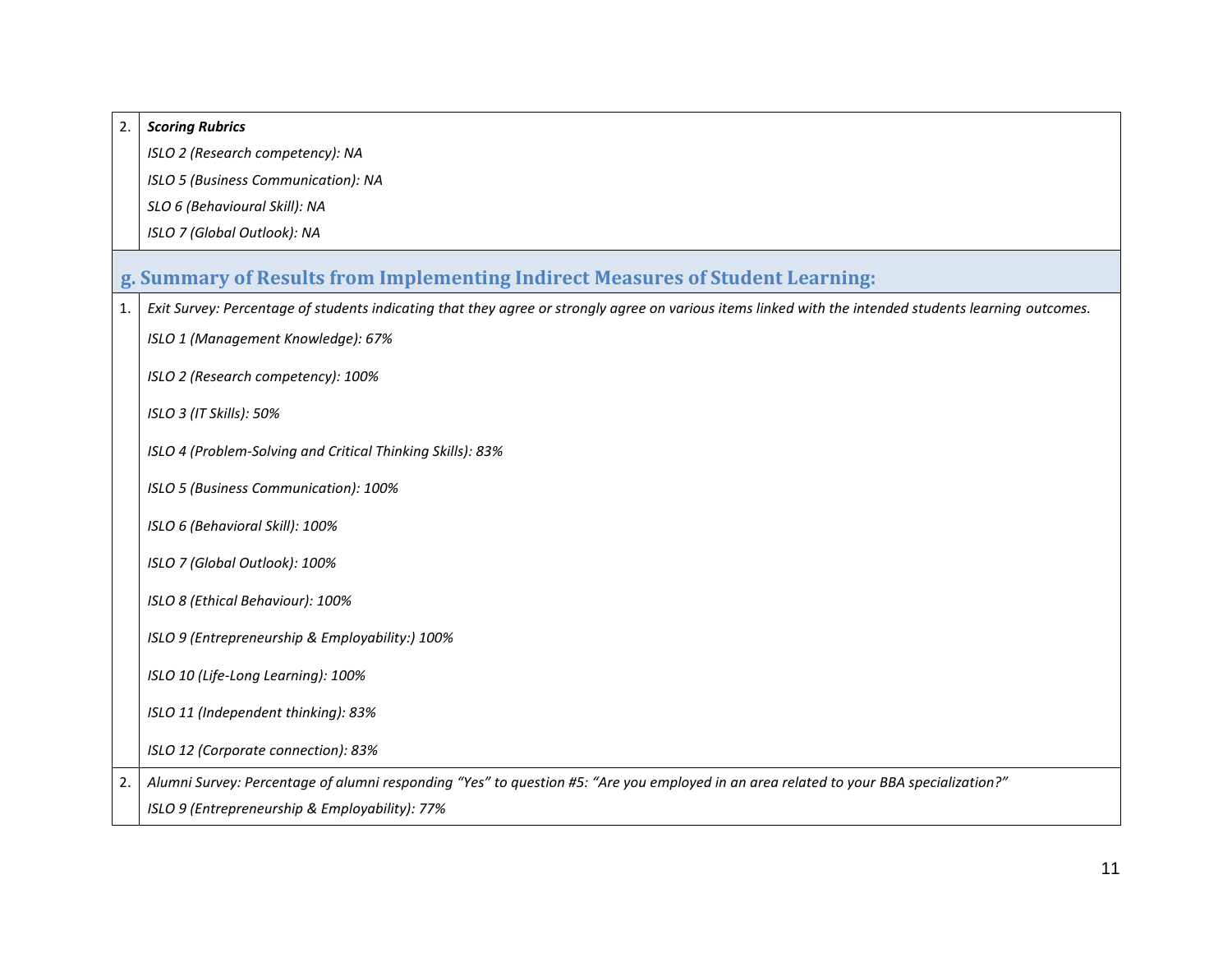| h. Summary of Achievement of Intended Student Learning Outcomes:                                                                                                                                                |                                            |                                        |                                        |                                   |                                              |                                 |                                     |                                        |
|-----------------------------------------------------------------------------------------------------------------------------------------------------------------------------------------------------------------|--------------------------------------------|----------------------------------------|----------------------------------------|-----------------------------------|----------------------------------------------|---------------------------------|-------------------------------------|----------------------------------------|
| <b>Intended Student Learning</b>                                                                                                                                                                                | <b>Learning Assessment Measures</b>        |                                        |                                        |                                   |                                              |                                 |                                     |                                        |
| <b>Outcomes</b>                                                                                                                                                                                                 |                                            |                                        |                                        |                                   |                                              |                                 |                                     |                                        |
| (ISLOs)                                                                                                                                                                                                         | <b>Direct Measures of Student Learning</b> |                                        |                                        |                                   | <b>Indirect Measures of Student Learning</b> |                                 |                                     |                                        |
| <b>Program ISLOs</b>                                                                                                                                                                                            | Comprehensive<br><b>Examination</b>        | <b>Scoring</b><br><b>Rubric</b>        | <b>Direct</b><br><b>Measure 3</b>      | <b>Direct</b><br><b>Measure 4</b> | <b>Exit Survey</b>                           | <b>Alumni</b><br><b>Survey</b>  | <b>Indirect</b><br><b>Measure 3</b> | <b>Indirect</b><br><b>Measure 4</b>    |
|                                                                                                                                                                                                                 | Performance<br>Objective<br>Was            | Performance<br><b>Objective</b><br>Was | Performance<br><b>Objective</b><br>Was | Performance<br>Objective<br>Was   | Performance<br><b>Objective</b><br>Was       | Performance<br>Objective<br>Was | Performance<br>Objective<br>Was     | Performance<br><b>Objective</b><br>Was |
| Students shall be able<br>to<br>1.<br>comprehension<br>develop<br>of<br>various functional areas of<br>business management and will<br>be able to apply the same in<br>the organizational context.              | <b>NA</b>                                  | <b>NA</b>                              |                                        |                                   | Not Met*                                     | <b>NA</b>                       |                                     |                                        |
| Student shall be able to use<br>2.<br>appropriate research methods,<br>tools, and techniques for<br>seizing available opportunities<br>for business growth<br>and<br>managing change in<br>the<br>organization. | <b>NA</b>                                  | <b>NA</b>                              |                                        |                                   | Met                                          | <b>NA</b>                       |                                     |                                        |
| Students shall be able to<br>3.<br>demonstrate<br>knowledge of<br>information<br>management<br>tools, and use IT to manage,<br>synthesize,<br>analyze<br>and<br>information and collaborate                     | <b>NA</b>                                  | <b>NA</b>                              |                                        |                                   | Not Met*                                     | <b>NA</b>                       |                                     |                                        |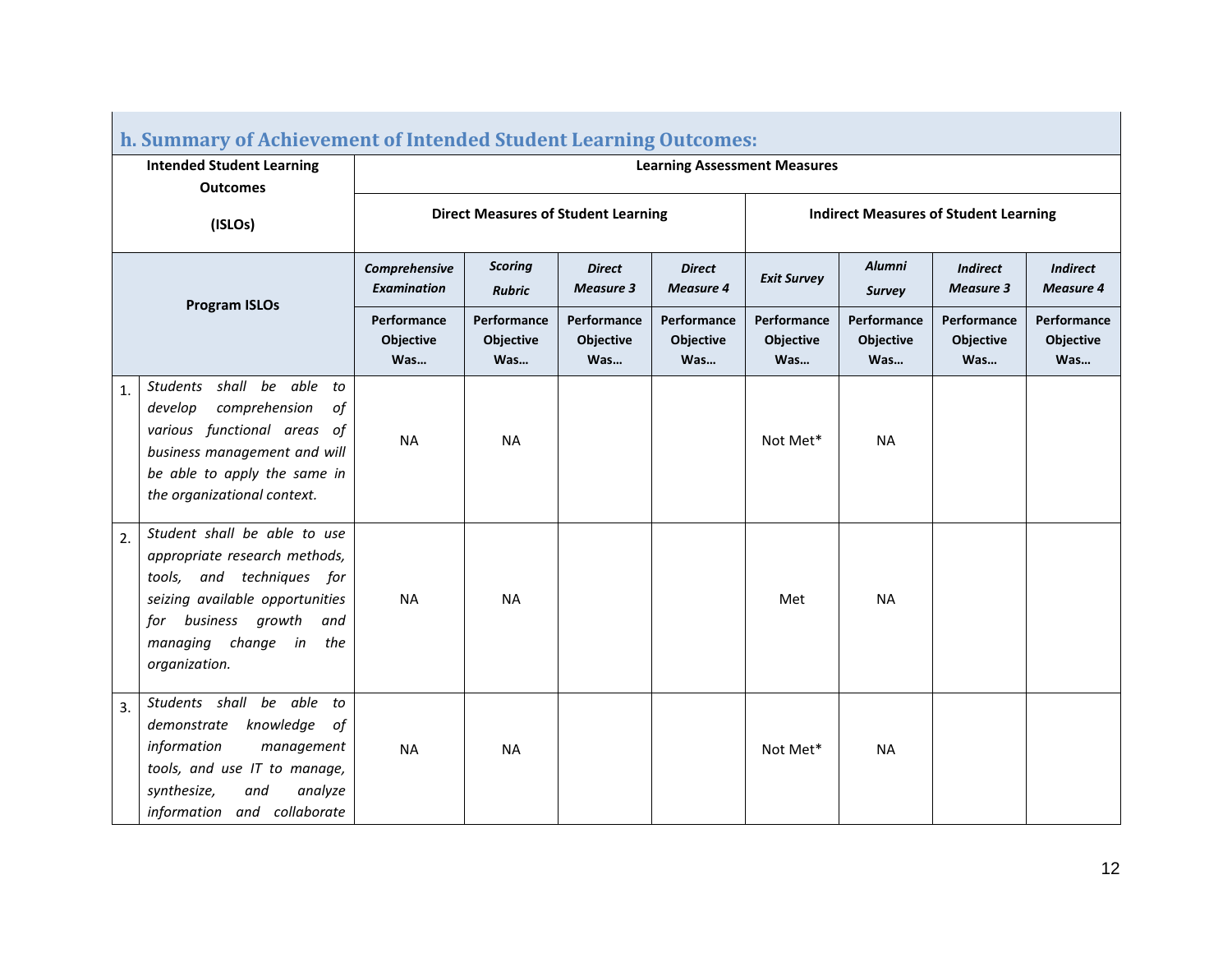|                  | the<br>stakeholders<br>with<br>in<br>industry 4.0.                                                                                                                                                                                        |           |           |  |     |           |  |
|------------------|-------------------------------------------------------------------------------------------------------------------------------------------------------------------------------------------------------------------------------------------|-----------|-----------|--|-----|-----------|--|
| $\overline{4}$ . | Students shall be able to use<br>information and knowledge to<br>analyze the facts, apply<br>critical-thinking skills, design a<br>solution, think rationally and<br>strategically, and define the<br>relevant course of action.          | <b>NA</b> | <b>NA</b> |  | Met | <b>NA</b> |  |
| 5 <sub>1</sub>   | Students shall be able to<br>develop<br>and<br>demonstrate<br>effective communication skills<br>required in a professional<br>context and will have the<br>build<br>better<br>ability<br>to<br>interpersonal camaraderie at<br>workplace. | <b>NA</b> | <b>NA</b> |  | Met | <b>NA</b> |  |
| 6.               | Students shall be able to work<br>effectively<br>in<br>team,<br>$\alpha$<br>demonstrate<br>excellent<br>interpersonal and collaborative<br>skills, and network effectively<br>with various stake holders.                                 | <b>NA</b> | <b>NA</b> |  | Met | <b>NA</b> |  |
| $\overline{7}$ . | Student shall be able to<br>identify diversity in culture,<br>understand ethnic background,<br>show sensitivity to various<br>cultural and environmental<br>issues and demonstrate traits                                                 | <b>NA</b> | <b>NA</b> |  | Met | <b>NA</b> |  |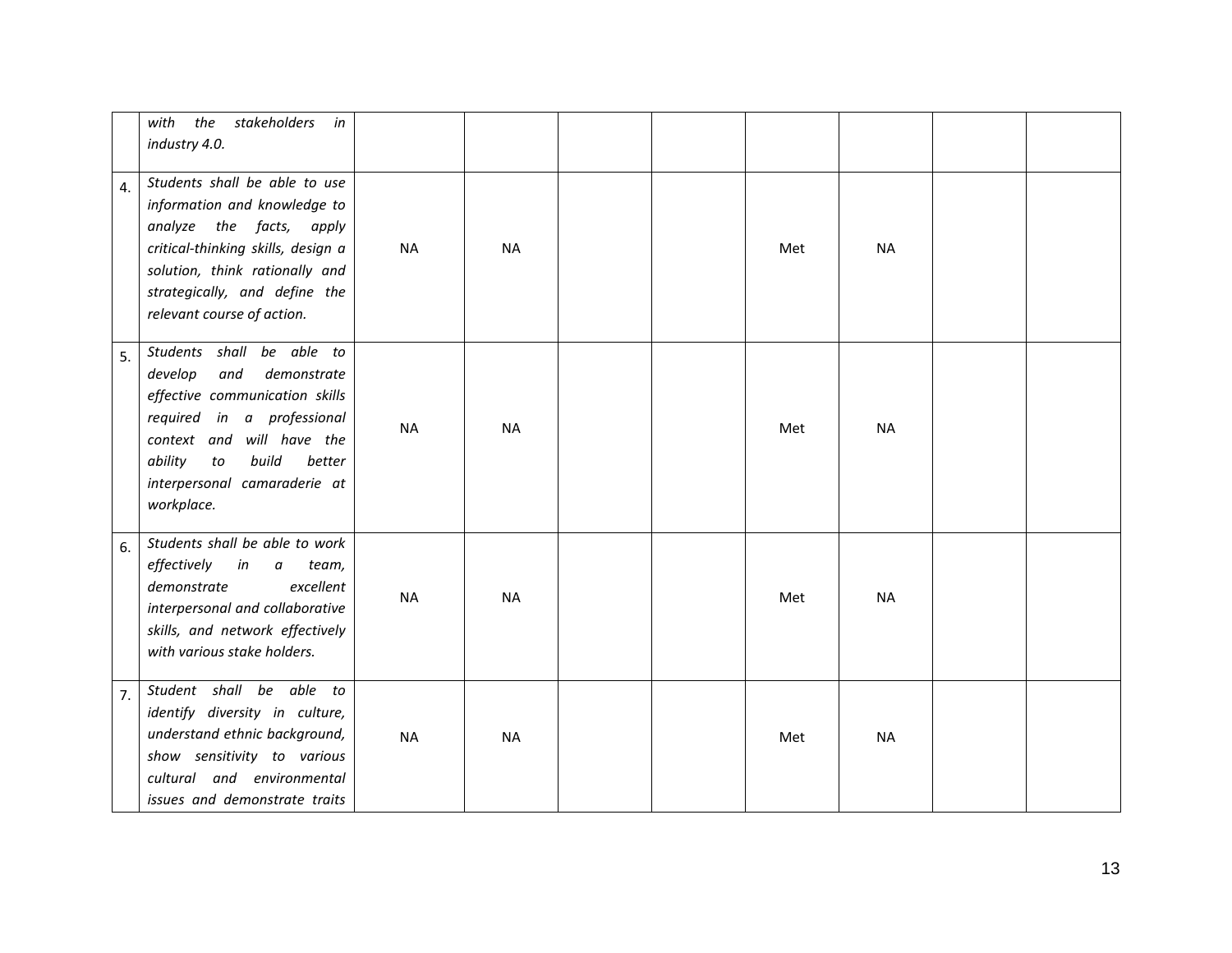|    | of global business practitioner.                                                                                                                                                                                                          |           |           |  |     |           |  |
|----|-------------------------------------------------------------------------------------------------------------------------------------------------------------------------------------------------------------------------------------------|-----------|-----------|--|-----|-----------|--|
| 8. | Student shall be able to define<br>and apply ethical business<br>develop<br>ethical<br>practices,<br>standards, and develop strong<br>ethical culture in a professional<br>context.                                                       | <b>NA</b> | <b>NA</b> |  | Met | <b>NA</b> |  |
| 9  | Student shall be able to acquire<br>leadership qualities, apply and<br>demonstrate entrepreneurial<br>strategize,<br>mobilize<br>skills,<br>people and resources, create<br>value and convert innovative<br>ideas into business ventures. | <b>NA</b> | <b>NA</b> |  | Met | Not Met*  |  |
| 10 | Student shall develop and<br>illustrate<br>interest<br>and<br>competency for knowledge<br>acquisition through primary<br>and secondary sources for<br>lifelong learning and<br>its<br>application on personal and<br>professional front.  | <b>NA</b> | <b>NA</b> |  | Met | <b>NA</b> |  |
| 11 | Student shall be able to apply<br>independent<br>thinking<br>to<br>analyse and evaluate business<br>problems<br>and<br>develop<br>optimum<br>solutions<br>for<br>efficiency, effectiveness and<br>sustainability                          | <b>NA</b> | <b>NA</b> |  | Met | <b>NA</b> |  |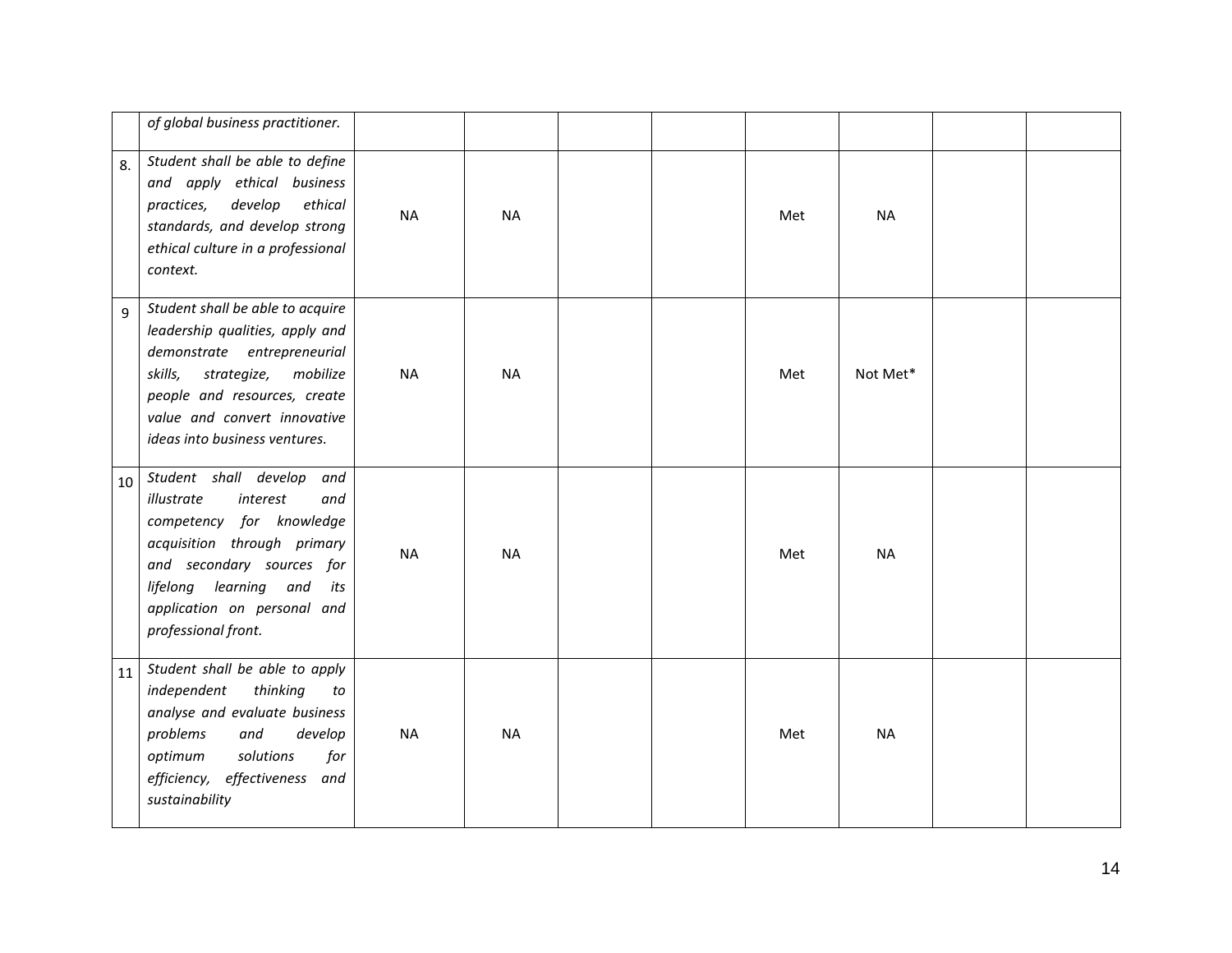| 12 | Students shall be able to<br>maintain lifelong<br>alumni<br>network and<br>keep<br>the<br>curriculum responsive<br>to<br>industry needs by maintaining<br>strong relationship with the<br>corporate | <b>NA</b> | <b>NA</b> |  |  | Met | <b>NA</b> |  |  |
|----|-----------------------------------------------------------------------------------------------------------------------------------------------------------------------------------------------------|-----------|-----------|--|--|-----|-----------|--|--|
|----|-----------------------------------------------------------------------------------------------------------------------------------------------------------------------------------------------------|-----------|-----------|--|--|-----|-----------|--|--|

#### **Proposed Courses of Action for Improvement in Learning Outcomes for which Performance Targets Were Not Met:**

*\*With respect to indirect measures employed (Exit Survey & Alumni Survey), the performance targets for Management knowledge and IT skills (ISLO 1 & ISLO 3 – Exit Survey) as well as Entrepreneurship and Employability (ISLO 9 – Alumni Survey) are below expectations. Nevertheless, these scores are to be*  considered in light of the number of responses received from BBA 3C students – Amity University Dubai (only 6 responses representing 6.8% of total *responses); thus conclusions in this respect are not warranted. There is a need to revise the kind of questions included in the indirect measures tools to have them clearly represent their corresponding ISLOs, a task that we will embark upon in the very near future. As for the Alumni Survey score for ISLO 9, no particular issue is observed. The score is only short of 3 percentage point due to the fact that many students who answered no to questions #5 were not actually unemployed but rather pursuing higher education.*

*Course and activities related to underperforming measures will be examined. More emphasis will be accorded to them. A continuous control of variances plan will be put in place to ensure improvement.*

• *COVID-19 had significant impact on the way exams were conducted online. In this respect, direct measures for all programmes (comprehensive exams and scoring rubrics) were not performed due to software and technical difficulties (students, in particular those who were living overseas in rural areas and were not able to return to Dubai, were not able to efficiently use the Mettl software; this resulted in major uploading and delivery glitches). The new action calendar has these two components planned for the next report.*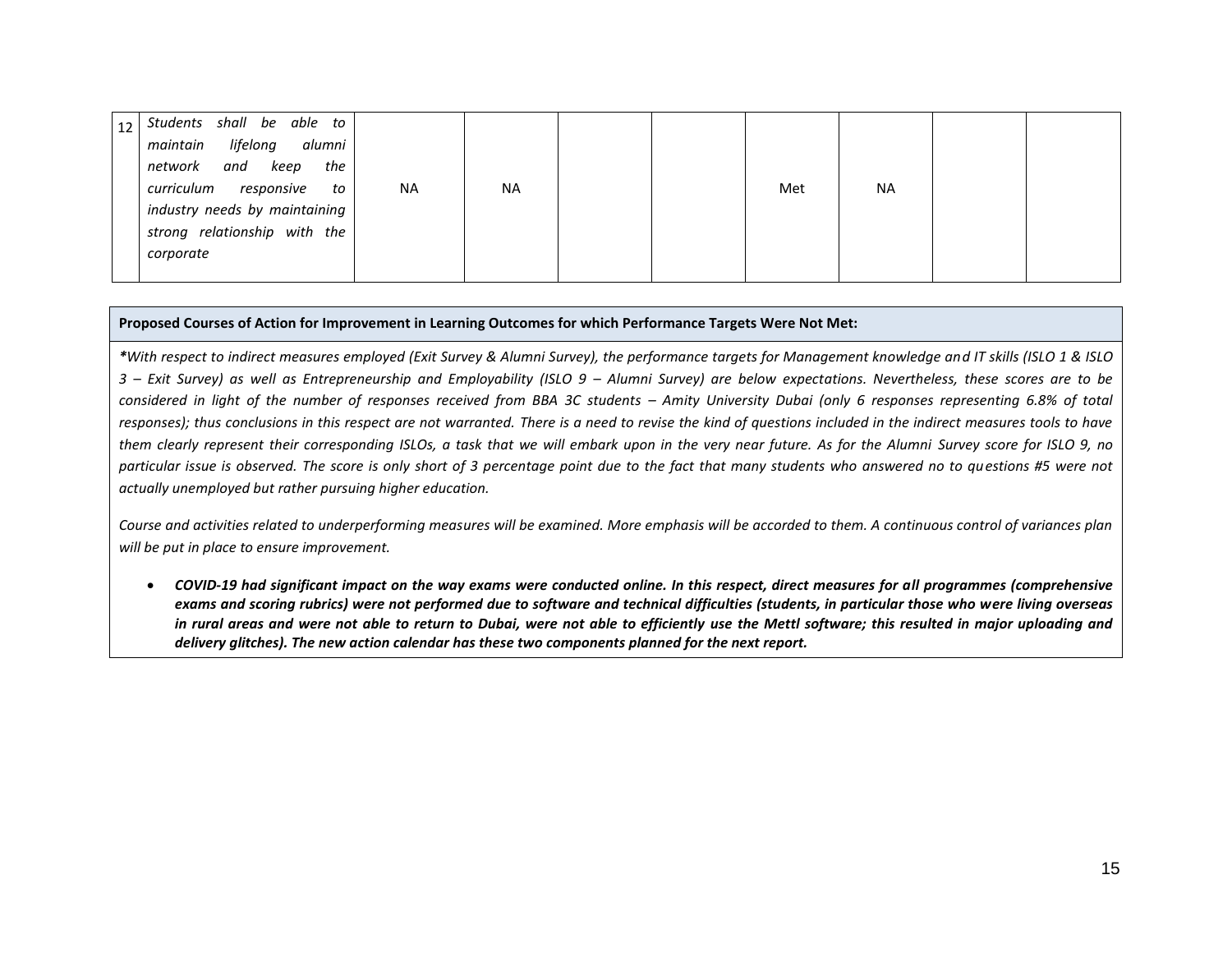# **BBA Entrepreneurship**

|                  | <b>PROGRAM NAME: BBA Entrepreneurship</b>                                                                                                                                                                                                                                                                             |
|------------------|-----------------------------------------------------------------------------------------------------------------------------------------------------------------------------------------------------------------------------------------------------------------------------------------------------------------------|
|                  | a. Program Intended Student Learning Outcomes (Program ISLOs)                                                                                                                                                                                                                                                         |
| 1 <sub>1</sub>   | Student shall demonstrate a strong base of general management and build strong pillars specializing in the domain of family business management and<br>develop an ability to integrate knowledge in the area of management.                                                                                           |
| $\overline{2}$ . | Student shall be able to apply effective analytical and critical-thinking skills in problem solving in the area of family business management to identify and<br>define the relevant course of action.                                                                                                                |
| 3.               | Student shall be able to use appropriate research tools and techniques to classify and process information, to analyze, interpret and conclude research<br>findings and provide relevant recommendations for managerial decision making                                                                               |
| $\mathbf{4}$     | Student shall be able to demonstrate knowledge of appropriate management information technology tools to analyze, evaluate and synthesize<br>information for taking business decisions and develop skills to use business intelligence and analytics for understanding business environment and drivers<br>of growth. |
| 5.               | Students shall be able to work effectively in a team , demonstrate excellent interpersonal skills and leadership                                                                                                                                                                                                      |
| 6.               | Student shall be able to develop and demonstrate effective communication skills required in a professional context and demonstrate business etiquette                                                                                                                                                                 |
| 7.               | Student shall be able to identify diversity in culture, show sensitivity to various cultural and environmental issues and demonstrate traits of a global<br>business practitioner.                                                                                                                                    |
| 8.               | Student shall be able to apply ethical business practices in the management of family business.                                                                                                                                                                                                                       |
| 9.               | Student shall be able to apply and demonstrate basic entrepreneurial skills to convert innovative ideas into business ventures.                                                                                                                                                                                       |
| 10.              | Student shall develop and illustrate interest and competency for knowledge acquisition through use of Newspapers / Business Magazines / Library<br>/digital databases/ Internet for life-long learning                                                                                                                |
| 11.              | Student shall be able to apply independent thinking to analyze and evaluate business problems and develop optimum solutions for efficiency,<br>effectiveness and sustainability                                                                                                                                       |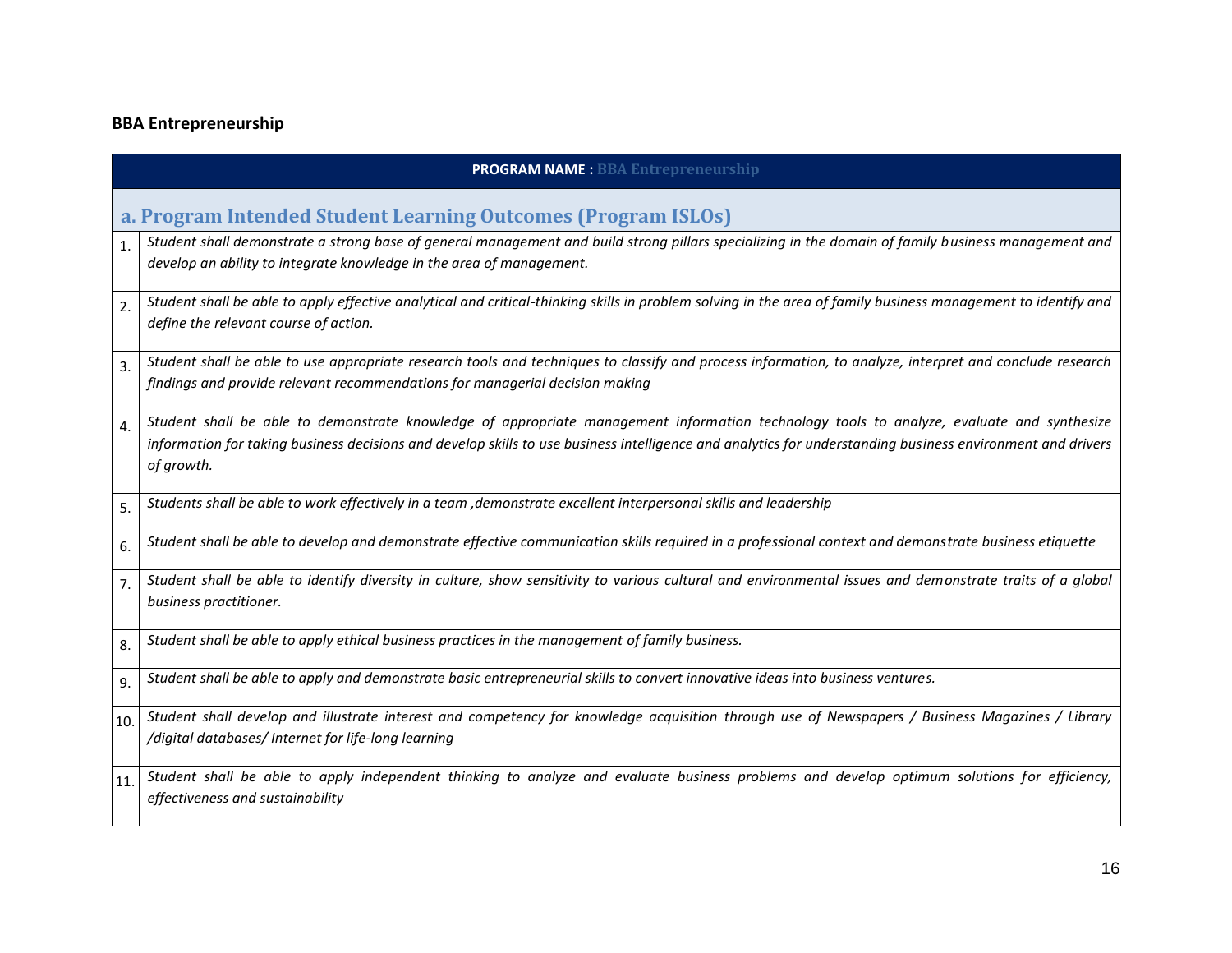| 12. | Students shall be able to maintain lifelong alumni network and make effective use of social media to reach out to stakeholders for growth of family<br>business. |                                                                                                                                                                                   |  |  |  |  |  |  |  |
|-----|------------------------------------------------------------------------------------------------------------------------------------------------------------------|-----------------------------------------------------------------------------------------------------------------------------------------------------------------------------------|--|--|--|--|--|--|--|
|     | <b>b. Assessment Instruments for Intended Student</b><br><b>Learning Outcomes-</b><br><b>Direct Measures of Student Learning:</b>                                | c. Performance Objectives (Targets/Criteria) for<br><b>Direct Measures:</b>                                                                                                       |  |  |  |  |  |  |  |
| 1.  | <b>Comprehensive Exam</b><br>ISLO 1 (Management Knowledge)<br>ISLO 2 (Research competency)                                                                       | In comprehensive examination at least 80% of students will attain 50% and<br>above score in each section which is directly mapped to specific ISLOs to achieve<br>the competency. |  |  |  |  |  |  |  |
|     | ISLO 3 (IT Skills)<br>ISLO 4 (Problem-Solving and Critical Thinking Skills)                                                                                      |                                                                                                                                                                                   |  |  |  |  |  |  |  |
|     | ISLO 7 (Global Outlook)<br>ISLO 8 (Ethical Behaviour)                                                                                                            |                                                                                                                                                                                   |  |  |  |  |  |  |  |
|     | ISLO 9 (Entrepreneurship & Employability)<br>ISLO 10 (Life-Long Learning)                                                                                        |                                                                                                                                                                                   |  |  |  |  |  |  |  |
|     | ISLO 11 (Independent thinking)<br>ISLO 12 (Corporate connection)                                                                                                 |                                                                                                                                                                                   |  |  |  |  |  |  |  |
| 2.  | <b>Scoring Rubrics</b>                                                                                                                                           | Utilizing a scoring rubric at least 80% of students shall achieve the                                                                                                             |  |  |  |  |  |  |  |
|     | • ISLO 2 (Research competency)                                                                                                                                   | competency with 50% score in each section mapped with the specific                                                                                                                |  |  |  |  |  |  |  |
|     | • ISLO 5 (Business Communication)                                                                                                                                | Intended Student Learning Outcomes.                                                                                                                                               |  |  |  |  |  |  |  |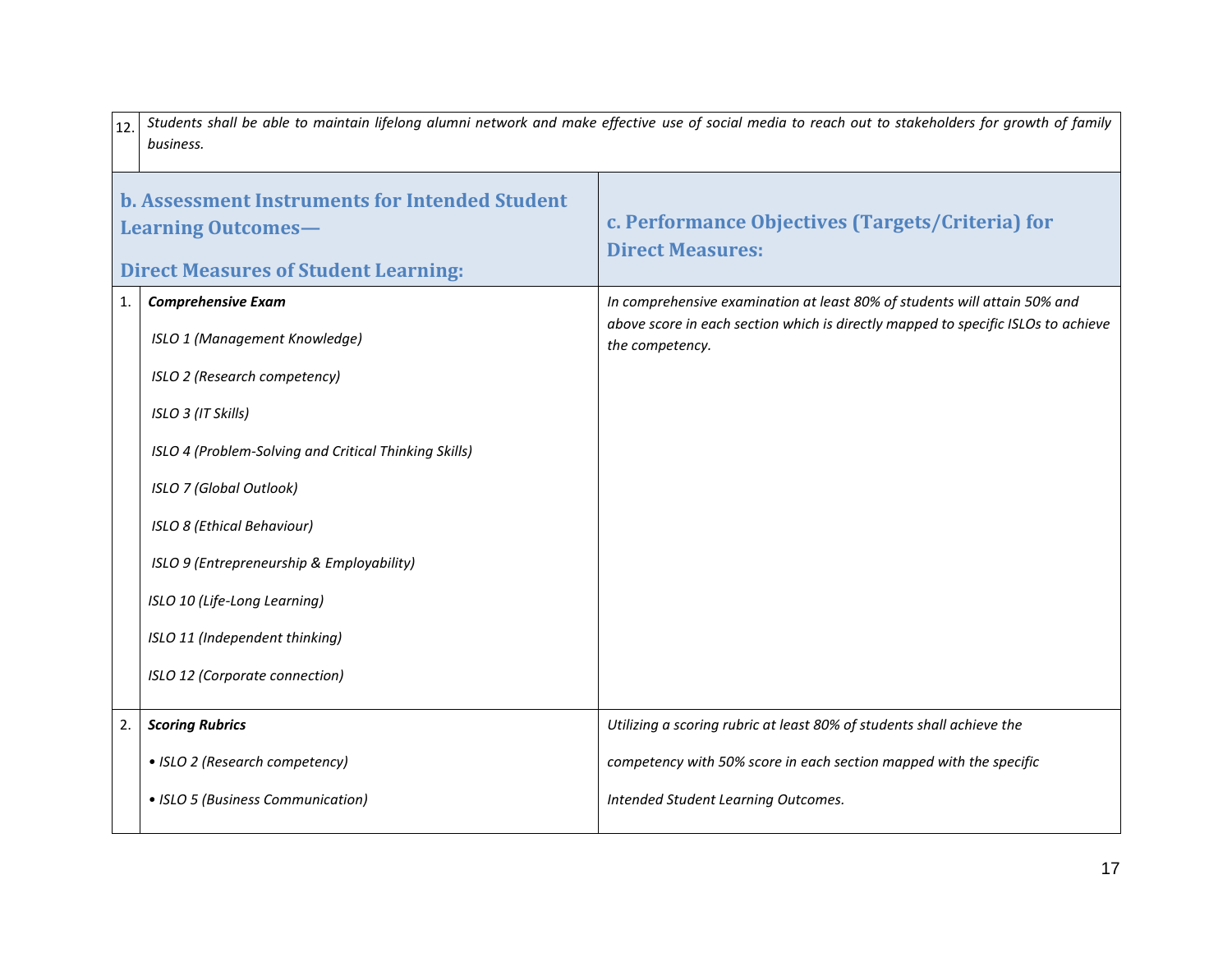|    | • ISLO 6 (Behavioural Skill)                                                                                                 |                                                                                                                                                                                             |
|----|------------------------------------------------------------------------------------------------------------------------------|---------------------------------------------------------------------------------------------------------------------------------------------------------------------------------------------|
|    | • ISLO 7 (Global Outlook)                                                                                                    |                                                                                                                                                                                             |
|    | d. Assessment Instruments for Intended Student<br><b>Learning Outcomes-</b><br><b>Indirect Measures of Student Learning:</b> | e. Performance Objectives (Targets/Criteria) for<br><b>Indirect Measures:</b>                                                                                                               |
| 1. | <b>Student Exit Survey</b><br>ISLO 1 (Management Knowledge)                                                                  | On the exit survey instrument, at least 80% of graduating class will indicate that<br>they agree or strongly agree on various items linked with the intended students<br>learning outcomes. |
|    | ISLO 2 (Research competency)                                                                                                 |                                                                                                                                                                                             |
|    | ISLO 3 (IT Skills)                                                                                                           |                                                                                                                                                                                             |
|    | ISLO 4 (Problem-Solving and Critical Thinking Skills)                                                                        |                                                                                                                                                                                             |
|    | ISLO 5 (Business Communication)                                                                                              |                                                                                                                                                                                             |
|    | ISLO 6 (Behavioural Skill)                                                                                                   |                                                                                                                                                                                             |
|    | ISLO 7 (Global Outlook)                                                                                                      |                                                                                                                                                                                             |
|    | ISLO 8 (Ethical Behaviour)                                                                                                   |                                                                                                                                                                                             |
|    | ISLO 9 (Entrepreneurship & Employability)                                                                                    |                                                                                                                                                                                             |
|    | ISLO 10 (Life-Long Learning)                                                                                                 |                                                                                                                                                                                             |
|    | ISLO 11 (Independent thinking)                                                                                               |                                                                                                                                                                                             |
|    | ISLO 12 (Corporate connection)                                                                                               |                                                                                                                                                                                             |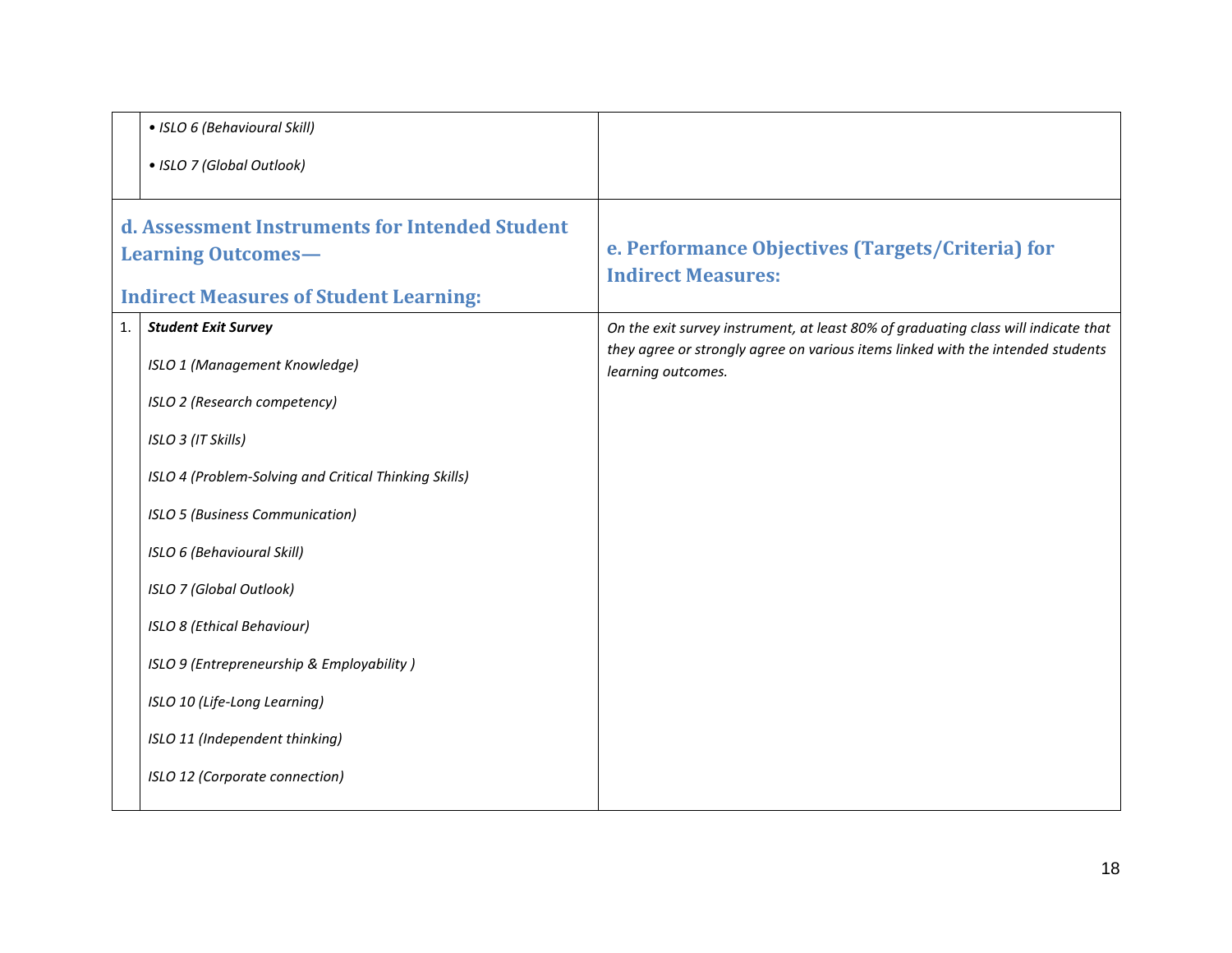| Alumni Survev                             | On the alumni survey instrument, at least 80% of alumni will indicate "Yes" to            |
|-------------------------------------------|-------------------------------------------------------------------------------------------|
| ISLO 9 (Entrepreneurship & Employability) | the question #5: "Are you employed in an area related to your BBA FBE<br>specialization?" |

|    | f. Summary of Results from Implementing Direct Measures of Student Learning:                                                                             |  |  |  |  |  |  |
|----|----------------------------------------------------------------------------------------------------------------------------------------------------------|--|--|--|--|--|--|
| 1. | Comprehensive Exam (Percentage of students score 50% and above in each section which is directly mapped to specific ISLOs to achieve the<br>competency.) |  |  |  |  |  |  |
|    | ISLO 1 (Management Knowledge): NA                                                                                                                        |  |  |  |  |  |  |
|    | ISLO 2 (Research competency): NA                                                                                                                         |  |  |  |  |  |  |
|    | ISLO 3 (IT Skills): NA                                                                                                                                   |  |  |  |  |  |  |
|    | ISLO 4 (Problem-Solving and Critical Thinking Skills): NA                                                                                                |  |  |  |  |  |  |
|    | ISLO 7 (Global Outlook): NA                                                                                                                              |  |  |  |  |  |  |
|    | ISLO 8 (Ethical Behaviour): NA                                                                                                                           |  |  |  |  |  |  |
|    | ISLO 9 (Entrepreneurship & Employability): NA                                                                                                            |  |  |  |  |  |  |
|    | ISLO 10 (Life-Long Learning): NA                                                                                                                         |  |  |  |  |  |  |
|    | ISLO 11 (Independent thinking): NA                                                                                                                       |  |  |  |  |  |  |
|    | ISLO 12 (Corporate connection): NA                                                                                                                       |  |  |  |  |  |  |
| 2. | <b>Scoring Rubrics</b>                                                                                                                                   |  |  |  |  |  |  |
|    | ISLO 2 (Research competency): NA                                                                                                                         |  |  |  |  |  |  |
|    | ISLO 5 (Business Communication): NA                                                                                                                      |  |  |  |  |  |  |
|    | ISLO 6 (Behavioural Skill): NA                                                                                                                           |  |  |  |  |  |  |
|    | ISLO 7 (Global Outlook): NA                                                                                                                              |  |  |  |  |  |  |
|    | g. Summary of Results from Implementing Indirect Measures of Student Learning:                                                                           |  |  |  |  |  |  |
|    | Exit Survey: Percentage of students indicated that they agree or strongly agree on various items linked with the intended students learning              |  |  |  |  |  |  |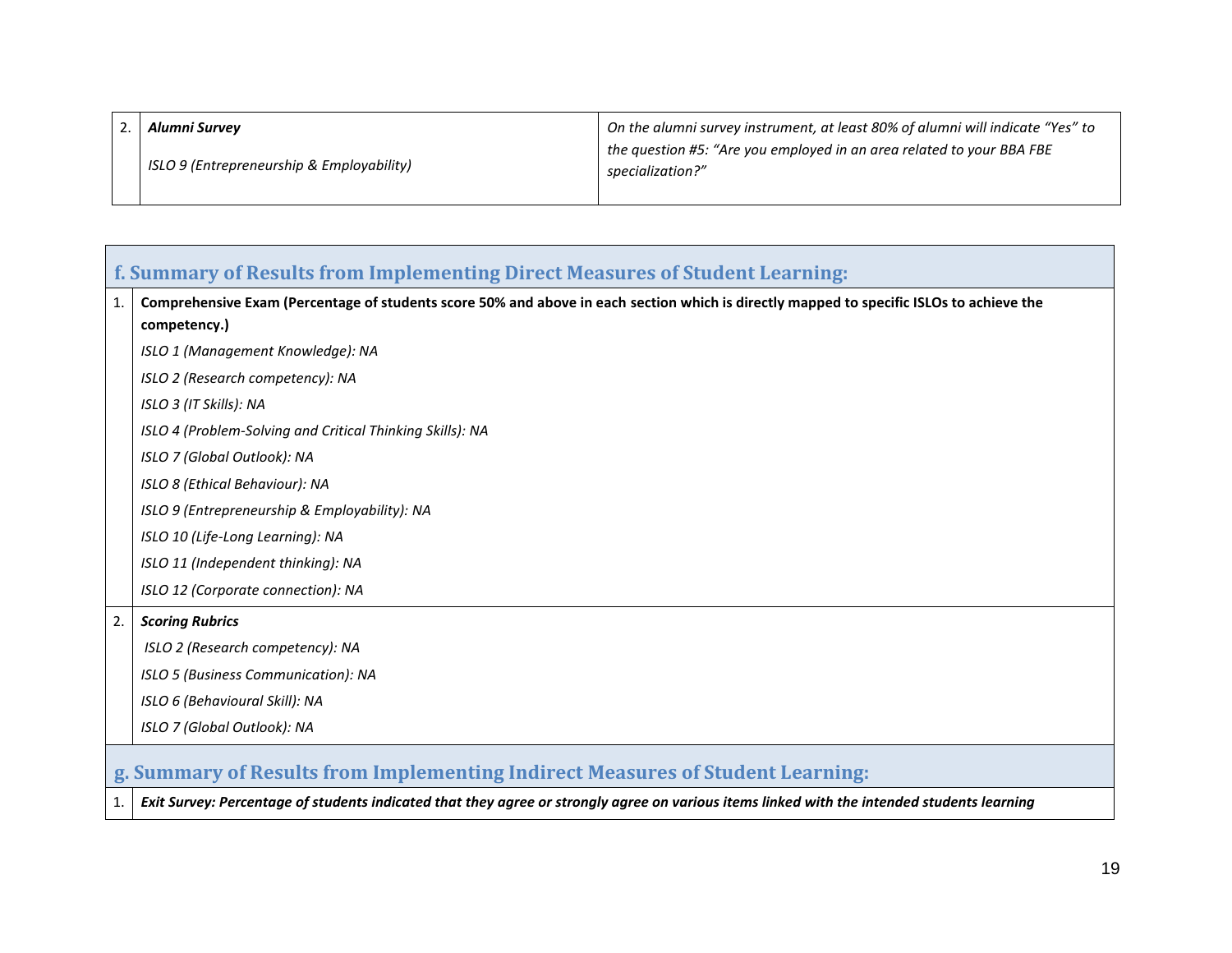|    | outcomes.                                                                                                                              |
|----|----------------------------------------------------------------------------------------------------------------------------------------|
|    | ISLO 1 (Management Knowledge): 100%                                                                                                    |
|    | ISLO 2 (Research competency): 100%                                                                                                     |
|    | ISLO 3 (IT Skills): 100%                                                                                                               |
|    | ISLO 4 (Problem-Solving and Critical Thinking Skills): 92%                                                                             |
|    | ISLO 5 (Business Communication): 100%                                                                                                  |
|    | ISLO 6 (Behavioural Skill): 100%                                                                                                       |
|    | ISLO 7 (Global Outlook): 100%                                                                                                          |
|    | ISLO 8 (Ethical Behaviour): 100%                                                                                                       |
|    | ISLO 9 (Entrepreneurship & Employability): 100%                                                                                        |
|    | ISLO 10 (Life-Long Learning): 100%                                                                                                     |
|    | ISLO 11 (Independent thinking): 100%                                                                                                   |
|    | ISLO 12 (Corporate connection): 83%                                                                                                    |
| 2. | Alumni Survey: Percentage of alumni responding "Yes" to question #5: "Are you employed in an area related to your BBA specialization?" |
|    | ISLO 9 (Entrepreneurship & Employability): 77%                                                                                         |

# **h. Summary of Achievement of Intended Student Learning Outcomes:**

| <b>Intended Student Learning</b><br><b>Outcomes</b><br>(ISLO <sub>s</sub> ) |                                                                   | <b>Learning Assessment Measures</b>        |                                            |                                        |                                        |                                              |                                        |                                        |                                        |  |  |
|-----------------------------------------------------------------------------|-------------------------------------------------------------------|--------------------------------------------|--------------------------------------------|----------------------------------------|----------------------------------------|----------------------------------------------|----------------------------------------|----------------------------------------|----------------------------------------|--|--|
|                                                                             |                                                                   |                                            | <b>Direct Measures of Student Learning</b> |                                        |                                        | <b>Indirect Measures of Student Learning</b> |                                        |                                        |                                        |  |  |
| <b>Program ISLOs</b>                                                        |                                                                   | <b>Comprehensive</b><br><b>Examination</b> | <b>Scoring</b><br><b>Rubric</b>            | <b>Direct</b><br><b>Measure 3</b>      | <b>Direct</b><br><b>Measure 4</b>      | <b>Exit Survey</b>                           | <b>Alumni</b><br><b>Survey</b>         | <b>Indirect</b><br>Measure 3           | <b>Indirect</b><br><b>Measure 4</b>    |  |  |
|                                                                             |                                                                   | Performance<br><b>Objective</b><br>Was     | Performance<br><b>Objective</b><br>Was     | Performance<br><b>Objective</b><br>Was | Performance<br><b>Objective</b><br>Was | Performance<br><b>Objective</b><br>Was       | Performance<br><b>Objective</b><br>Was | Performance<br><b>Objective</b><br>Was | Performance<br><b>Objective</b><br>Was |  |  |
| 1.                                                                          | Student<br>shall demonstrate a<br>strona<br>base<br>оt<br>general | <b>NA</b>                                  | <b>NA</b>                                  |                                        |                                        | Met                                          | <b>NA</b>                              |                                        |                                        |  |  |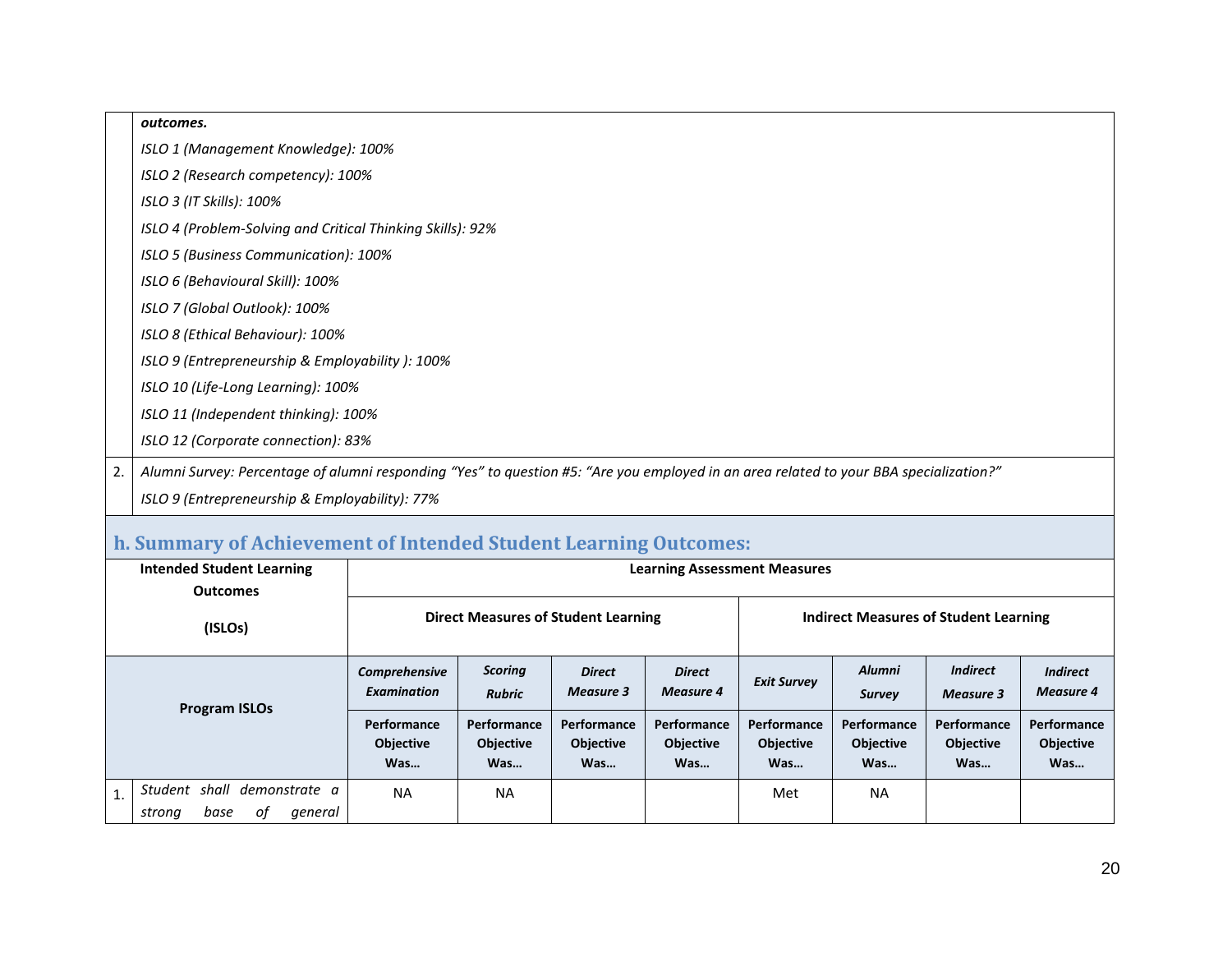|    | management and build strong<br>pillars specializing in the<br>domain of family business<br>management and develop an<br>ability to integrate knowledge<br>in the area of management.                                                                                                                                |           |           |  |     |           |  |
|----|---------------------------------------------------------------------------------------------------------------------------------------------------------------------------------------------------------------------------------------------------------------------------------------------------------------------|-----------|-----------|--|-----|-----------|--|
| 2. | Student shall be able to apply<br>effective analytical and critical-<br>thinking skills in problem<br>solving in the area of family<br>management<br>business<br>to<br>identify and define the relevant<br>course of action.                                                                                        | <b>NA</b> | <b>NA</b> |  | Met | <b>NA</b> |  |
| 3. | Student shall be able to use<br>appropriate research tools and<br>techniques to classify and<br>information,<br>process<br>to<br>analyze, interpret and conclude<br>research findings and provide<br>relevant recommendations for<br>managerial decision making                                                     | <b>NA</b> | <b>NA</b> |  | Met | <b>NA</b> |  |
| 4. | Student shall be able to<br>demonstrate knowledge of<br>management<br>appropriate<br>information technology tools<br>evaluate and<br>to analyze,<br>synthesize information<br>for<br>taking business decisions and<br>develop skills to use business<br>intelligence and analytics for<br>understanding<br>business | <b>NA</b> | <b>NA</b> |  | Met | <b>NA</b> |  |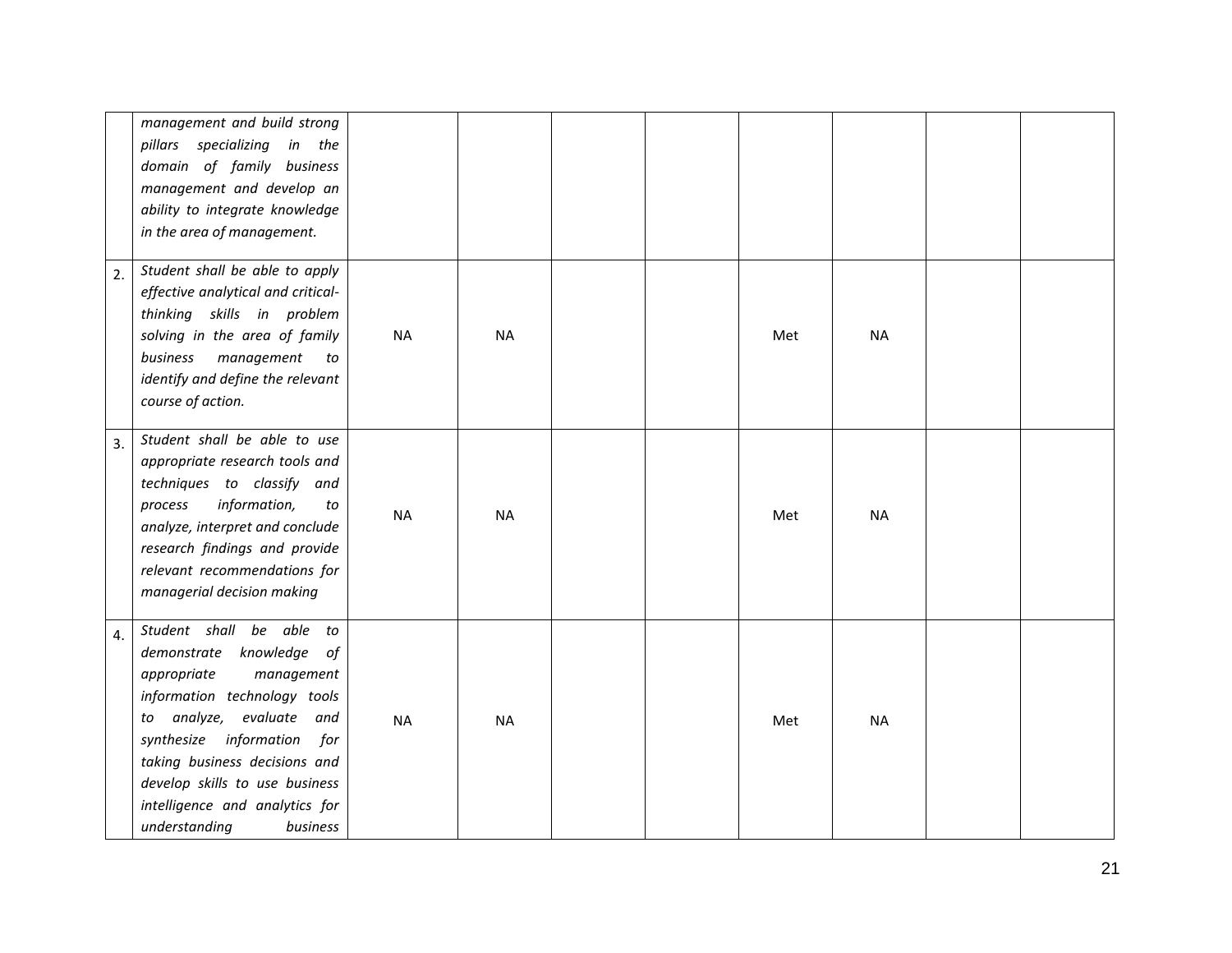|    | environment and drivers of<br>growth.                                                                                                                                                                           |           |           |  |     |           |  |
|----|-----------------------------------------------------------------------------------------------------------------------------------------------------------------------------------------------------------------|-----------|-----------|--|-----|-----------|--|
| 5. | Students shall be able to work<br>effectively in<br>$\it a$<br>team<br>excellent<br>, demonstrate<br>interpersonal<br>skills<br>and<br>leadership                                                               | <b>NA</b> | <b>NA</b> |  | Met | <b>NA</b> |  |
| 6. | Student shall be able to<br>develop<br>and<br>demonstrate<br>effective communication skills<br>required in a professional<br>demonstrate<br>context<br>and<br>business etiquette                                | <b>NA</b> | <b>NA</b> |  | Met | <b>NA</b> |  |
| 7. | Student shall be able to<br>identify diversity in culture,<br>show sensitivity to various<br>cultural and environmental<br>issues and demonstrate traits<br>$of \quad a$<br>global<br>business<br>practitioner. | <b>NA</b> | <b>NA</b> |  | Met | <b>NA</b> |  |
| 8. | Student shall be able to apply<br>ethical business practices in the<br>management<br>of<br>family<br>business.                                                                                                  | <b>NA</b> | <b>NA</b> |  | Met | <b>NA</b> |  |
| 9. | Student shall be able to apply<br>and<br>demonstrate<br>basic<br>skills<br>entrepreneurial<br>to<br>convert innovative ideas into                                                                               | <b>NA</b> | <b>NA</b> |  | Met | Not Met*  |  |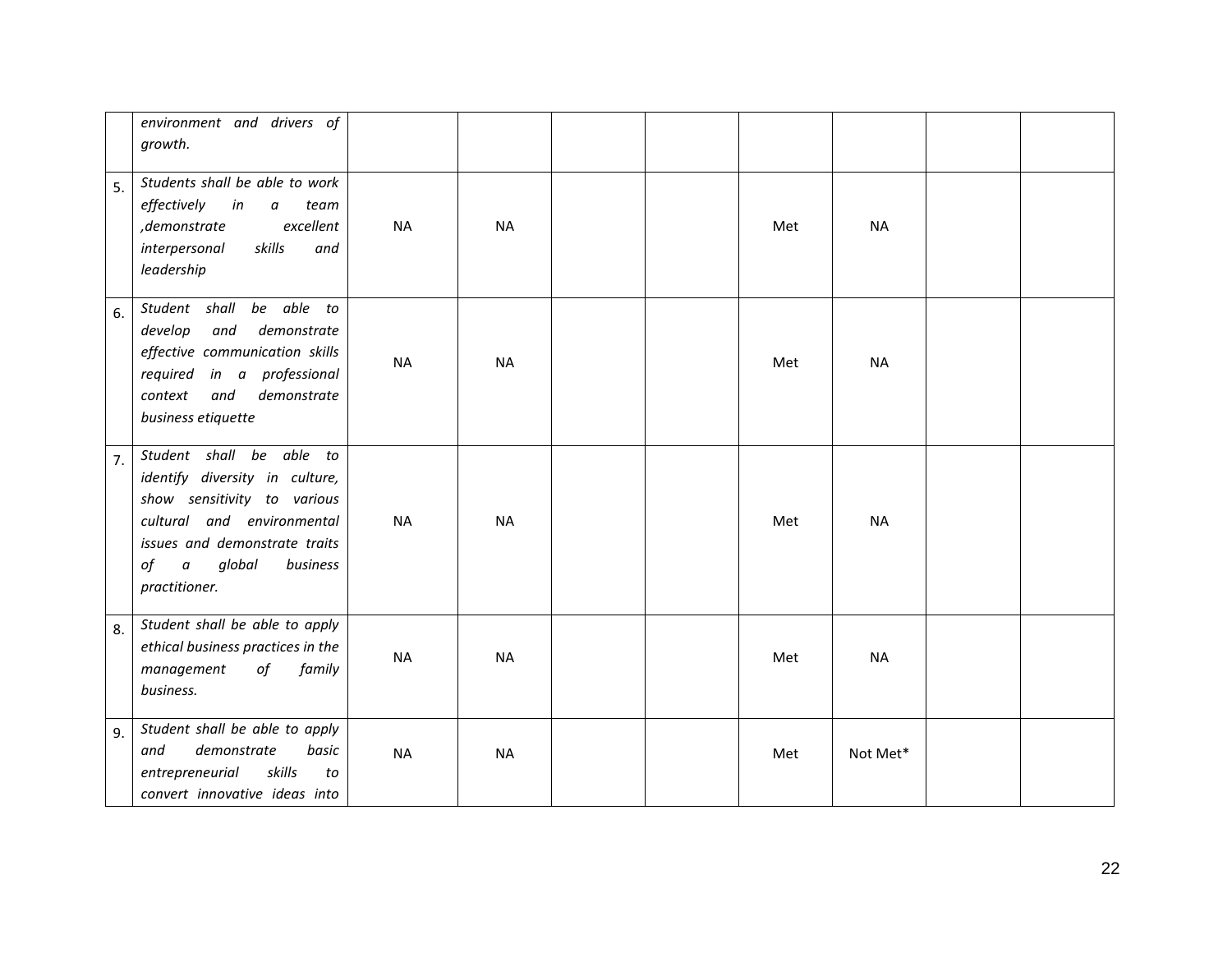|     | business ventures.                                                                                                                                                                                                                                       |           |           |  |     |           |  |
|-----|----------------------------------------------------------------------------------------------------------------------------------------------------------------------------------------------------------------------------------------------------------|-----------|-----------|--|-----|-----------|--|
| 10. | Student shall develop<br>and<br>interest<br>illustrate<br>and<br>competency for knowledge<br>acquisition through use of<br><b>Business</b><br>Newspapers<br>$\sqrt{2}$<br>Magazines / Library /digital<br>databases/ Internet for life-<br>long learning | <b>NA</b> | <b>NA</b> |  | Met | <b>NA</b> |  |
| 11. | Student shall be able to apply<br>independent<br>thinking<br>to<br>analyze and evaluate business<br>problems<br>and<br>develop<br>optimum<br>solutions<br>for<br>efficiency, effectiveness<br>and<br>sustainability                                      | <b>NA</b> | <b>NA</b> |  | Met | <b>NA</b> |  |
| 12. | Students shall be able to<br>lifelong<br>alumni<br>maintain<br>network and make effective<br>use of social media to reach<br>out to stakeholders for growth<br>of family business.                                                                       | <b>NA</b> | <b>NA</b> |  | Met | <b>NA</b> |  |

**Proposed Courses of Action for Improvement in Learning Outcomes for which Performance Targets Were Not Met:**

*\*As for the Alumni Survey score for ISLO 9, no particular issue is observed. The score is only short of 3 percentage point due to the fact that many students who answered no to questions #5 were not actually unemployed but rather pursuing higher education.*

• *COVID-19 had significant impact on the way exams were conducted online. In this respect, direct measures for all programmes (comprehensive*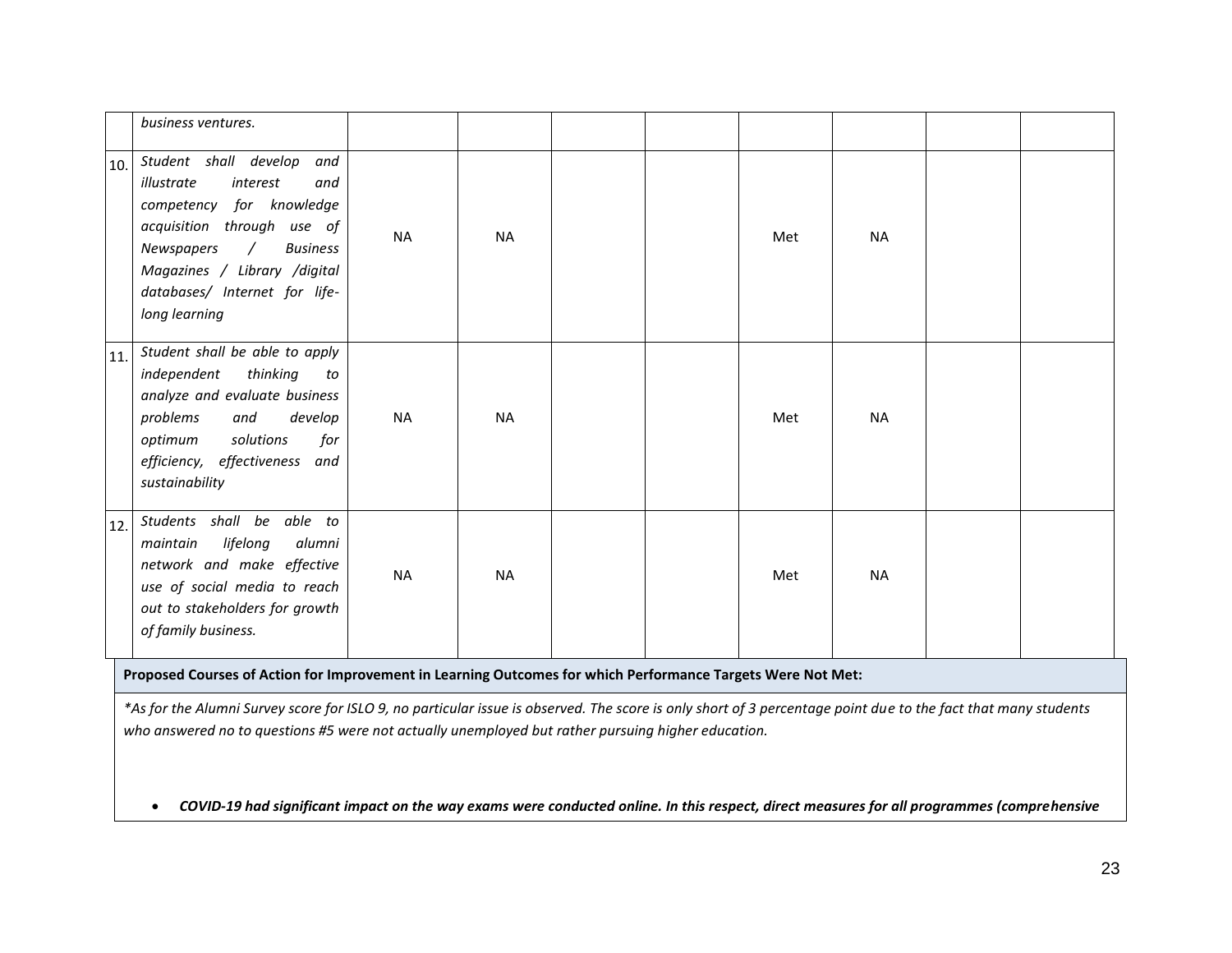*exams and scoring rubrics) were not performed due to software and technical difficulties (students, in particular those who were living overseas in rural areas and were not able to return to Dubai, were not able to efficiently use the Mettl software; this resulted in major uploading and delivery glitches). The new action calendar has these two components planned for the next report.*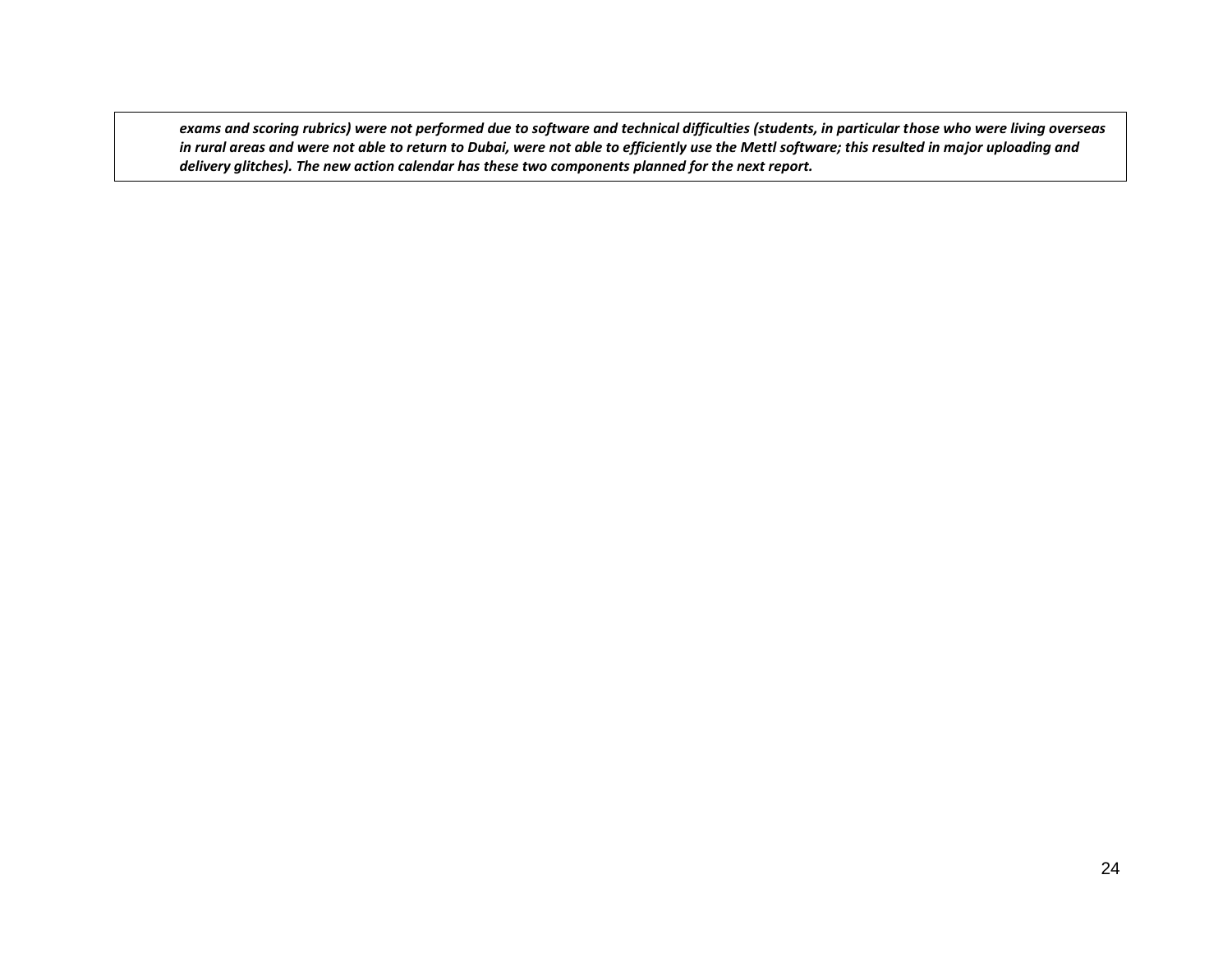|                  | <b>PROGRAM NAME: BBA</b>                                                                                                                                                                                             |  |  |  |  |  |  |  |  |
|------------------|----------------------------------------------------------------------------------------------------------------------------------------------------------------------------------------------------------------------|--|--|--|--|--|--|--|--|
|                  | a. Program Intended Student Learning Outcomes (Program ISLOs)                                                                                                                                                        |  |  |  |  |  |  |  |  |
| 1 <sub>1</sub>   | Students shall be able to develop comprehension of various functional areas of business management and will be able to apply the same in the<br>organizational context.                                              |  |  |  |  |  |  |  |  |
| $\mathfrak{D}$ . | Student shall be able to use appropriate research methods, tools, and techniques for seizing available opportunities for business growth and managing<br>change in the organization.                                 |  |  |  |  |  |  |  |  |
| $\overline{3}$ . | Students shall be able to demonstrate knowledge of information management tools, and use IT to manage, synthesize, and analyze information and<br>collaborate with the stakeholders in industry 4.0.                 |  |  |  |  |  |  |  |  |
| 4.               | Students shall be able to use information and knowledge to analyze the facts, apply critical-thinking skills, design a solution, think rationally and<br>strategically, and define the relevant course of action.    |  |  |  |  |  |  |  |  |
| 5.               | Students shall be able to develop and demonstrate effective communication skills required in a professional context, will have the ability to build better<br>interpersonal camaraderie at a workplace.              |  |  |  |  |  |  |  |  |
| 6.               | Students shall be able to work effectively in a team, demonstrate excellent interpersonal and collaborative skills, and network effectively with various<br>stake holders.                                           |  |  |  |  |  |  |  |  |
| $\overline{7}$ . | Student shall be able to identify diversity in culture, understand ethnic background, show sensitivity to various cultural and environmental issues, and<br>demonstrate traits of global business practitioner.      |  |  |  |  |  |  |  |  |
| 8.               | Student shall be able to define and apply ethical business practices, develop ethical standards, and develop strong ethical culture in a professional<br>context.                                                    |  |  |  |  |  |  |  |  |
| 9.               | Student shall be able to acquire leadership qualities, apply and demonstrate entrepreneurial skills, strategize, mobilize people and resources, create value<br>and convert innovative ideas into business ventures. |  |  |  |  |  |  |  |  |
| 10.              | Student shall develop and illustrate interest and competency for knowledge acquisition through primary and secondary sources for lifelong learning and<br>its application on personal and professional front.        |  |  |  |  |  |  |  |  |

**BBA**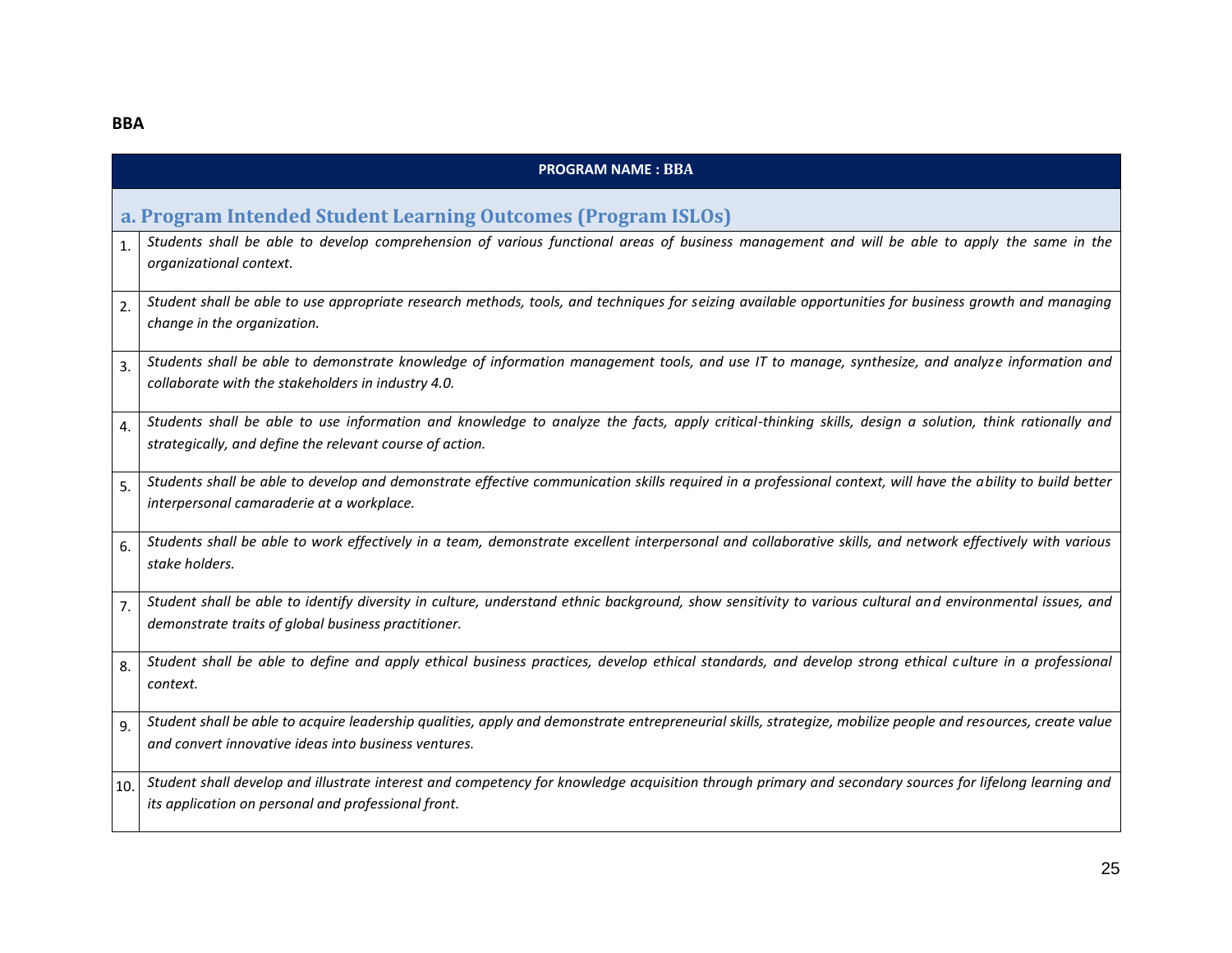| 11. | Student shall be able to apply independent thinking to analyse and evaluate business problems and develop optimum solutions for efficiency,<br>effectiveness and sustainability |                                                                                                                                                                |  |  |  |  |  |  |
|-----|---------------------------------------------------------------------------------------------------------------------------------------------------------------------------------|----------------------------------------------------------------------------------------------------------------------------------------------------------------|--|--|--|--|--|--|
| 12. | Students shall be able to maintain lifelong alumni network and keep the curriculum responsive to industry needs by maintaining strong relationship with<br>the corporate        |                                                                                                                                                                |  |  |  |  |  |  |
|     | <b>b. Assessment Instruments for Intended Student</b><br><b>Learning Outcomes-</b><br><b>Direct Measures of Student Learning:</b>                                               | c. Performance Objectives (Targets/Criteria) for<br><b>Direct Measures:</b>                                                                                    |  |  |  |  |  |  |
| 1.  | <b>Comprehensive Exam</b>                                                                                                                                                       | In comprehensive examination at least 80% of students will attain 50% and<br>above score in each section which is directly mapped to specific ISLOs to achieve |  |  |  |  |  |  |
|     | ISLO 1 (Management Knowledge)                                                                                                                                                   | the competency.                                                                                                                                                |  |  |  |  |  |  |
|     | ISLO 2 (Research competency)                                                                                                                                                    |                                                                                                                                                                |  |  |  |  |  |  |
|     | ISLO 3 (IT Skills)                                                                                                                                                              |                                                                                                                                                                |  |  |  |  |  |  |
|     | ISLO 4 (Problem-Solving and Critical Thinking Skills)                                                                                                                           |                                                                                                                                                                |  |  |  |  |  |  |
|     | ISLO 7 (Global Outlook)                                                                                                                                                         |                                                                                                                                                                |  |  |  |  |  |  |
|     | ISLO 8 (Ethical Behaviour)                                                                                                                                                      |                                                                                                                                                                |  |  |  |  |  |  |
|     | ISLO 9 (Entrepreneurship & employability)                                                                                                                                       |                                                                                                                                                                |  |  |  |  |  |  |
|     | ISLO 10 (Life-Long Learning)                                                                                                                                                    |                                                                                                                                                                |  |  |  |  |  |  |
|     | ISLO 11 (Independent thinking)                                                                                                                                                  |                                                                                                                                                                |  |  |  |  |  |  |
|     | ISLO 12 (Corporate connection)                                                                                                                                                  |                                                                                                                                                                |  |  |  |  |  |  |
| 2.  | <b>Scoring Rubrics</b>                                                                                                                                                          | Utilizing a scoring rubric at least 80% of students shall achieve the competency<br>with 50% score in each section mapped with the specific Intended Student   |  |  |  |  |  |  |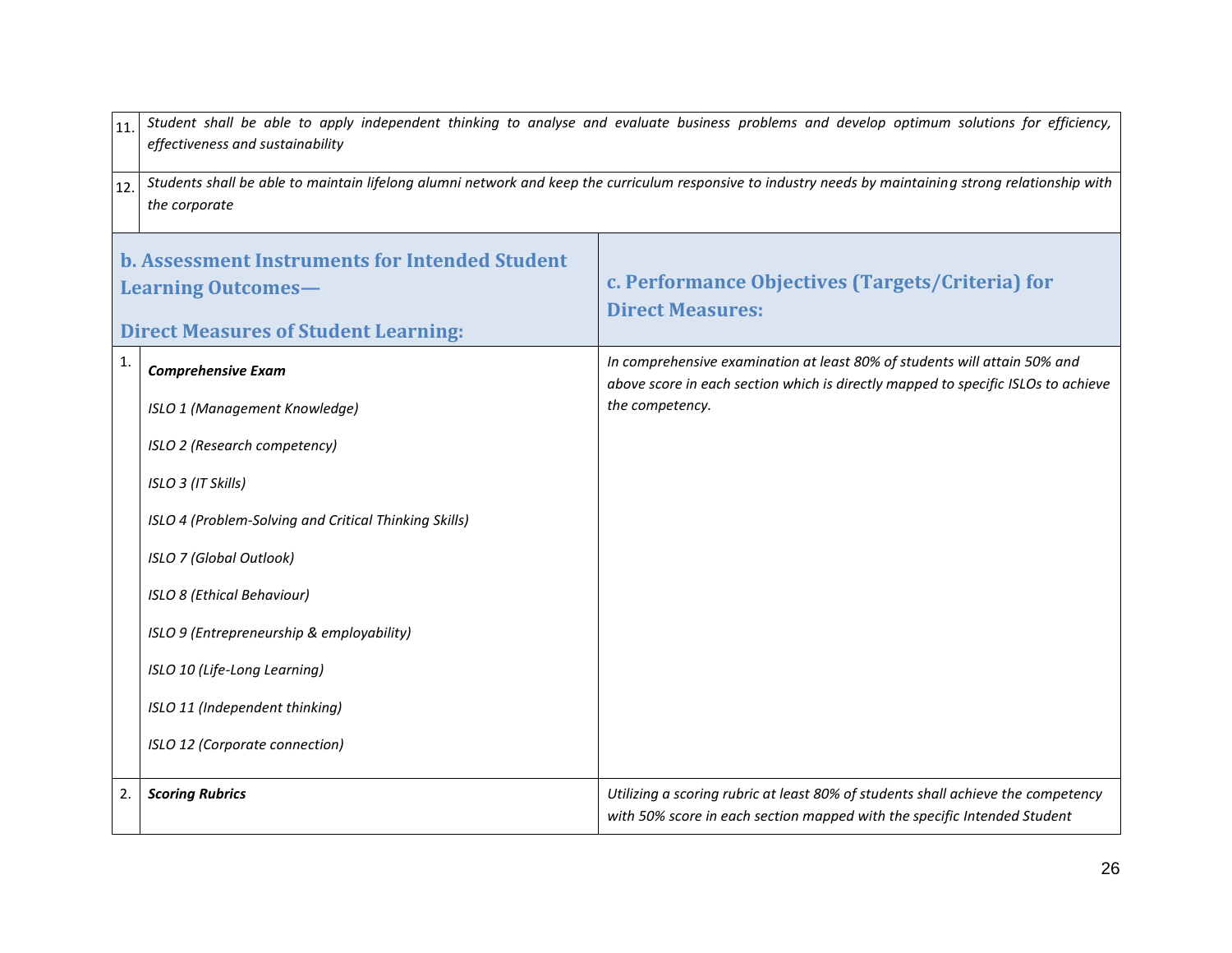|    | • ISLO 2 (Research competency)                                 | Learning Outcomes.                                                                                    |
|----|----------------------------------------------------------------|-------------------------------------------------------------------------------------------------------|
|    | • ISLO 5 (Business Communication)                              |                                                                                                       |
|    | • ISLO 6 (Behavioural Skill)                                   |                                                                                                       |
|    | · ISLO 7 (Global Outlook)                                      |                                                                                                       |
|    | d. Assessment Instruments for Intended Student                 |                                                                                                       |
|    | <b>Learning Outcomes-</b>                                      | e. Performance Objectives (Targets/Criteria) for                                                      |
|    | <b>Indirect Measures of Student Learning:</b>                  | <b>Indirect Measures:</b>                                                                             |
| 1. | <b>Student Exit Survey</b>                                     | On the exit survey instrument, at least 80% of graduating class will indicate that                    |
|    | ISLO 1 (Management Knowledge)                                  | they agree or strongly agree on various items linked with the intended students<br>learning outcomes. |
|    | ISLO 2 (Research competency)                                   |                                                                                                       |
|    | ISLO 3 (IT Skills)                                             |                                                                                                       |
|    | ISLO 4 (Problem-Solving and Critical Thinking Skills)          |                                                                                                       |
|    | ISLO 5 (Business Communication)                                |                                                                                                       |
|    | ISLO 6 (Behavioural Skill)                                     |                                                                                                       |
|    | ISLO 7 (Global Outlook)                                        |                                                                                                       |
|    | ISLO 8 (Ethical Behaviour)                                     |                                                                                                       |
|    | ISLO 9 (Entrepreneurship & employability)                      |                                                                                                       |
|    | ISLO 10 (Life-Long Learning)<br>ISLO 11 (Independent thinking) |                                                                                                       |
|    |                                                                |                                                                                                       |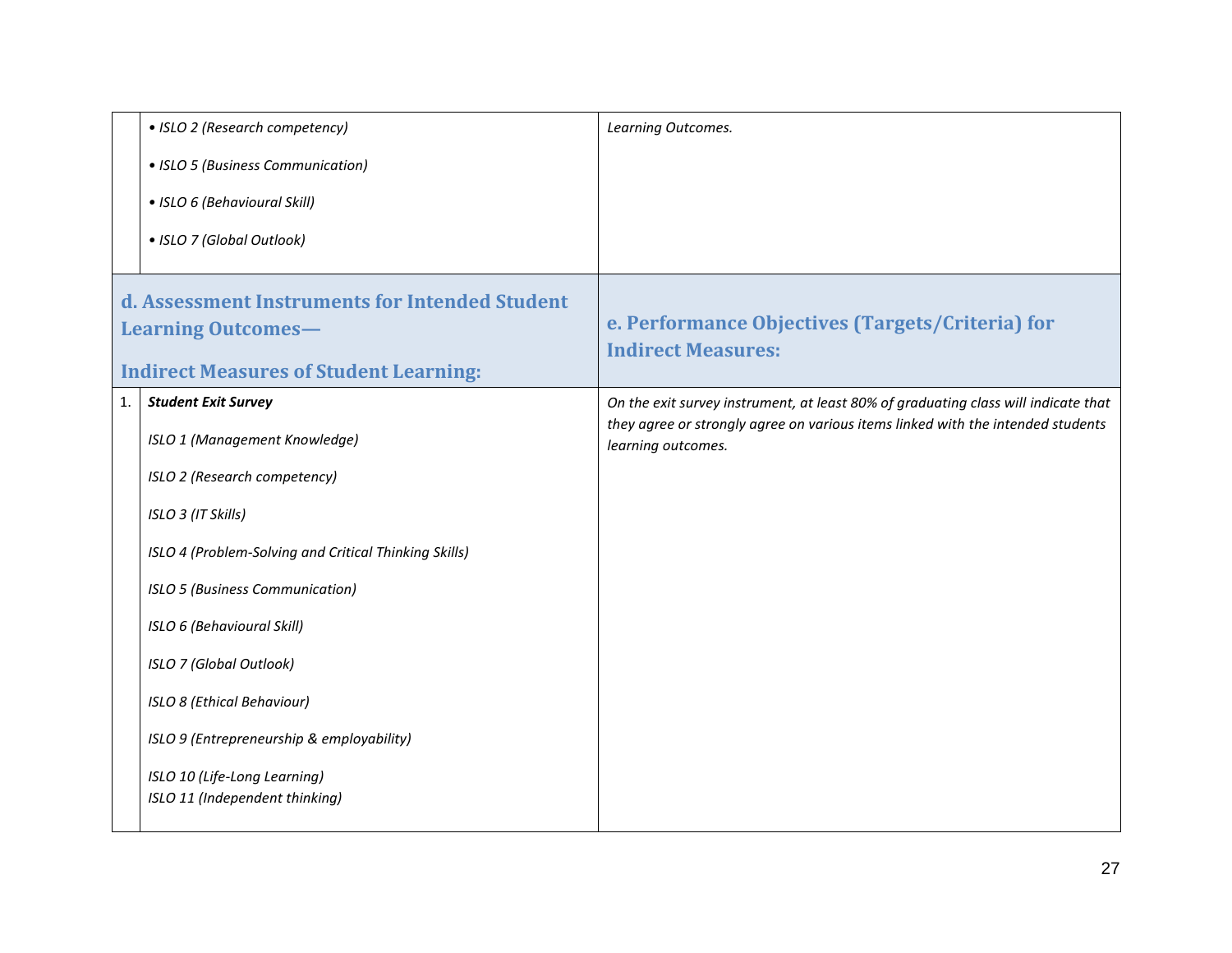| ISLO 12 (Corporate connection)            |                                                                                       |
|-------------------------------------------|---------------------------------------------------------------------------------------|
| Alumni Survey                             | On the alumni survey instrument, at least 80% of alumni will indicate "Yes" to        |
| ISLO 9 (Entrepreneurship & Employability) | the question #5: "Are you employed in an area related to your BBA<br>specialization?" |

|    | f. Summary of Results from Implementing Direct Measures of Student Learning:                                                                             |  |  |  |  |  |  |  |  |
|----|----------------------------------------------------------------------------------------------------------------------------------------------------------|--|--|--|--|--|--|--|--|
| 1. | Comprehensive Exam (Percentage of students score 50% and above in each section which is directly mapped to specific ISLOs to achieve the<br>competency.) |  |  |  |  |  |  |  |  |
|    | ISLO 1 (Management Knowledge): NA                                                                                                                        |  |  |  |  |  |  |  |  |
|    | ISLO 2 (Research competency): NA                                                                                                                         |  |  |  |  |  |  |  |  |
|    | ISLO 3 (IT Skills): NA                                                                                                                                   |  |  |  |  |  |  |  |  |
|    | ISLO 4 (Problem-Solving and Critical Thinking Skills): NA                                                                                                |  |  |  |  |  |  |  |  |
|    | ISLO 7 (Global Outlook): NA                                                                                                                              |  |  |  |  |  |  |  |  |
|    | ISLO 8 (Ethical Behaviour): NA                                                                                                                           |  |  |  |  |  |  |  |  |
|    | ISLO 9 (Entrepreneurship & employability): NA                                                                                                            |  |  |  |  |  |  |  |  |
|    | ISLO 10 (Life-Long Learning): NA                                                                                                                         |  |  |  |  |  |  |  |  |
|    | ISLO 11 (Independent thinking): NA                                                                                                                       |  |  |  |  |  |  |  |  |
|    | ISLO 12 (Corporate connection): NA                                                                                                                       |  |  |  |  |  |  |  |  |
| 2. | <b>Scoring Rubrics</b>                                                                                                                                   |  |  |  |  |  |  |  |  |
|    | ISLO 2 (Research competency): NA                                                                                                                         |  |  |  |  |  |  |  |  |
|    | ISLO 5 (Business Communication): NA                                                                                                                      |  |  |  |  |  |  |  |  |
|    | ISLO 6 (Behavioural Skill): NA                                                                                                                           |  |  |  |  |  |  |  |  |
|    | ISLO 7 (Global Outlook): NA                                                                                                                              |  |  |  |  |  |  |  |  |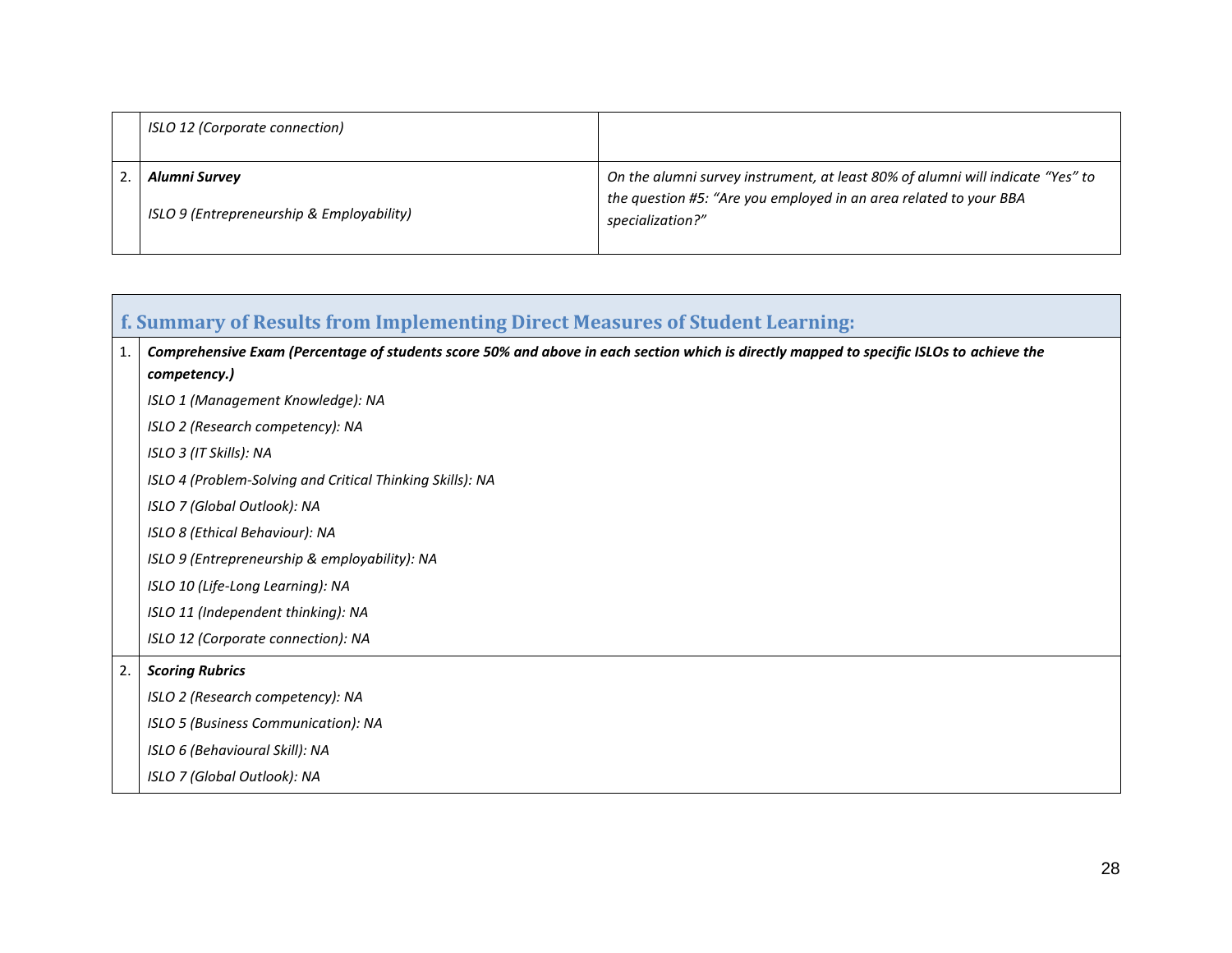|    | g. Summary of Results from Implementing Indirect Measures of Student Learning:                                                              |  |  |  |  |  |  |
|----|---------------------------------------------------------------------------------------------------------------------------------------------|--|--|--|--|--|--|
| 1. | Exit Survey: Percentage of students indicated that they agree or strongly agree on various items linked with the intended students learning |  |  |  |  |  |  |
|    | outcomes.                                                                                                                                   |  |  |  |  |  |  |
|    | ISLO 1 (Management Knowledge): 97%                                                                                                          |  |  |  |  |  |  |
|    | ISLO 2 (Research competency): 95%                                                                                                           |  |  |  |  |  |  |
|    | ISLO 3 (IT Skills): 63%                                                                                                                     |  |  |  |  |  |  |
|    | ISLO 4 (Problem-Solving and Critical Thinking Skills): 92%                                                                                  |  |  |  |  |  |  |
|    | ISLO 5 (Business Communication): 92%                                                                                                        |  |  |  |  |  |  |
|    | ISLO 6 (Behavioural Skill): 97%                                                                                                             |  |  |  |  |  |  |
|    | ISLO 7 (Global Outlook): 100%                                                                                                               |  |  |  |  |  |  |
|    | ISLO 8 (Ethical Behaviour): 100%                                                                                                            |  |  |  |  |  |  |
|    | ISLO 9 (Entrepreneurship & employability): 97%                                                                                              |  |  |  |  |  |  |
|    | ISLO 10 (Life-Long Learning): 95%                                                                                                           |  |  |  |  |  |  |
|    | ISLO 11 (Independent thinking): 92%                                                                                                         |  |  |  |  |  |  |
|    | ISLO 12 (Corporate connection): 95%                                                                                                         |  |  |  |  |  |  |
| 2. | Alumni Survey: Percentage of alumni responding "Yes" to question #5: "Are you employed in an area related to your BBA specialization?"      |  |  |  |  |  |  |
|    | ISLO 9 (Entrepreneurship & Employability): 77%                                                                                              |  |  |  |  |  |  |
|    | h. Summary of Achievement of Intended Student Learning Outcomes:                                                                            |  |  |  |  |  |  |

| <b>Intended Student Learning</b><br><b>Outcomes</b> | <b>Learning Assessment Measures</b>        |                                 |                                   |                                   |                                              |                                 |                                     |                                     |  |
|-----------------------------------------------------|--------------------------------------------|---------------------------------|-----------------------------------|-----------------------------------|----------------------------------------------|---------------------------------|-------------------------------------|-------------------------------------|--|
| (ISLOs)                                             | <b>Direct Measures of Student Learning</b> |                                 |                                   |                                   | <b>Indirect Measures of Student Learning</b> |                                 |                                     |                                     |  |
| <b>Program ISLOs</b>                                | <b>Comprehensive</b><br><b>Examination</b> | <b>Scoring</b><br><b>Rubric</b> | <b>Direct</b><br><b>Measure 3</b> | <b>Direct</b><br><b>Measure 4</b> | <b>Exit Survey</b>                           | <b>Alumni</b><br><b>Survey</b>  | <b>Indirect</b><br><b>Measure 3</b> | <b>Indirect</b><br><b>Measure 4</b> |  |
|                                                     | Performance<br><b>Objective</b>            | Performance<br><b>Objective</b> | Performance<br><b>Objective</b>   | Performance<br><b>Objective</b>   | Performance<br><b>Objective</b>              | Performance<br><b>Objective</b> | Performance<br><b>Objective</b>     | Performance<br><b>Objective</b>     |  |

 $\sim$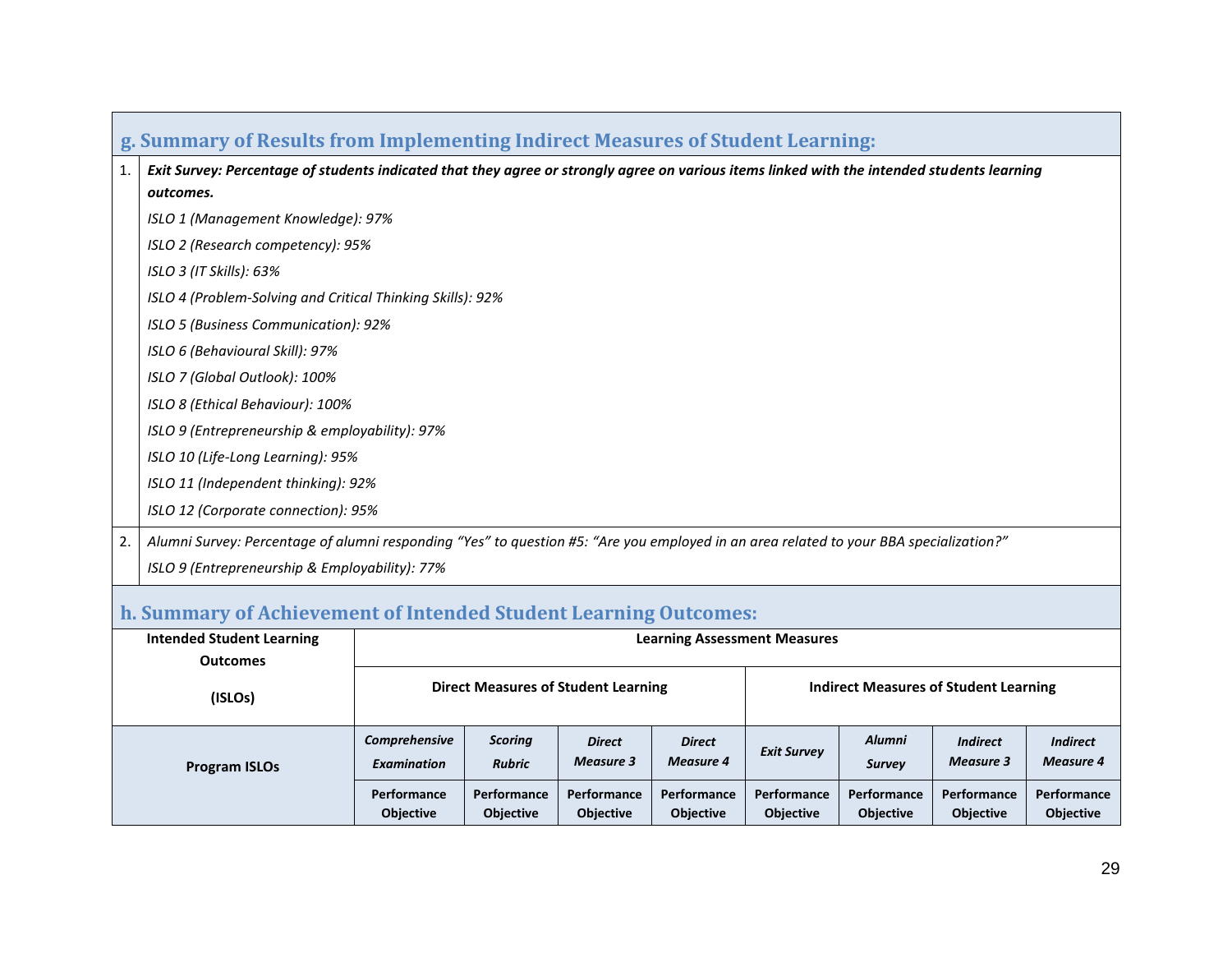|    |                                                                                                                                                                                                                                  | Was       | Was       | Was | Was | Was      | Was       | Was | Was |
|----|----------------------------------------------------------------------------------------------------------------------------------------------------------------------------------------------------------------------------------|-----------|-----------|-----|-----|----------|-----------|-----|-----|
| 1. | Students shall be able to<br>develop comprehension<br>of<br>various functional areas of<br>business management and will<br>be able to apply the same in<br>the organizational context.                                           | <b>NA</b> | <b>NA</b> |     |     | Met      | <b>NA</b> |     |     |
| 2. | Student shall be able to use<br>appropriate research methods,<br>tools, and techniques for<br>seizing available opportunities<br>for business growth<br>and<br>managing change in the<br>organization.                           | <b>NA</b> | <b>NA</b> |     |     | Met      | <b>NA</b> |     |     |
| 3. | Students shall be able to<br>demonstrate knowledge of<br>information<br>management<br>tools, and use IT to manage,<br>synthesize,<br>and<br>analyze<br>information and collaborate<br>with the stakeholders in<br>industry 4.0.  | <b>NA</b> | <b>NA</b> |     |     | Not Met* | <b>NA</b> |     |     |
| 4. | Students shall be able to use<br>information and knowledge to<br>analyze the facts, apply<br>critical-thinking skills, design a<br>solution, think rationally and<br>strategically, and define the<br>relevant course of action. | <b>NA</b> | <b>NA</b> |     |     | Met      | <b>NA</b> |     |     |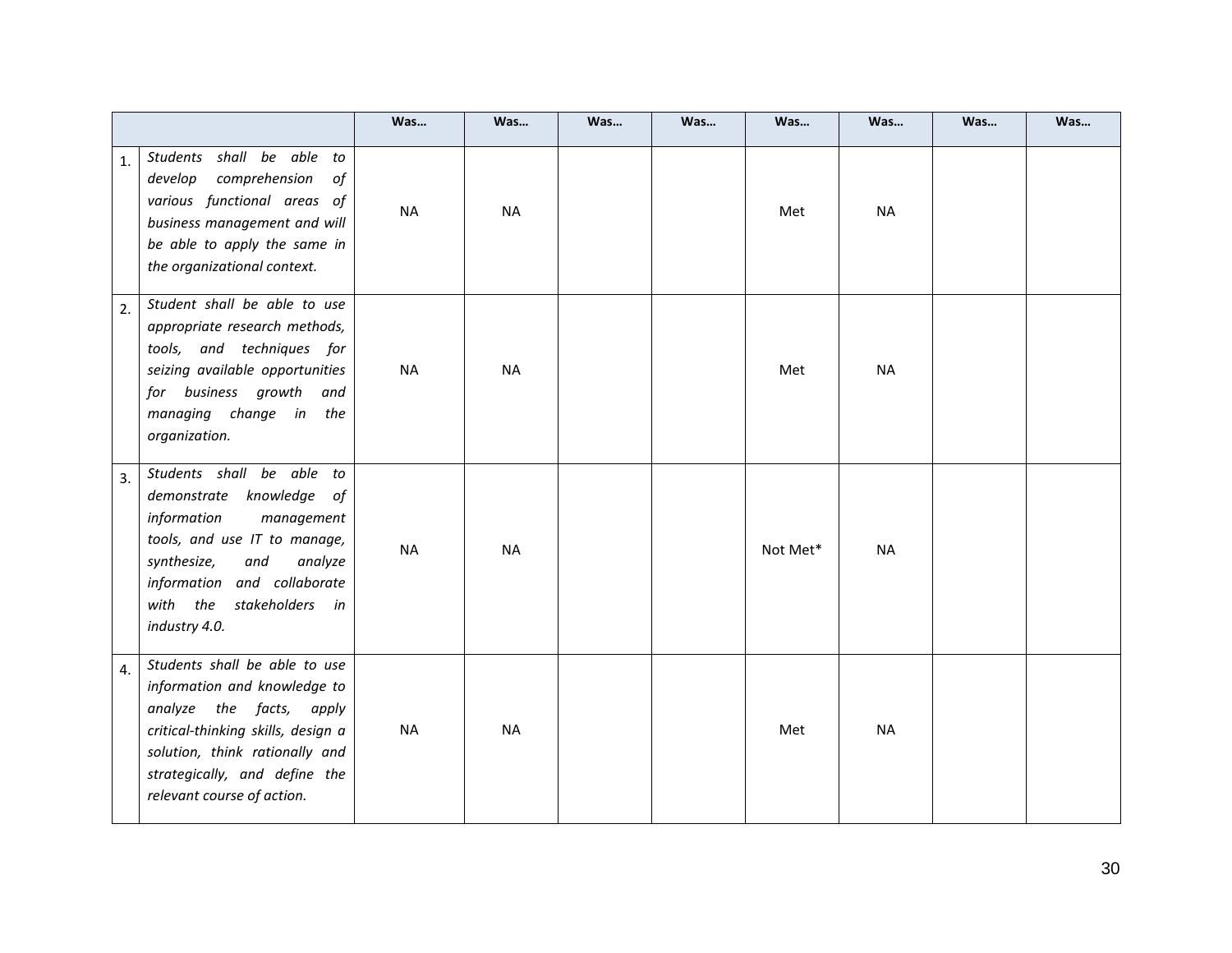| 5. | be able to<br>Students<br>shall<br>develop<br>demonstrate<br>and<br>effective communication skills<br>required in a professional<br>context, will have the ability to<br>build<br>better interpersonal<br>camaraderie at a workplace. | <b>NA</b> | <b>NA</b> |  | Met | <b>NA</b> |  |
|----|---------------------------------------------------------------------------------------------------------------------------------------------------------------------------------------------------------------------------------------|-----------|-----------|--|-----|-----------|--|
| 6. | Students shall be able to work<br>effectively in<br>$\boldsymbol{a}$<br>team,<br>excellent<br>demonstrate<br>interpersonal and collaborative<br>skills, and network effectively<br>with various stake holders.                        | <b>NA</b> | <b>NA</b> |  | Met | <b>NA</b> |  |
| 7. | Student shall be able to<br>identify diversity in culture,<br>understand ethnic background,<br>show sensitivity to various<br>cultural and environmental<br>issues, and demonstrate traits<br>of global business practitioner.        | <b>NA</b> | <b>NA</b> |  | Met | <b>NA</b> |  |
| 8. | Student shall be able to define<br>and apply ethical business<br>develop<br>ethical<br>practices,<br>standards, and develop strong<br>ethical culture in a professional<br>context.                                                   | <b>NA</b> | <b>NA</b> |  | Met | <b>NA</b> |  |
| 9. | Student shall be able to acquire<br>leadership qualities, apply and<br>demonstrate entrepreneurial<br>skills,<br>mobilize<br>strategize,                                                                                              | <b>NA</b> | <b>NA</b> |  | Met | Not Met*  |  |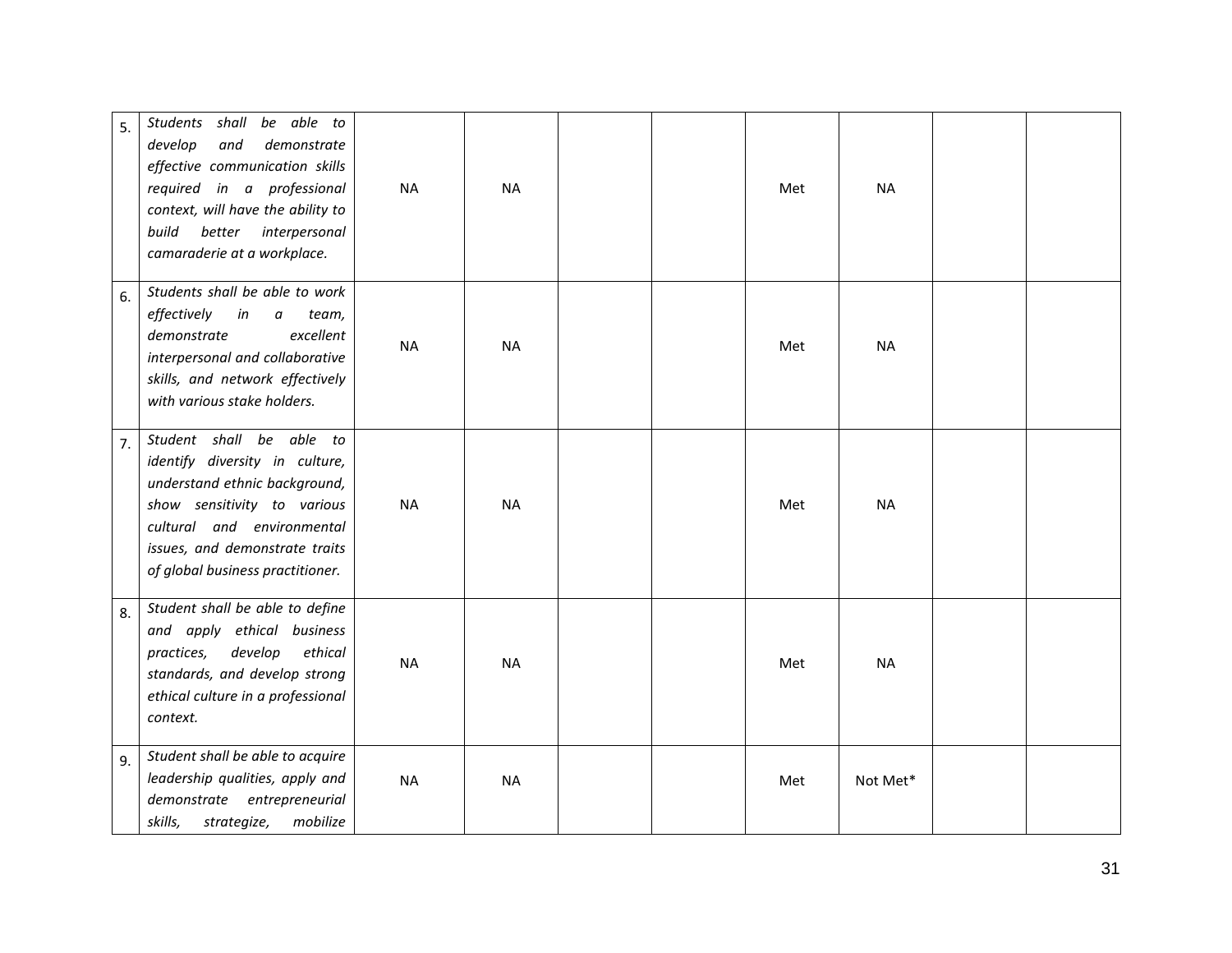|     | people and resources, create<br>value and convert innovative<br>ideas into business ventures.                                                                                                                                            |           |           |  |     |           |  |
|-----|------------------------------------------------------------------------------------------------------------------------------------------------------------------------------------------------------------------------------------------|-----------|-----------|--|-----|-----------|--|
| 10. | Student shall develop and<br>illustrate<br>interest<br>and<br>competency for knowledge<br>acquisition through primary<br>and secondary sources for<br>lifelong learning and<br>its<br>application on personal and<br>professional front. |           | <b>NA</b> |  | Met | <b>NA</b> |  |
| 11. | Student shall be able to apply<br>independent<br>thinking<br>to<br>analyse and evaluate business<br>problems<br>and<br>develop<br>optimum<br>solutions<br>for<br>efficiency, effectiveness and<br>sustainability                         | <b>NA</b> | <b>NA</b> |  | Met | <b>NA</b> |  |
| 12. | Students shall be able to<br>lifelong<br>maintain<br>alumni<br>and<br>keep<br>network<br>the<br>curriculum<br>responsive<br>to<br>industry needs by maintaining<br>strong relationship with the<br>corporate                             | <b>NA</b> | <b>NA</b> |  | Met | <b>NA</b> |  |

### **Proposed Courses of Action for Improvement in Learning Outcomes for which Performance Targets Were Not Met:**

*With respect to indirect measures employed (Exit Survey & Alumni Survey), the performance targets for IT skills (ISLO 3 - Exit Survey) as well as*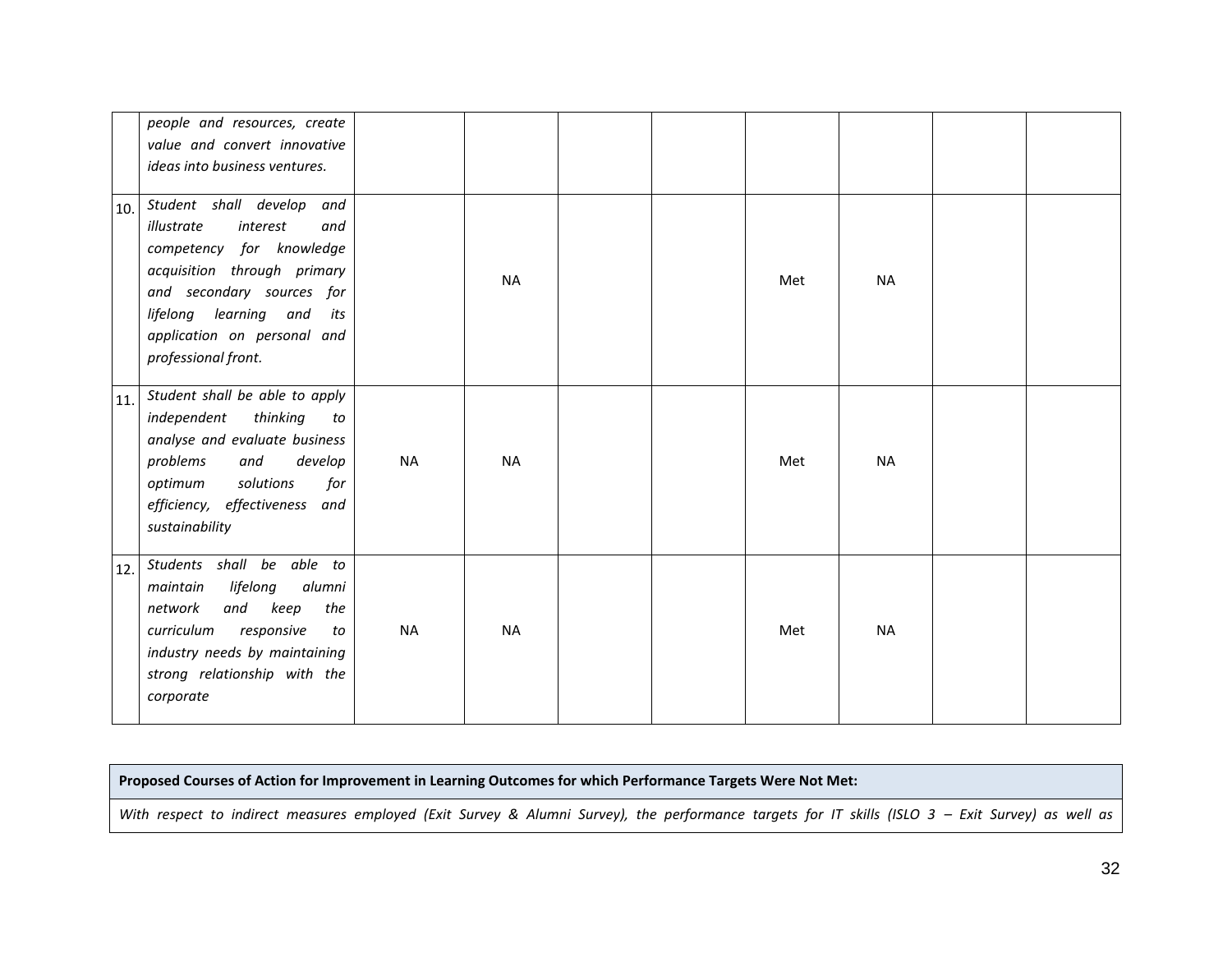*Entrepreneurship and Employability (ISLO 9 – Alumni Survey) are below expectations. ISLO 3 related to IT skills is a genuine concern (as perceived by students) but has to be considered in light of the direct measures scores, in particular, comprehensive exam when available. The applied nature of this outcome dictates more emphasis on the practical part in the curriculum when it comes to technology and related uses. The related Program Leader will be asked to assess the related existing components in view of coming up with modifications that would result in better technology skills. A continuous control of variances plan will be put in place to ensure improvement. As for the Alumni Survey score for ISLO 9, no particular issue is observed. The score is only short of 3 percentage point due to the fact that many students who answered no to questions #5 were not actually unemployed but rather pursuing higher education.*

• *COVID-19 had significant impact on the way exams were conducted online. In this respect, direct measures for all programmes (comprehensive exams and scoring rubrics) were not performed due to software and technical difficulties (students, in particular those who were living overseas in rural areas and were not able to return to Dubai, were not able to efficiently use the Mettl software; this resulted in major uploading and delivery glitches). The new action calendar has these two components planned for the next report.*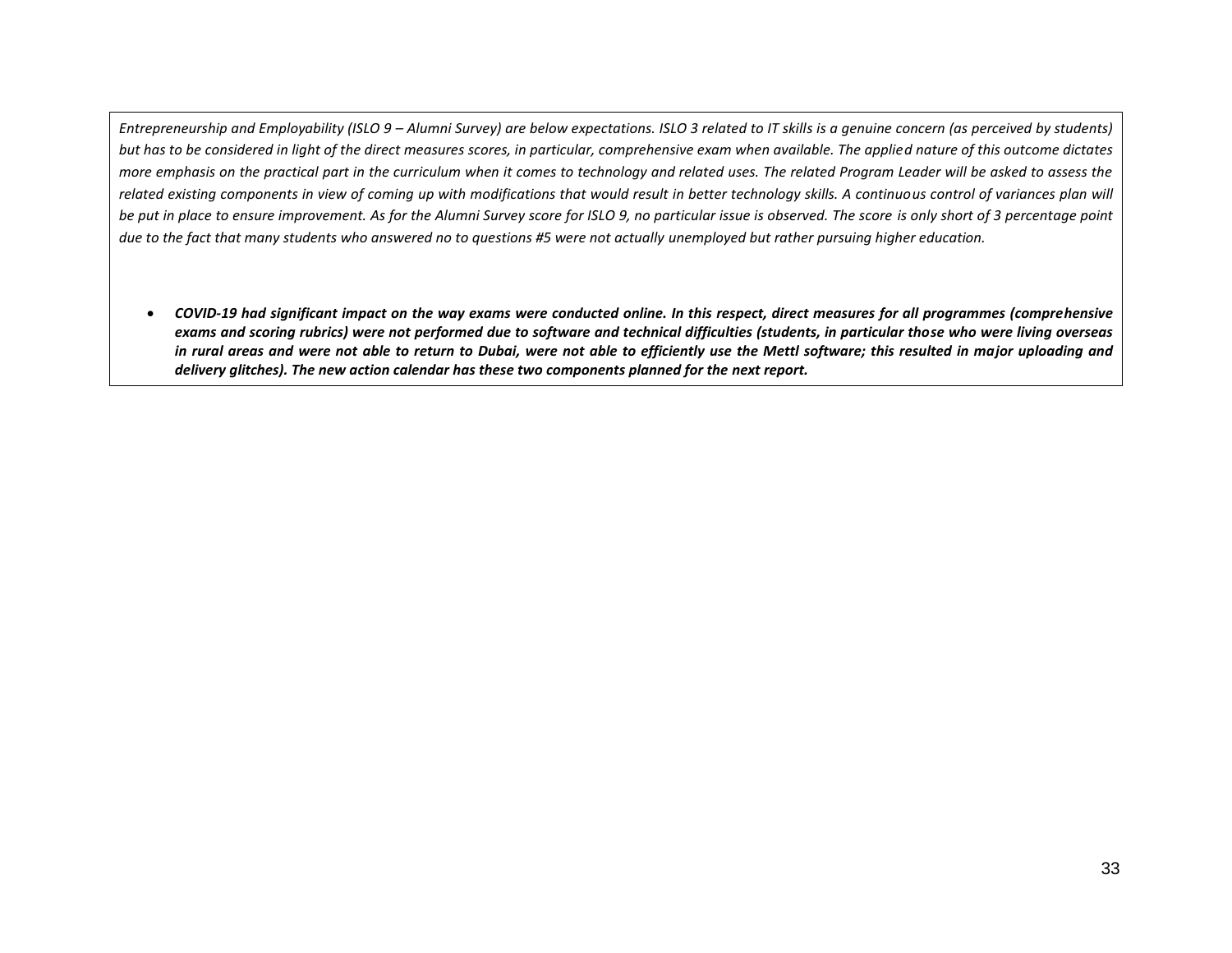# **BBA- Insurance & Banking**

|                  | <b>PROGRAM NAME: BBA INSURANCE AND BANKING</b>                                                                                                                                                                                                                              |                                                                                                                                                                |  |  |  |  |  |  |
|------------------|-----------------------------------------------------------------------------------------------------------------------------------------------------------------------------------------------------------------------------------------------------------------------------|----------------------------------------------------------------------------------------------------------------------------------------------------------------|--|--|--|--|--|--|
|                  | a. Program Intended Student Learning Outcomes (Program ISLOs)                                                                                                                                                                                                               |                                                                                                                                                                |  |  |  |  |  |  |
| $\mathbf{1}$ .   | Demonstrate a strong base of general management and build strong pillars over it in a particular area of specialization in insurance and banking.<br>Develop an ability to integrate knowledge of one area into other and understand management as a comprehensive concept. |                                                                                                                                                                |  |  |  |  |  |  |
| 2.               | Develop skill and expertise in problem solving. Gain experience in dealing with diverse business situations. Apply requisite research tools and techniques<br>to solve business problems.                                                                                   |                                                                                                                                                                |  |  |  |  |  |  |
| 3.               | Develop highest order of behavioral and interpersonal skills. Demonstrate initiative and lead by example. Practice effectively both as an individual and<br>as a team member.                                                                                               |                                                                                                                                                                |  |  |  |  |  |  |
| $\overline{4}$ . | Apply ethical business practices to show case highest level of commitment to professional code of conduct in the arena of business management.                                                                                                                              |                                                                                                                                                                |  |  |  |  |  |  |
| 5.               | Identify networking opportunities to improve the value chain. Make use of social media to reach out to stakeholders.                                                                                                                                                        |                                                                                                                                                                |  |  |  |  |  |  |
|                  | <b>b. Assessment Instruments for Intended Student</b><br><b>Learning Outcomes-</b><br><b>Direct Measures of Student Learning:</b>                                                                                                                                           | c. Performance Objectives (Targets/Criteria) for<br><b>Direct Measures:</b>                                                                                    |  |  |  |  |  |  |
| 1.               | <b>Comprehensive Exam</b>                                                                                                                                                                                                                                                   | In comprehensive examination at least 80% of students will attain 50% and<br>above score in each section which is directly mapped to specific ISLOs to achieve |  |  |  |  |  |  |
|                  | ISLO 1 (Management Knowledge)                                                                                                                                                                                                                                               | the competency.                                                                                                                                                |  |  |  |  |  |  |
|                  | ISLO 2 (Research competency)                                                                                                                                                                                                                                                |                                                                                                                                                                |  |  |  |  |  |  |
|                  | ISLO 4 (Problem-Solving and Critical Thinking Skills)                                                                                                                                                                                                                       |                                                                                                                                                                |  |  |  |  |  |  |
|                  | ISLO 5 (Business Communication)                                                                                                                                                                                                                                             |                                                                                                                                                                |  |  |  |  |  |  |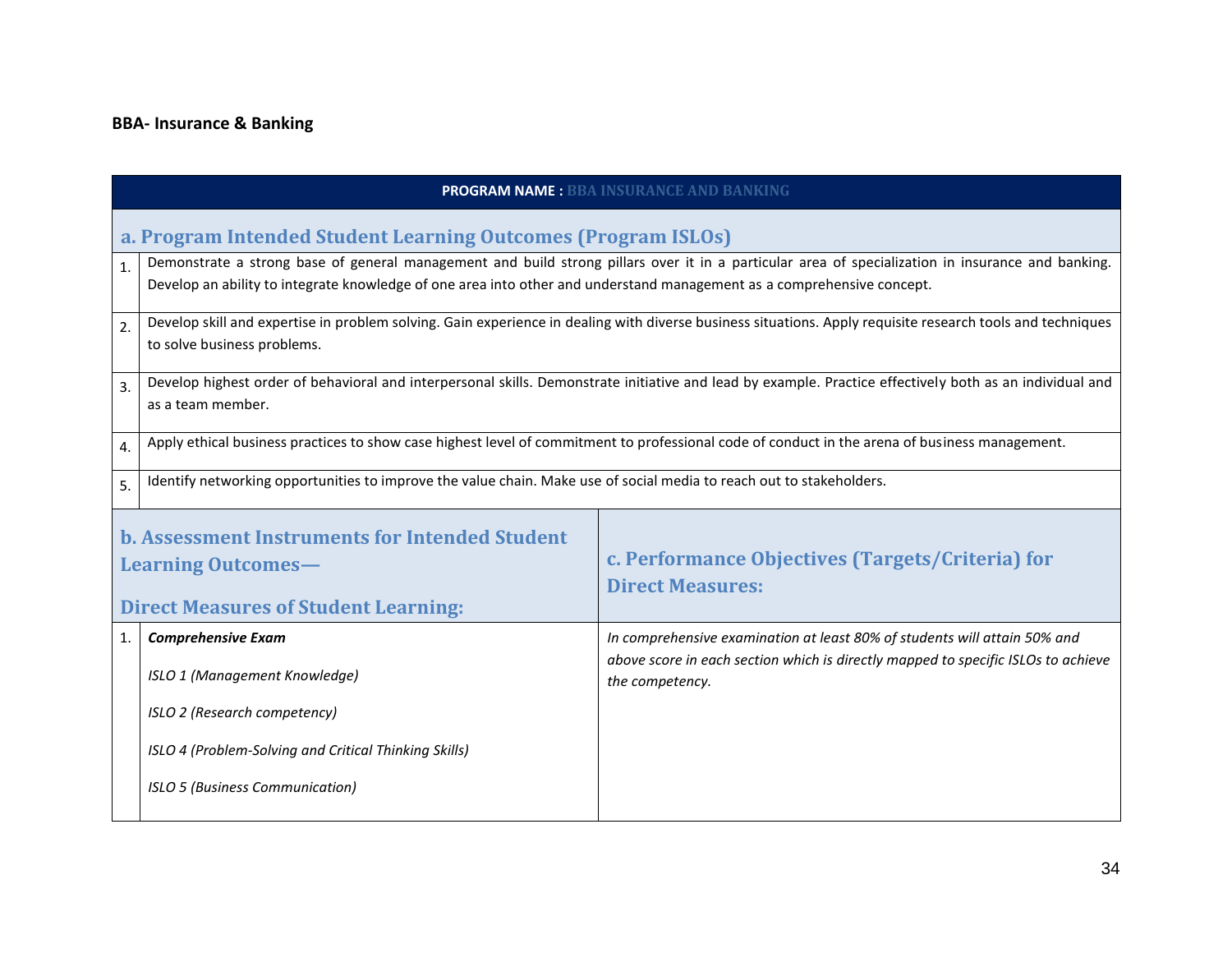| 2.                                                                           | <b>Scoring Rubrics</b><br><b>NA</b>                                                                                                                                                                                                                                                                                                   | Utilizing a scoring rubric at least 80% of students shall achieve the competency<br>with 50% score in each section mapped with the specific Intended Student<br>Learning Outcomes.          |
|------------------------------------------------------------------------------|---------------------------------------------------------------------------------------------------------------------------------------------------------------------------------------------------------------------------------------------------------------------------------------------------------------------------------------|---------------------------------------------------------------------------------------------------------------------------------------------------------------------------------------------|
|                                                                              | d. Assessment Instruments for Intended Student<br><b>Learning Outcomes-</b><br><b>Indirect Measures of Student Learning:</b>                                                                                                                                                                                                          | e. Performance Objectives (Targets/Criteria) for<br><b>Indirect Measures:</b>                                                                                                               |
| 1.                                                                           | <b>Student Exit Survey</b><br>ISLO 1 (Management Knowledge)<br>ISLO 2 (Research competency)<br>ISLO 3 (Behavioural Skill)<br>ISLO 4 (Global Outlook)<br>ISLO 5 (Ethical Behaviour)                                                                                                                                                    | On the exit survey instrument, at least 80% of graduating class will indicate that<br>they agree or strongly agree on various items linked with the intended students<br>learning outcomes. |
| f. Summary of Results from Implementing Direct Measures of Student Learning: |                                                                                                                                                                                                                                                                                                                                       |                                                                                                                                                                                             |
| 1.                                                                           | Comprehensive Exam (Percentage of students score 50% and above in each section which is directly mapped to specific ISLOs to achieve the<br>competency.)<br>ISLO 1 (Management Knowledge): NA<br>ISLO 2 (Research competency): NA<br>ISLO 4 (Problem-Solving and Critical Thinking Skills): NA<br>ISLO 5 (Business Communication): NA |                                                                                                                                                                                             |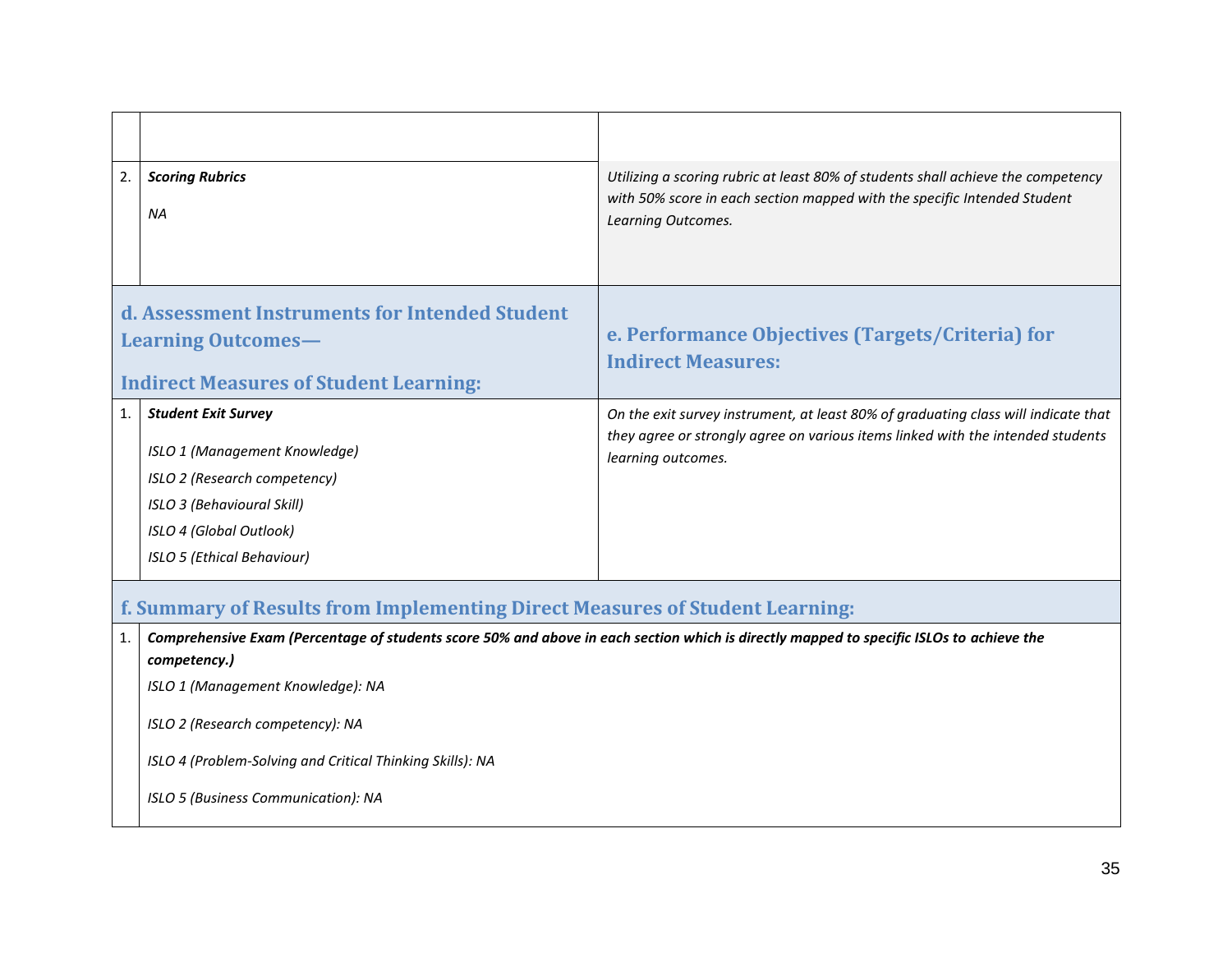| 2. | <b>Scoring Rubrics</b>                                                                                                                      |                    |                                            |                  |                  |                                              |                  |                  |                         |
|----|---------------------------------------------------------------------------------------------------------------------------------------------|--------------------|--------------------------------------------|------------------|------------------|----------------------------------------------|------------------|------------------|-------------------------|
|    | ΝA                                                                                                                                          |                    |                                            |                  |                  |                                              |                  |                  |                         |
|    |                                                                                                                                             |                    |                                            |                  |                  |                                              |                  |                  |                         |
|    | g. Summary of Results from Implementing Indirect Measures of Student Learning:                                                              |                    |                                            |                  |                  |                                              |                  |                  |                         |
| 1. | Exit Survey: Percentage of students indicated that they agree or strongly agree on various items linked with the intended students learning |                    |                                            |                  |                  |                                              |                  |                  |                         |
|    | outcomes.                                                                                                                                   |                    |                                            |                  |                  |                                              |                  |                  |                         |
|    | ISLO 1 (Management Knowledge): 100%                                                                                                         |                    |                                            |                  |                  |                                              |                  |                  |                         |
|    | ISLO 2 (Research competency): 100%                                                                                                          |                    |                                            |                  |                  |                                              |                  |                  |                         |
|    | ISLO 3 (Behavioural Skill): 100%                                                                                                            |                    |                                            |                  |                  |                                              |                  |                  |                         |
|    | ISLO 4 (Global Outlook): 100%                                                                                                               |                    |                                            |                  |                  |                                              |                  |                  |                         |
|    | ISLO 5 (Ethical Behaviour): 100%                                                                                                            |                    |                                            |                  |                  |                                              |                  |                  |                         |
| 2. | Alumni Survey: Percentage of alumni responding "Yes" to question #5: "Are you employed in an area related to your BBA specialization?"      |                    |                                            |                  |                  |                                              |                  |                  |                         |
|    | ISLO 9 (Entrepreneurship & Employability): 77%                                                                                              |                    |                                            |                  |                  |                                              |                  |                  |                         |
|    |                                                                                                                                             |                    |                                            |                  |                  |                                              |                  |                  |                         |
|    | h. Summary of Achievement of Intended Student Learning Outcomes:                                                                            |                    |                                            |                  |                  |                                              |                  |                  |                         |
|    | <b>Intended Student Learning</b>                                                                                                            |                    |                                            |                  |                  | <b>Learning Assessment Measures</b>          |                  |                  |                         |
|    | <b>Outcomes</b>                                                                                                                             |                    |                                            |                  |                  |                                              |                  |                  |                         |
|    | (ISLOs)                                                                                                                                     |                    | <b>Direct Measures of Student Learning</b> |                  |                  | <b>Indirect Measures of Student Learning</b> |                  |                  |                         |
|    |                                                                                                                                             |                    |                                            |                  |                  |                                              |                  |                  |                         |
|    |                                                                                                                                             | Comprehensive      | <b>Scoring</b>                             | <b>Direct</b>    | <b>Direct</b>    | <b>Exit Survey</b>                           | <b>Indirect</b>  | <b>Indirect</b>  | <b>Indirect</b>         |
|    | <b>Program ISLOs</b>                                                                                                                        | <b>Examination</b> | <b>Rubric</b>                              | <b>Measure 3</b> | <b>Measure 4</b> |                                              | <b>Measure 2</b> | <b>Measure 3</b> | <b>Measure 4</b>        |
|    |                                                                                                                                             | Performance        | Performance                                | Performance      | Performance      | Performance                                  | Performance      | Performance      | Performance             |
|    |                                                                                                                                             | Objective<br>Was   | Objective<br>Was                           | Objective<br>Was | Objective<br>Was | Objective<br>Was                             | Objective<br>Was | Objective<br>Was | <b>Objective</b><br>Was |
|    | Demonstrate a strong base of                                                                                                                |                    |                                            |                  |                  |                                              |                  |                  |                         |
| 1. | general management and build                                                                                                                | <b>NA</b>          | <b>NA</b>                                  |                  |                  | Met                                          | <b>NA</b>        |                  |                         |
|    | strong pillars over it in a                                                                                                                 |                    |                                            |                  |                  |                                              |                  |                  |                         |
|    | of<br>particular<br>area                                                                                                                    |                    |                                            |                  |                  |                                              |                  |                  |                         |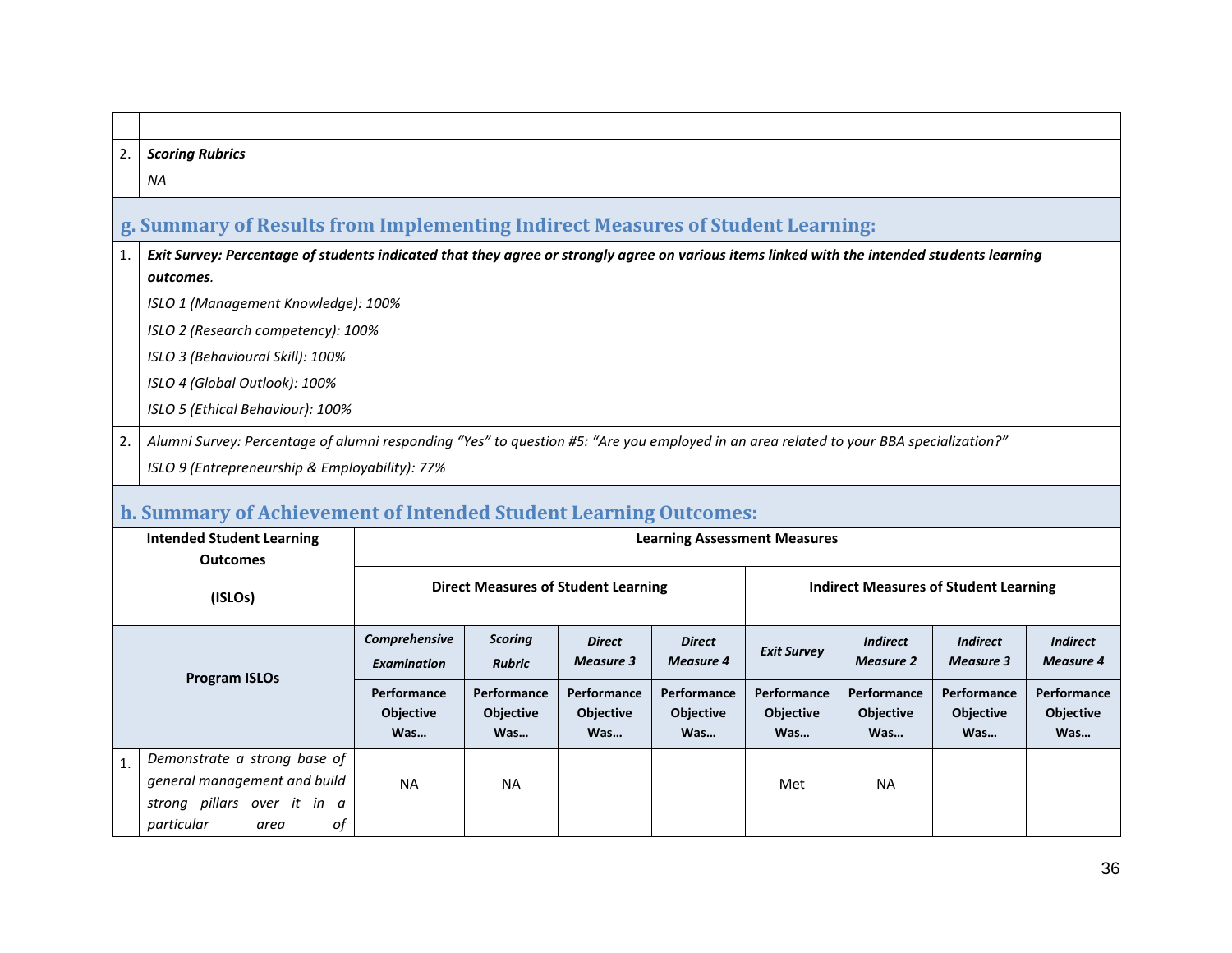|                  | specialization in insurance and<br>banking. Develop an ability to<br>integrate knowledge of one<br>area into other and understand<br>management<br>as<br>a<br>comprehensive concept.                           |           |           |  |     |           |  |
|------------------|----------------------------------------------------------------------------------------------------------------------------------------------------------------------------------------------------------------|-----------|-----------|--|-----|-----------|--|
| 2.               | Develop skill and expertise in<br>problem<br>solving.<br>Gain<br>experience in dealing with<br>diverse business situations.<br>Apply requisite research tools<br>and techniques to solve<br>business problems. | <b>NA</b> | <b>NA</b> |  | Met | <b>NA</b> |  |
| 3.               | Develop highest order of<br>behavioral and interpersonal<br>skills. Demonstrate initiative<br>and lead by example. Practice<br>effectively<br>both<br>as<br>an<br>individual and as a team<br>member.          | <b>NA</b> | <b>NA</b> |  | Met | <b>NA</b> |  |
| $\overline{4}$ . | Apply ethical business practices<br>to show case highest level of<br>commitment to professional<br>code of conduct in the arena of<br>business management.                                                     | <b>NA</b> | <b>NA</b> |  | Met | <b>NA</b> |  |
| 5.               | Identify<br>networking<br>opportunities to improve the<br>value chain. Make use of social<br>media to reach out to                                                                                             | <b>NA</b> | <b>NA</b> |  | Met | <b>NA</b> |  |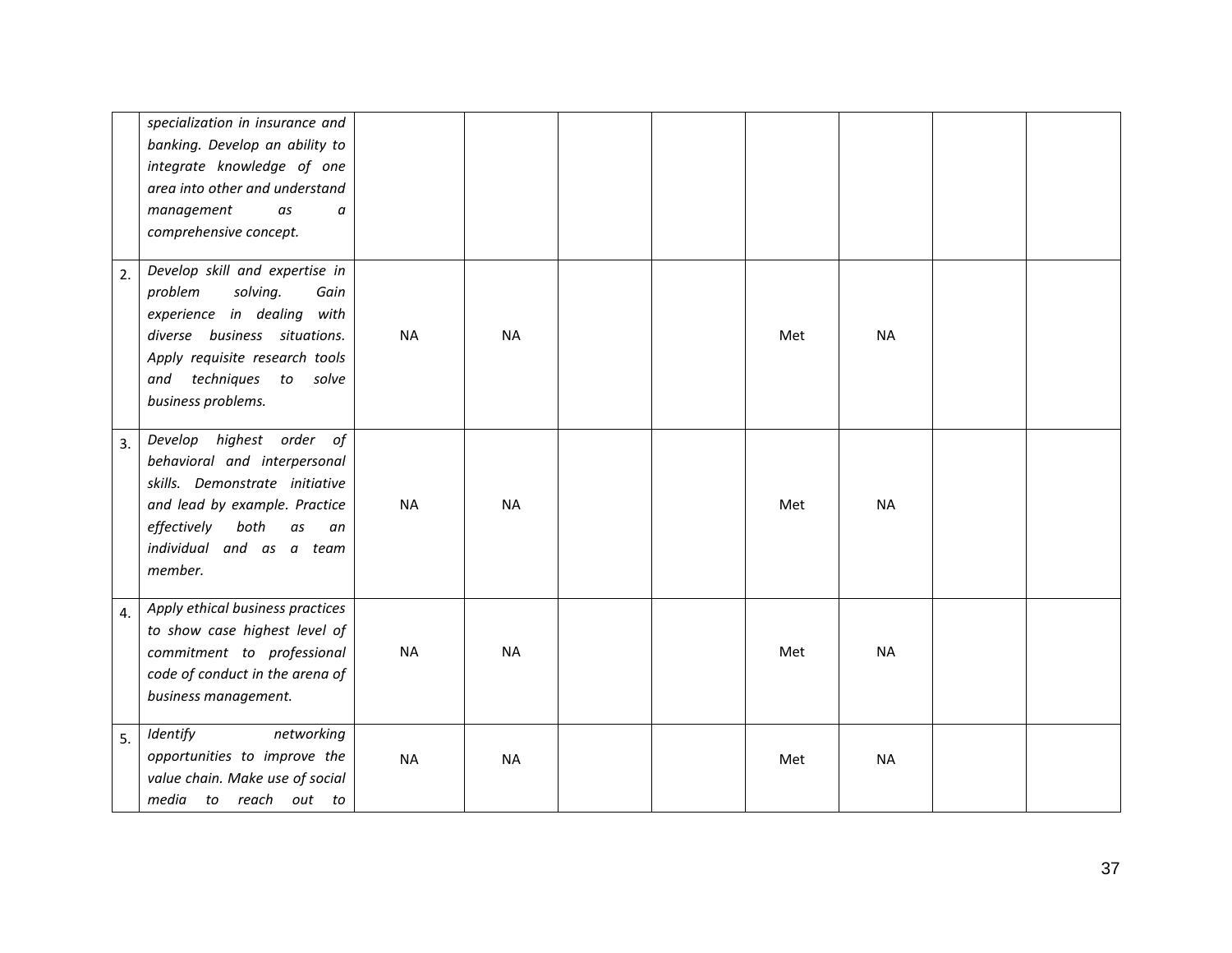| --<br>שוור<br>- 50° |
|---------------------|
|---------------------|

**Proposed Courses of Action for Improvement in Learning Outcomes for which Performance Targets Were Not Met:**

*COVID-19 had significant impact on the way exams were conducted online. In this respect, direct measures for all programmes (comprehensive exams and scoring rubrics) were not performed due to software and technical difficulties (students, in particular those who were living overseas in rural areas and were not able to return to Dubai, were not able to efficiently use the Mettl software; this resulted in major uploading and delivery glitches). The new action calendar has these two components planned for the next report.*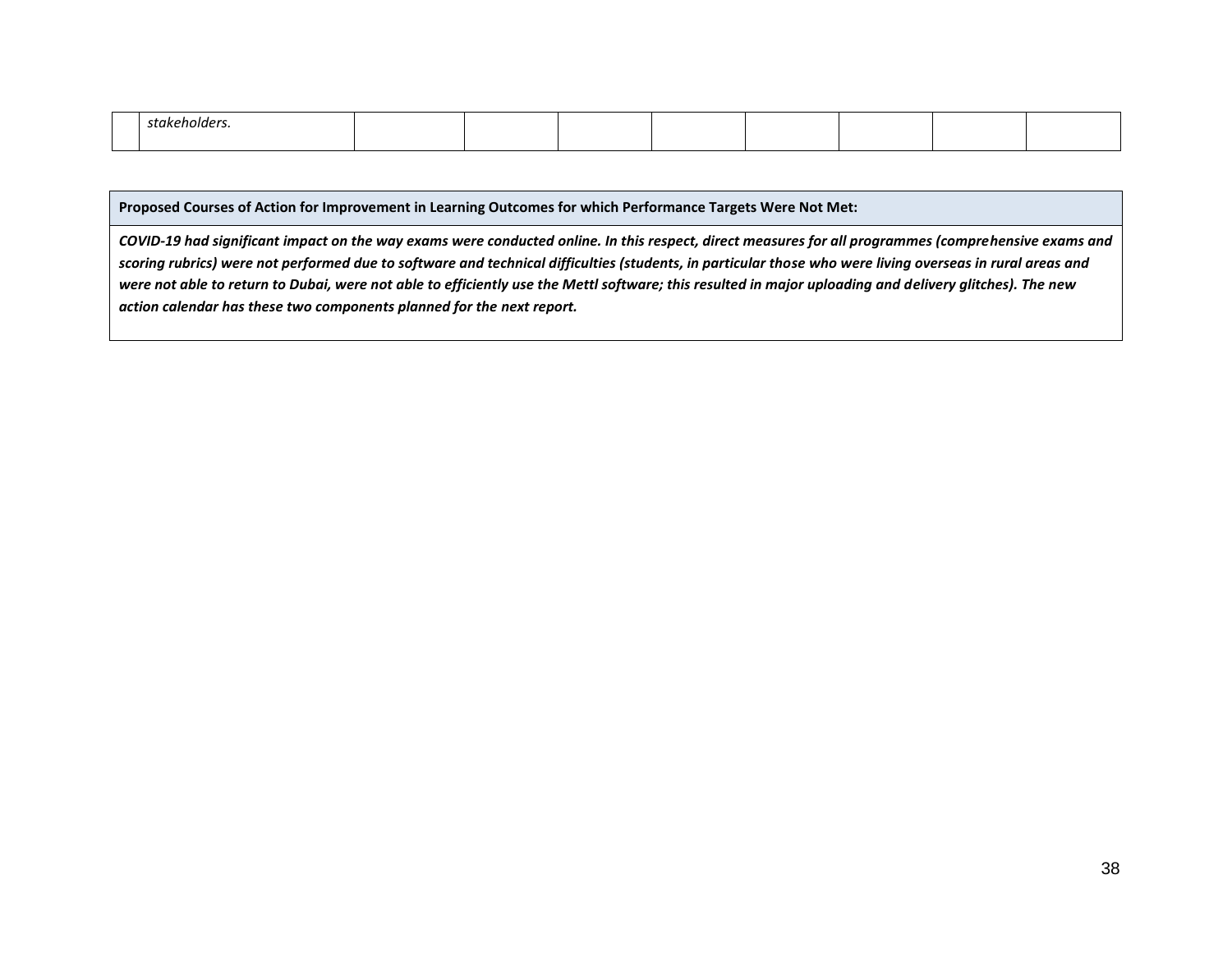|                  | <b>PROGRAM NAME: MBA 3C</b>                                                                                                                                                                                                                                                                                                                                                                                         |  |  |  |  |  |  |
|------------------|---------------------------------------------------------------------------------------------------------------------------------------------------------------------------------------------------------------------------------------------------------------------------------------------------------------------------------------------------------------------------------------------------------------------|--|--|--|--|--|--|
|                  | a. Program Intended Student Learning Outcomes (Program ISLOs)                                                                                                                                                                                                                                                                                                                                                       |  |  |  |  |  |  |
| $\mathbf{1}$ .   | Student shall be able to define, summarize concepts in Management and apply it in multi-disciplinary context, and be able to describe & critically analyse<br>management problems in volatile business environment.                                                                                                                                                                                                 |  |  |  |  |  |  |
| 2.               | Student will think independently, analytically through the process of research and inquiry while making effective decisions in global environment, shall<br>have ability to acquire & evaluate new knowledge through Business research methods, have ability to identify, define, investigate, and solve critical<br>business issues, analyse data/information and interpret results for driving optimum solutions. |  |  |  |  |  |  |
| $\overline{3}$ . | Student shall be able to use various IT tools and technologies for data processing and analysis.                                                                                                                                                                                                                                                                                                                    |  |  |  |  |  |  |
| 4.               | Student shall be able to critically think and apply range of strategies for solving a problem and decision making.                                                                                                                                                                                                                                                                                                  |  |  |  |  |  |  |
| 5.               | Student shall be able to communicate proficiently in oral, written, presentation, information searching and shall have listening skills in the management<br>profession in global/cross cultural environment.                                                                                                                                                                                                       |  |  |  |  |  |  |
| 6.               | Student shall develop range of Leadership skills and shall demonstrate excellent interpersonal skills, understanding of group dynamics and effective<br>Teamwork, including an awareness of personal strengths and limitations.                                                                                                                                                                                     |  |  |  |  |  |  |
| 7.               | Student shall be able to understand global issues from different perspectives, recognize the opportunities that the wider world offers, be able to learn<br>from and respect different cultures, and be able to apply different forms of communication in different cultural settings.                                                                                                                              |  |  |  |  |  |  |
| 8.               | Student shall be able to understand and practice the highest standards of ethical values associated with their management profession.                                                                                                                                                                                                                                                                               |  |  |  |  |  |  |
| 9.               | Student shall be able to find opportunities to improve the business value chain as an entrepreneur and shall develop and display basic business acumen &<br>business skills.                                                                                                                                                                                                                                        |  |  |  |  |  |  |
| 10.              | Student shall be competent to acquire knowledge on one's own through Newspapers/ Business Magazines/ Library/ Databases/ Internet for knowledge<br>assimilation, creation, dissemination for life-long learning.                                                                                                                                                                                                    |  |  |  |  |  |  |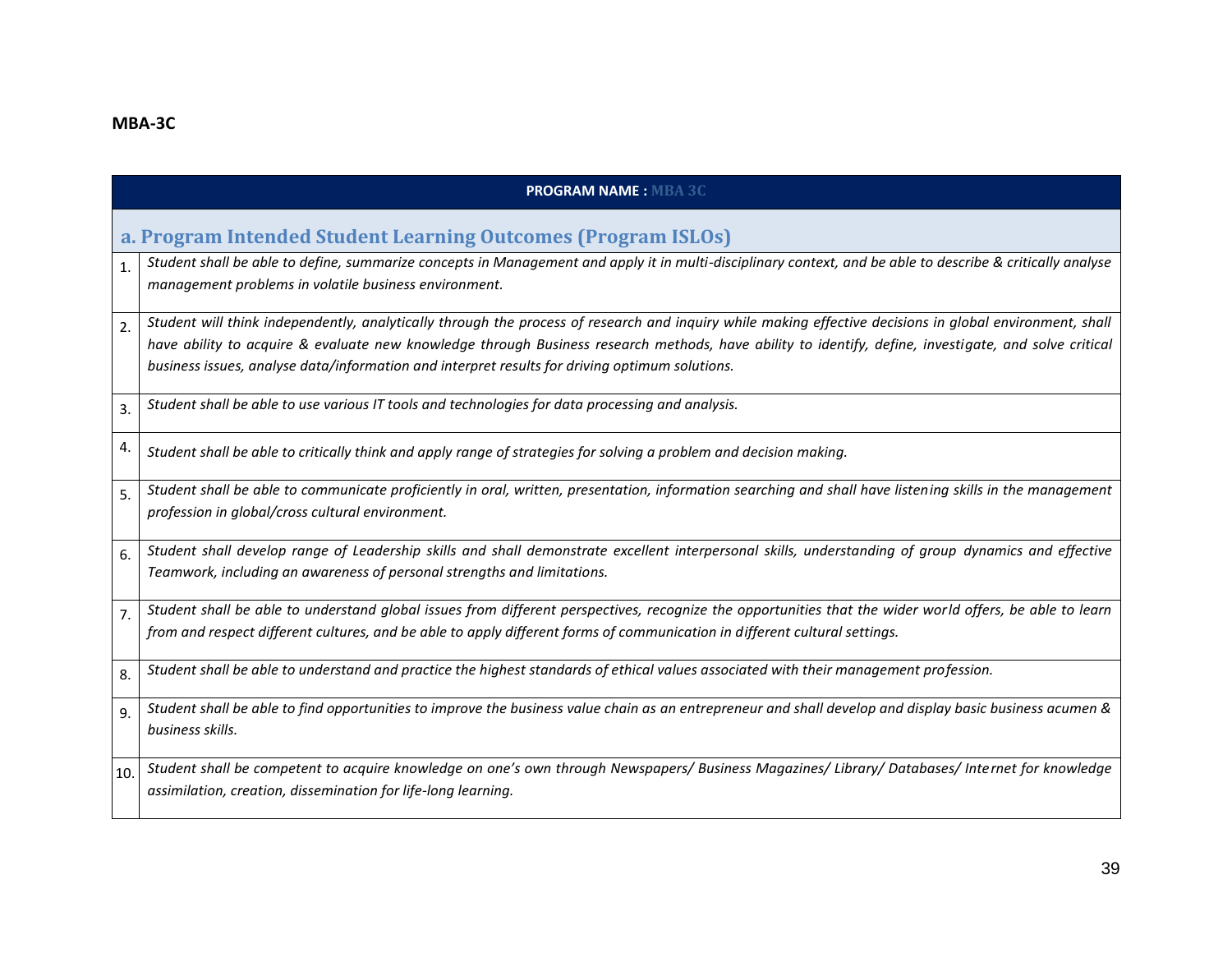| <b>b. Assessment Instruments for Intended Student</b><br><b>Learning Outcomes-</b><br><b>Direct Measures of Student Learning:</b>                                                                                                                    | c. Performance Objectives (Targets/Criteria) for<br><b>Direct Measures:</b>                                                                                                        |
|------------------------------------------------------------------------------------------------------------------------------------------------------------------------------------------------------------------------------------------------------|------------------------------------------------------------------------------------------------------------------------------------------------------------------------------------|
| <b>Comprehensive Exam</b><br>$\mathbf{1}$ .<br>ISLO 1 (Management Knowledge)<br>ISLO 2 (Research competency)<br>ISLO 3 (IT Skills)<br>ISLO 4 (Problem-Solving and Critical Thinking Skills)<br>ISLO 7 (Global Outlook)<br>ISLO 8 (Ethical Behaviour) | In comprehensive examination at least 80% of students will attain 50% and<br>above score in each section which is directly mapped to specific ISLOs to achieve<br>the competency.  |
| ISLO 9 (Entrepreneurship & employability)<br>ISLO 10 (Life-Long Learning)                                                                                                                                                                            |                                                                                                                                                                                    |
| 2.<br><b>Scoring Rubrics</b><br>ISLO 2 (Research competency)<br>ISLO 5 (Business Communication)<br>ISLO 6 (Behavioural Skill)<br>ISLO 7 (Global Outlook)                                                                                             | Utilizing a scoring rubric at least 80% of students shall achieve the competency<br>with 50% score in each section mapped with the specific Intended Student<br>Learning Outcomes. |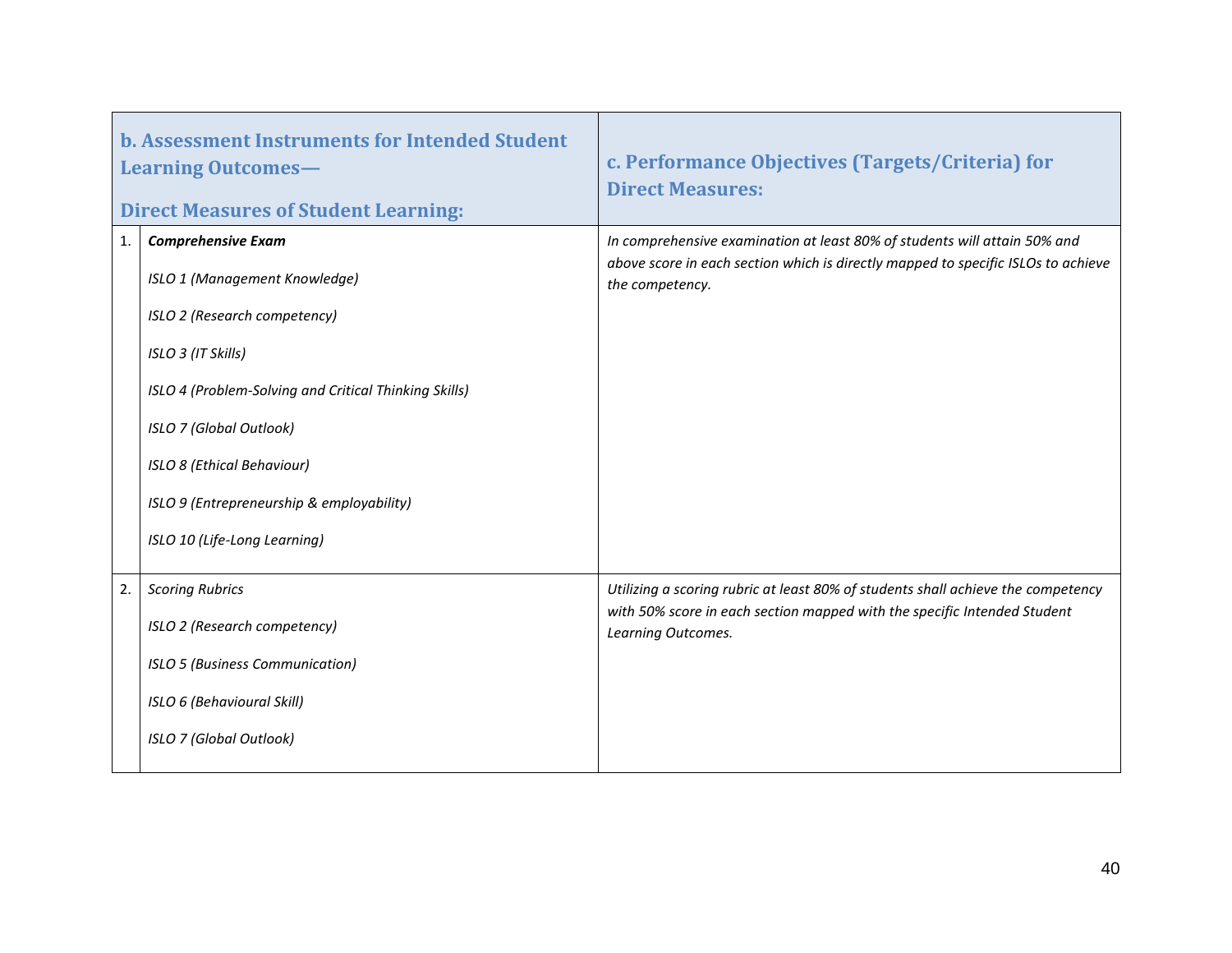|    | d. Assessment Instruments for Intended Student<br><b>Learning Outcomes-</b><br><b>Indirect Measures of Student Learning:</b>             | e. Performance Objectives (Targets/Criteria) for<br><b>Indirect Measures:</b>                         |  |  |  |  |  |
|----|------------------------------------------------------------------------------------------------------------------------------------------|-------------------------------------------------------------------------------------------------------|--|--|--|--|--|
| 1. | <b>Student Exit Survey</b>                                                                                                               | On the exit survey instrument, at least 80% of graduating class will indicate that                    |  |  |  |  |  |
|    | ISLO 1 (Management Knowledge)                                                                                                            | they agree or strongly agree on various items linked with the intended students<br>learning outcomes. |  |  |  |  |  |
|    | ISLO 2 (Research competency)                                                                                                             |                                                                                                       |  |  |  |  |  |
|    | ISLO 3 (IT Skills)                                                                                                                       |                                                                                                       |  |  |  |  |  |
|    | ISLO 4 (Problem-Solving and Critical Thinking Skills)                                                                                    |                                                                                                       |  |  |  |  |  |
|    | ISLO 5 (Business Communication)                                                                                                          |                                                                                                       |  |  |  |  |  |
|    | ISLO 6 (Behavioural Skill)                                                                                                               |                                                                                                       |  |  |  |  |  |
|    | ISLO 7 (Global Outlook)                                                                                                                  |                                                                                                       |  |  |  |  |  |
|    | ISLO 8 (Ethical Behaviour)                                                                                                               |                                                                                                       |  |  |  |  |  |
|    | ISLO 9 (Entrepreneurship & Employability)                                                                                                |                                                                                                       |  |  |  |  |  |
|    | ISLO 10 (Life-Long Learning)                                                                                                             |                                                                                                       |  |  |  |  |  |
| 2. | <b>Alumni Survey</b>                                                                                                                     | On the alumni survey instrument, at least 80% of alumni will indicate "Yes" to                        |  |  |  |  |  |
|    | ISLO 9 (Entrepreneurship & Employability)                                                                                                | the question #5: "Are you employed in an area related to your MBA<br>specialization?"                 |  |  |  |  |  |
|    | f. Summary of Results from Implementing Direct Measures of Student Learning:                                                             |                                                                                                       |  |  |  |  |  |
| 1. | Comprehensive Exam (Percentage of students score 50% and above in each section which is directly mapped to specific ISLOs to achieve the |                                                                                                       |  |  |  |  |  |
|    | competency).                                                                                                                             |                                                                                                       |  |  |  |  |  |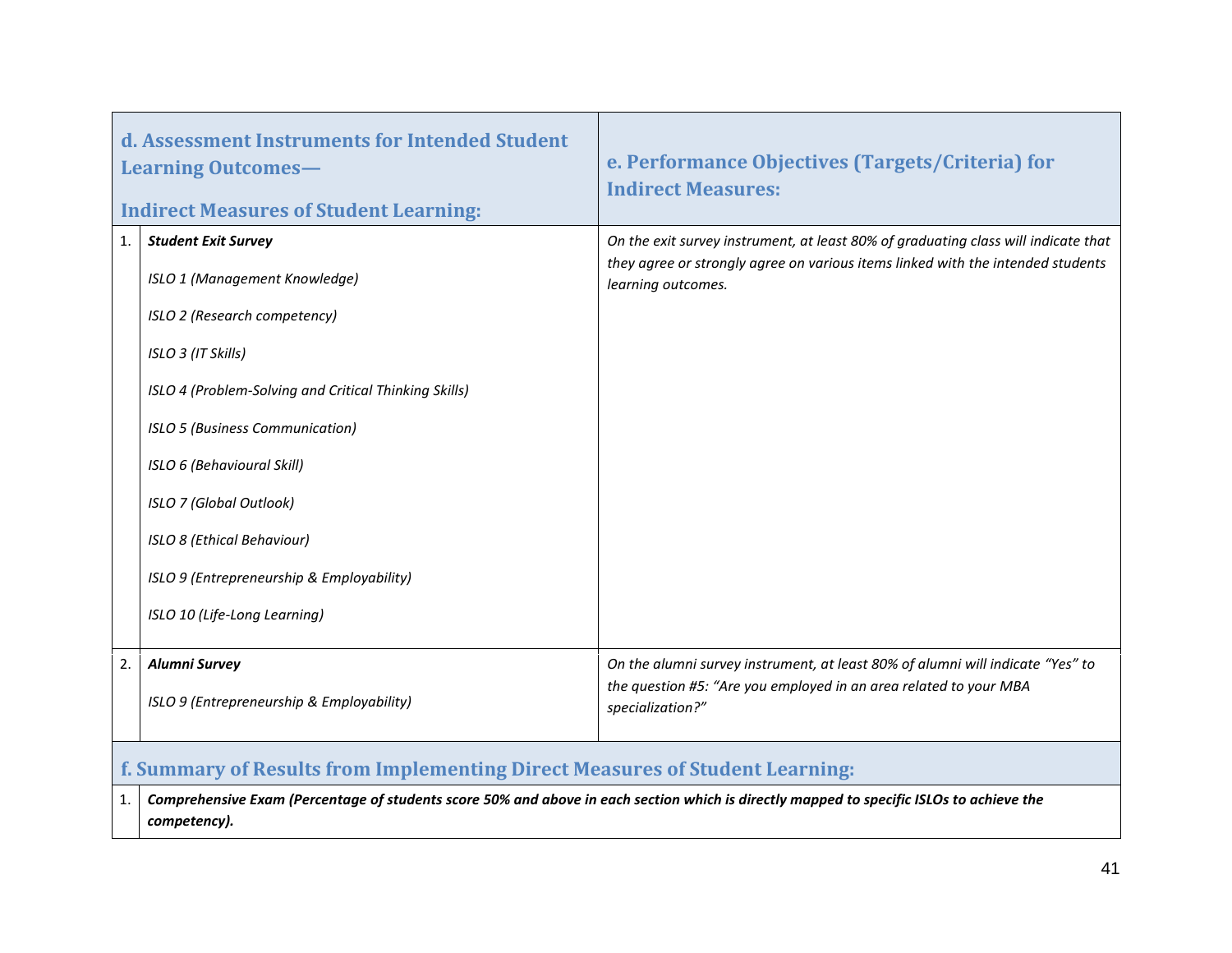|    | ISLO 1 (Management Knowledge): NA                                                                                                           |
|----|---------------------------------------------------------------------------------------------------------------------------------------------|
|    | ISLO 2 (Research competency): NA                                                                                                            |
|    | ISLO 3 (IT Skills): NA                                                                                                                      |
|    | ISLO 4 (Problem-Solving and Critical Thinking Skills): NA                                                                                   |
|    | ISLO 7 (Global Outlook): NA                                                                                                                 |
|    | ISLO 8 (Ethical Behaviour): NA                                                                                                              |
|    | ISLO 9 (Entrepreneurship & Employability): NA                                                                                               |
|    | ISLO 10 (Life-Long Learning): NA                                                                                                            |
| 2. | <b>Scoring Rubrics</b>                                                                                                                      |
|    | ISLO 2 (Research competency): NA                                                                                                            |
|    | ISLO 5 (Business Communication): NA                                                                                                         |
|    | ISLO 6 (Behavioural Skill): NA                                                                                                              |
|    | ISLO 7 (Global Outlook): NA                                                                                                                 |
|    |                                                                                                                                             |
|    |                                                                                                                                             |
|    | g. Summary of Results from Implementing Indirect Measures of Student Learning:                                                              |
| 1. | Exit Survey: Percentage of students indicated that they agree or strongly agree on various items linked with the intended students learning |
|    | outcomes.                                                                                                                                   |
|    | ISLO 1 (Management Knowledge): N/A                                                                                                          |
|    | ISLO 2 (Research competency): N/A                                                                                                           |
|    | ISLO 3 (IT Skills): N/A                                                                                                                     |
|    | ISLO 4 (Problem-Solving and Critical Thinking Skills): N/A                                                                                  |
|    | ISLO 5 (Business Communication): N/A                                                                                                        |
|    | ISLO 6 (Behavioural Skill): N/A                                                                                                             |
|    | ISLO 7 (Global Outlook): N/A                                                                                                                |
|    | ISLO 8 (Ethical Behaviour): N/A                                                                                                             |
|    | ISLO 9 (Entrepreneurship & Employability): N/A                                                                                              |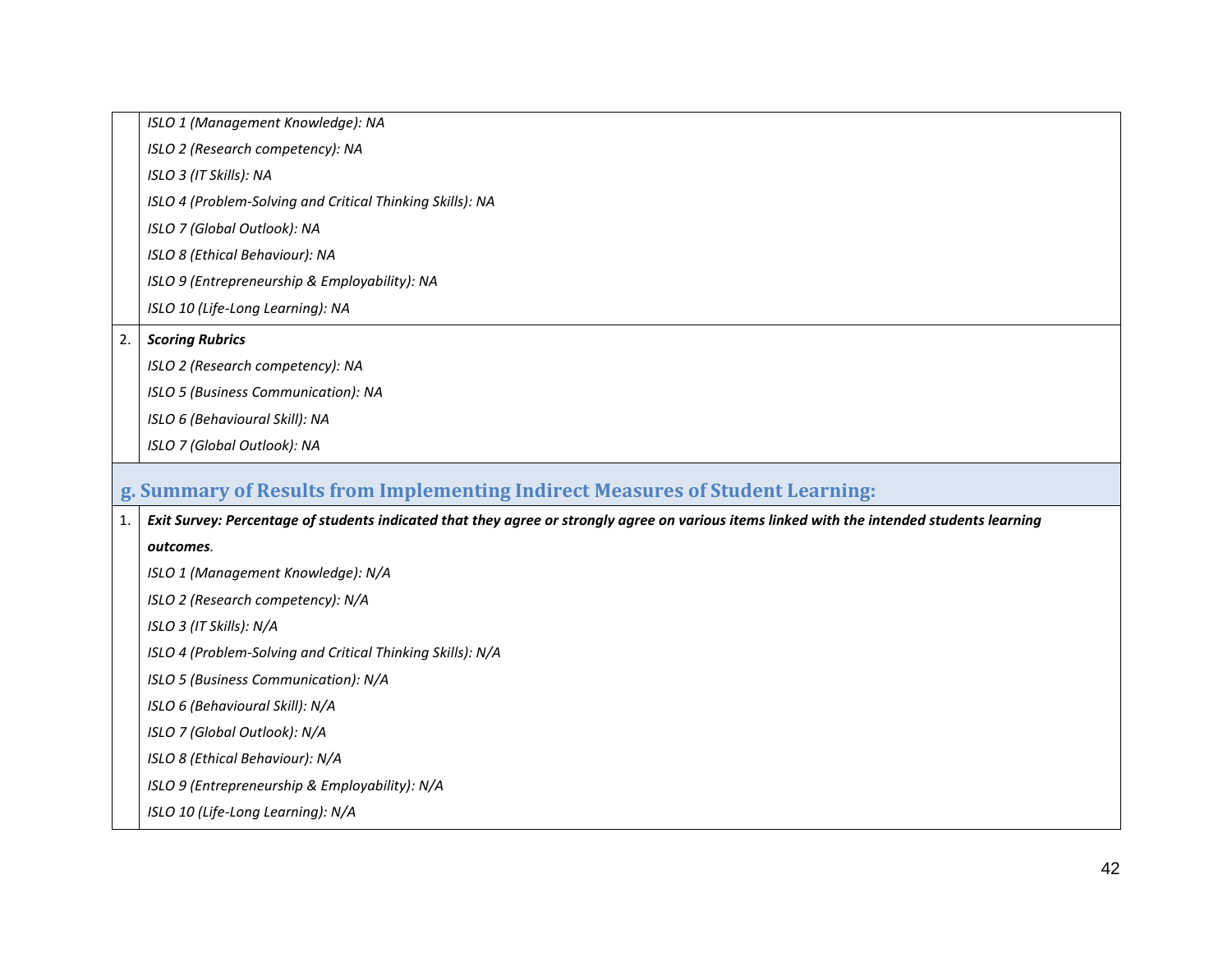2. *Alumni Survey: Percentage of alumni responding "Yes" to question #5: "Are you employed in an area related to your MBA specialization?" ISLO 9 (Entrepreneurship & Employability): 80%*

# **h. Summary of Achievement of Intended Student Learning Outcomes:**

| <b>Intended Student Learning</b><br><b>Outcomes</b><br>(ISLOs) |                                                                                                                                                                                                                                                                                                    | <b>Learning Assessment Measures</b> |                                            |                                   |                                   |                                 |                                              |                                     |                                     |  |
|----------------------------------------------------------------|----------------------------------------------------------------------------------------------------------------------------------------------------------------------------------------------------------------------------------------------------------------------------------------------------|-------------------------------------|--------------------------------------------|-----------------------------------|-----------------------------------|---------------------------------|----------------------------------------------|-------------------------------------|-------------------------------------|--|
|                                                                |                                                                                                                                                                                                                                                                                                    |                                     | <b>Direct Measures of Student Learning</b> |                                   |                                   |                                 | <b>Indirect Measures of Student Learning</b> |                                     |                                     |  |
| <b>Program ISLOs</b>                                           |                                                                                                                                                                                                                                                                                                    | Comprehensive<br><b>Examination</b> | <b>Scoring</b><br><b>Rubric</b>            | <b>Direct</b><br><b>Measure 3</b> | <b>Direct</b><br><b>Measure 4</b> | <b>Exit Survey</b>              | <b>Alumni</b><br>Survey                      | <b>Indirect</b><br><b>Measure 3</b> | <b>Indirect</b><br><b>Measure 4</b> |  |
|                                                                |                                                                                                                                                                                                                                                                                                    | Performance<br>Objective<br>Was     | Performance<br>Objective<br>Was            | Performance<br>Objective<br>Was   | Performance<br>Objective<br>Was   | Performance<br>Objective<br>Was | Performance<br>Objective<br>Was              | Performance<br>Objective<br>Was     | Performance<br>Objective<br>Was     |  |
| 1.                                                             | Student shall be able to define,<br>summarize<br>concepts<br>in<br>Management and apply it in<br>multi-disciplinary context, and<br>be able to describe & critically<br>analyse<br>management<br>problems in volatile business<br>environment.                                                     | <b>NA</b>                           | <b>NA</b>                                  |                                   |                                   | $N/A^*$                         | <b>NA</b>                                    |                                     |                                     |  |
| 2.                                                             | Student<br>will<br>think<br>independently,<br>analytically<br>through<br>the<br>process<br>of<br>research<br>and inquiry while<br>making effective decisions in<br>global environment, shall have<br>ability to acquire & evaluate<br>knowledge<br>through<br>new<br>methods,<br>Business research | <b>NA</b>                           | <b>NA</b>                                  |                                   |                                   | N/A                             | <b>NA</b>                                    |                                     |                                     |  |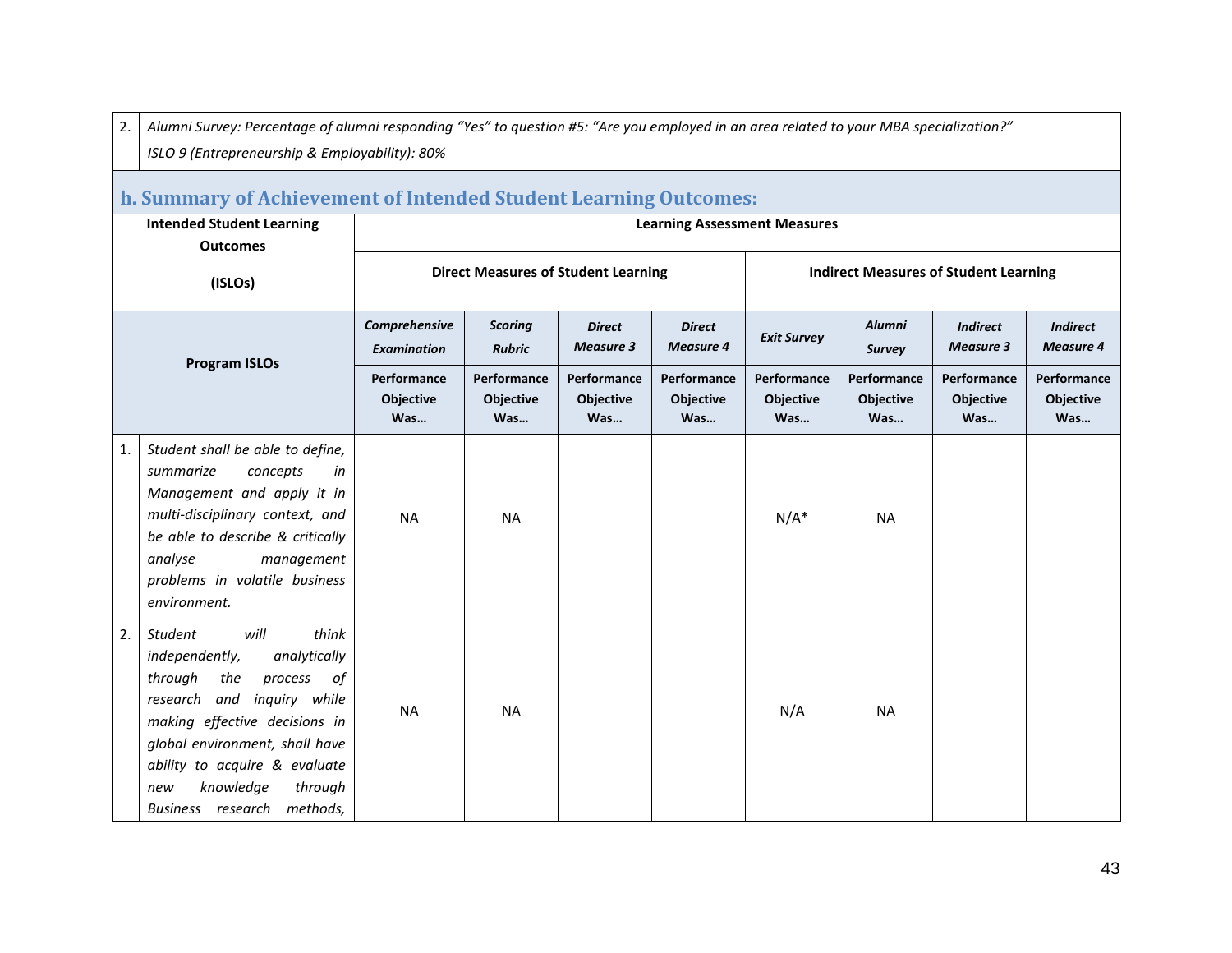|    | have ability to identify, define,<br>investigate, and solve critical<br>business<br>issues,<br>analyse<br>data/information and interpret<br>results for driving optimum<br>solutions.                                                                                              |           |           |  |     |           |  |
|----|------------------------------------------------------------------------------------------------------------------------------------------------------------------------------------------------------------------------------------------------------------------------------------|-----------|-----------|--|-----|-----------|--|
| 3. | Student shall be able to use<br>IT<br>tools<br>various<br>and<br>technologies<br>for<br>data<br>processing and analysis.                                                                                                                                                           | <b>NA</b> | <b>NA</b> |  | N/A | <b>NA</b> |  |
| 4. | Student shall be able to<br>critically think and apply range<br>of strategies for solving a<br>problem and decision making.                                                                                                                                                        | <b>NA</b> | <b>NA</b> |  | N/A | <b>NA</b> |  |
| 5. | Student shall be able to<br>communicate proficiently in<br>oral, written, presentation,<br>information searching and<br>shall have listening skills in the<br>management profession in<br>global/cross<br>cultural<br>environment.                                                 | <b>NA</b> | <b>NA</b> |  | N/A | <b>NA</b> |  |
| 6. | Student shall develop range of<br>Leadership skills and shall<br>excellent<br>demonstrate<br>skills,<br>interpersonal<br>understanding<br>of<br>group<br>dynamics<br>effective<br>and<br>Teamwork,<br>including<br>an<br>of<br>personal<br>awareness<br>strengths and limitations. | <b>NA</b> | <b>NA</b> |  | N/A | <b>NA</b> |  |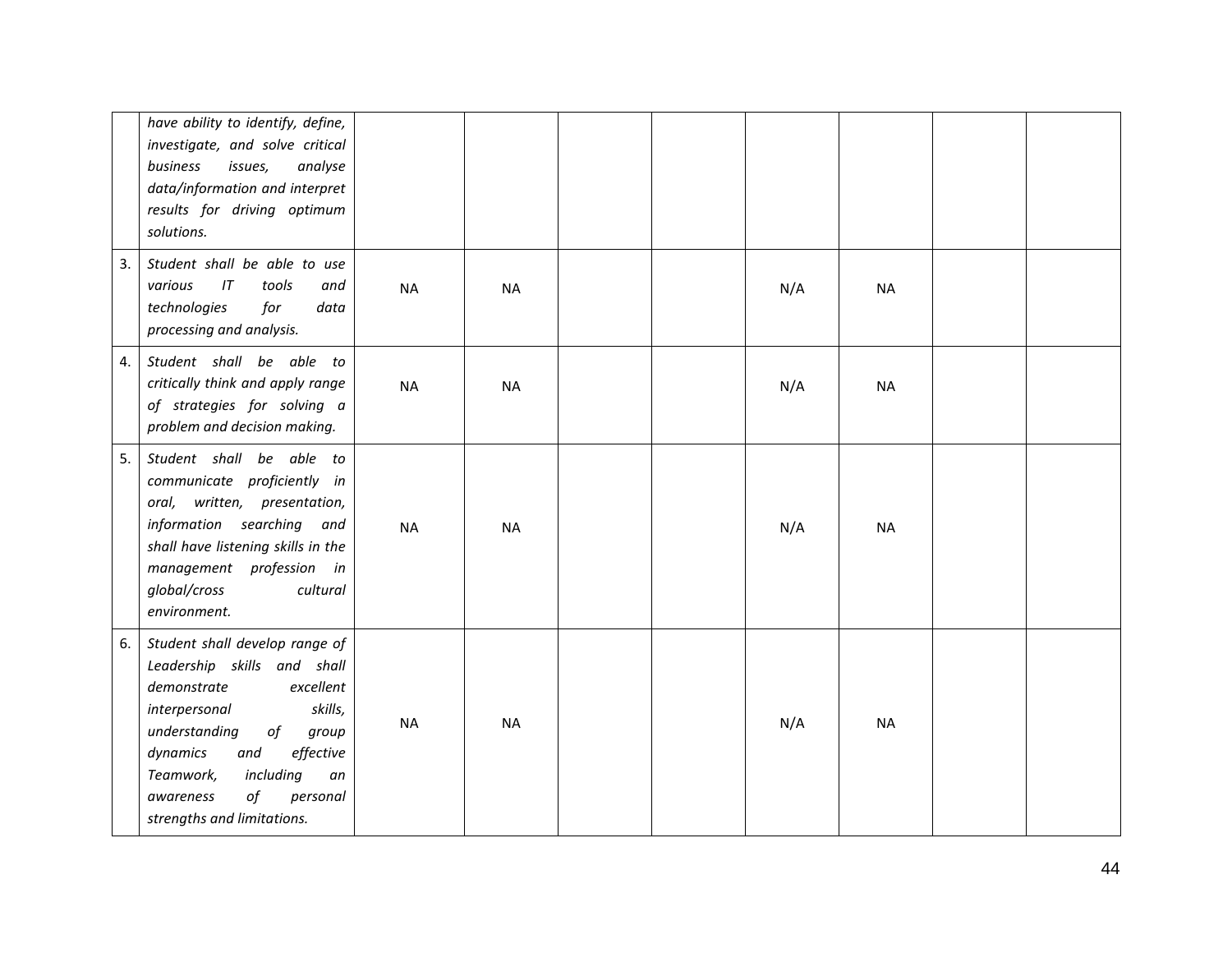| 7.  | Student shall be able to<br>understand global issues from<br>different<br>perspectives,<br>recognize the opportunities<br>that the wider world offers, be<br>able to learn from and respect<br>different cultures, and be able<br>to apply different forms of<br>communication in different<br>cultural settings. | <b>NA</b> | <b>NA</b> |  | N/A | <b>NA</b> |  |
|-----|-------------------------------------------------------------------------------------------------------------------------------------------------------------------------------------------------------------------------------------------------------------------------------------------------------------------|-----------|-----------|--|-----|-----------|--|
| 8.  | Student shall be able to<br>understand and practice the<br>highest standards of ethical<br>values associated with their<br>management profession.                                                                                                                                                                 | <b>NA</b> | <b>NA</b> |  | N/A | <b>NA</b> |  |
| 9.  | Student shall be able to find<br>opportunities to improve the<br>business value chain as an<br>entrepreneur and shall develop<br>and display basic business<br>acumen & business skills.                                                                                                                          | <b>NA</b> | <b>NA</b> |  | N/A | Met       |  |
| 10. | Student shall be competent to<br>acquire knowledge on one's own<br>through Newspapers/ Business<br>Magazines/ Library/ Databases/<br>for<br>Internet<br>knowledge<br>creation,<br>assimilation,<br>life-long<br>dissemination<br>for<br>learning.                                                                 | <b>NA</b> | <b>NA</b> |  | N/A | <b>NA</b> |  |

**Proposed Courses of Action for Improvement in Learning Outcomes for which Performance Targets Were Not Met:**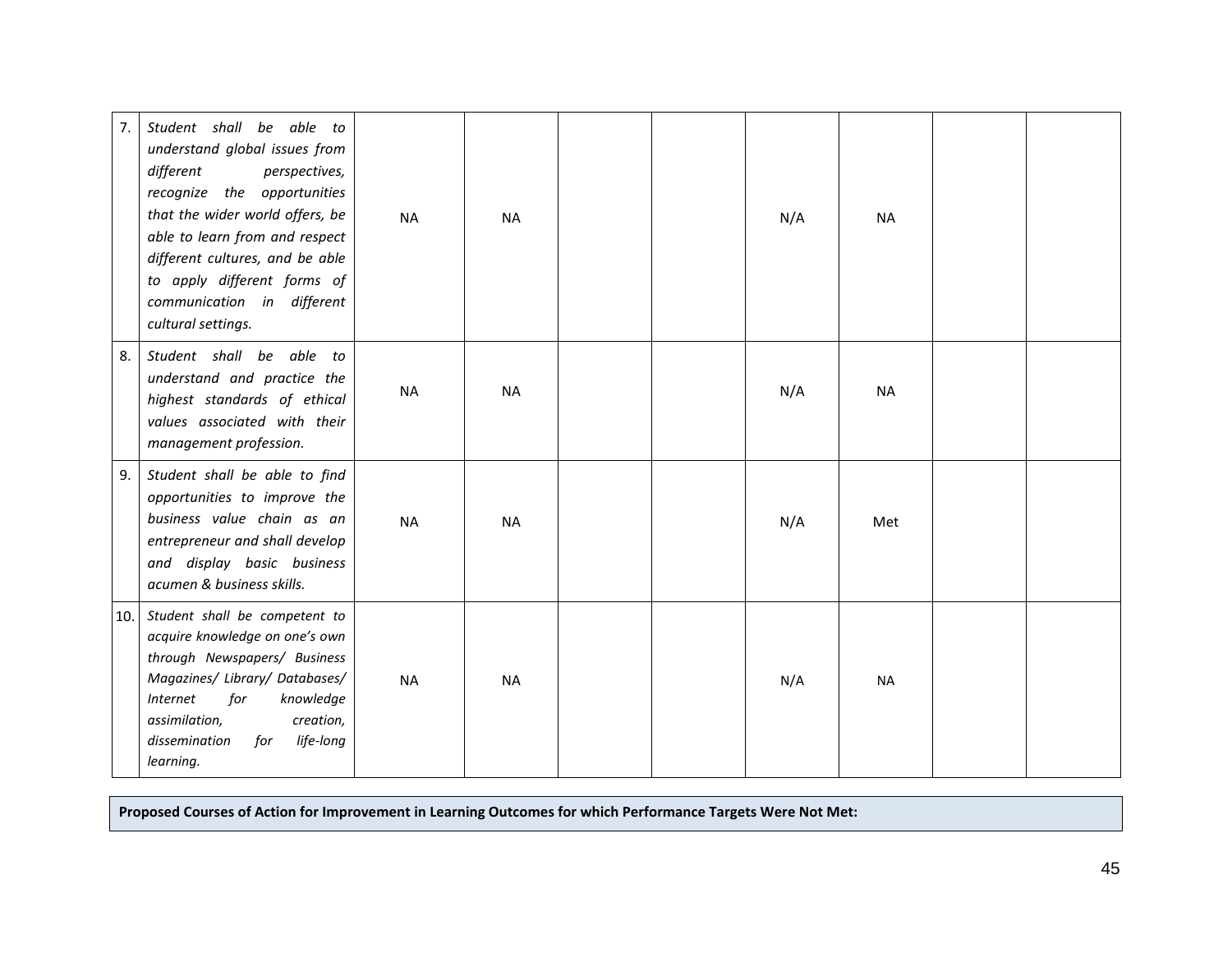*With respect to the Exit Survey, we have not received any response (number of enrolled/graduating students is very low), thus no scores are reported.*

• *COVID-19 had significant impact on the way exams were conducted online. In this respect, direct measures for all programmes (comprehensive exams and scoring rubrics) were not performed due to software and technical difficulties (students, in particular those who were living overseas in rural areas and were not able to return to Dubai, were not able to efficiently use the Mettl software; this resulted in major uploading and delivery glitches). The new action calendar has these two components planned for the next report.*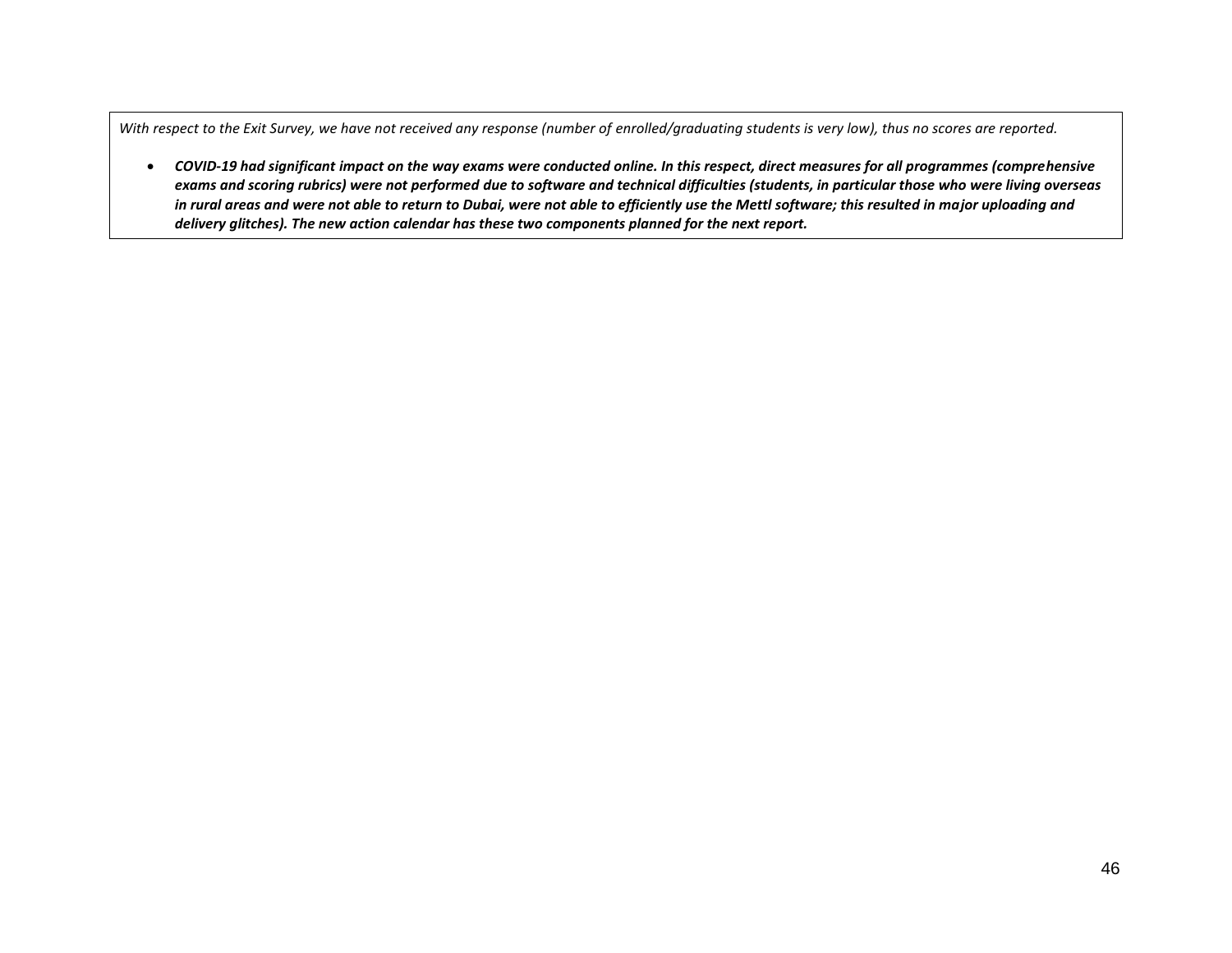# *MBA ENTREPRENEURSHIP*

|    | <b>Student Learning Assessment for: MBA ENTREPRENEURSHIP</b>                                                                                                                                                                                                                                                                                                                                |                                                                                                                                                                     |  |  |  |  |  |  |
|----|---------------------------------------------------------------------------------------------------------------------------------------------------------------------------------------------------------------------------------------------------------------------------------------------------------------------------------------------------------------------------------------------|---------------------------------------------------------------------------------------------------------------------------------------------------------------------|--|--|--|--|--|--|
|    | Program Intended Student Learning Outcomes (Program ISLOs)                                                                                                                                                                                                                                                                                                                                  |                                                                                                                                                                     |  |  |  |  |  |  |
| 1. | Student will able to demonstrate enterprising skills identify and discuss the impact of entrepreneurial business context in economy and society. Analyze<br>and appraise business plan and its implementation.                                                                                                                                                                              |                                                                                                                                                                     |  |  |  |  |  |  |
|    | Student will able to effectively conduct primary research to evaluate a potential market for an entrepreneurial opportunity and articulate business<br>2.<br>propositions                                                                                                                                                                                                                   |                                                                                                                                                                     |  |  |  |  |  |  |
| 3. | Student will able to retrieve important information from web, to use information in critical and creative thinking for avoiding business threats, Proficiency<br>in the appropriate use of contemporary technologies.                                                                                                                                                                       |                                                                                                                                                                     |  |  |  |  |  |  |
|    | Student will able to identify opportunities from any business context/ problems, develop new ideas and create innovative solutions, critically evaluate<br>4.<br>situations and generate propositions; Generate and critically analyze a novel idea through a reasoned decision-making process, Present a critical analysis<br>of the benefits and risks of developing an idea or a project |                                                                                                                                                                     |  |  |  |  |  |  |
| 5. | Student will able to effectively communicate orally and written. Ability to present information in a highly coherent manner across different contexts to<br>attract VC-Angel investors                                                                                                                                                                                                      |                                                                                                                                                                     |  |  |  |  |  |  |
| 6. | Student will able to maintain level-headedness in behavior in contrast to arrogance, despite achievement of high performance & Success. Capacity to<br>interact and collaborate with others effectively, including in teams, in organizations, and in culturally diverse contexts.                                                                                                          |                                                                                                                                                                     |  |  |  |  |  |  |
| 7. | working.                                                                                                                                                                                                                                                                                                                                                                                    | Student will able to understand different cultures and sustainability. Embrace business opportunities offered across globe and accept different ways of             |  |  |  |  |  |  |
| 8. | practicing code of ethics in building enterprises.                                                                                                                                                                                                                                                                                                                                          | Student will able to understand how their actions can enhance the wellbeing of theirs and will be equipped to make a valuable contribution to society by            |  |  |  |  |  |  |
| 9. | Student will able to identify business opportunities and create employment. Promote change and innovation, Initiate innovative solutions. Optimize<br>available resources in a constraint environment.                                                                                                                                                                                      |                                                                                                                                                                     |  |  |  |  |  |  |
|    | essential to their future lives.                                                                                                                                                                                                                                                                                                                                                            | 10. Student will able to apply the innovative and creative skills to shape their future. Act with integrity, set themselves high standards and have skills that are |  |  |  |  |  |  |
|    | Assessment Instruments for Intended Student Learning Outcomes-                                                                                                                                                                                                                                                                                                                              | Performance Objectives (Targets/Criteria) for Direct Measures:                                                                                                      |  |  |  |  |  |  |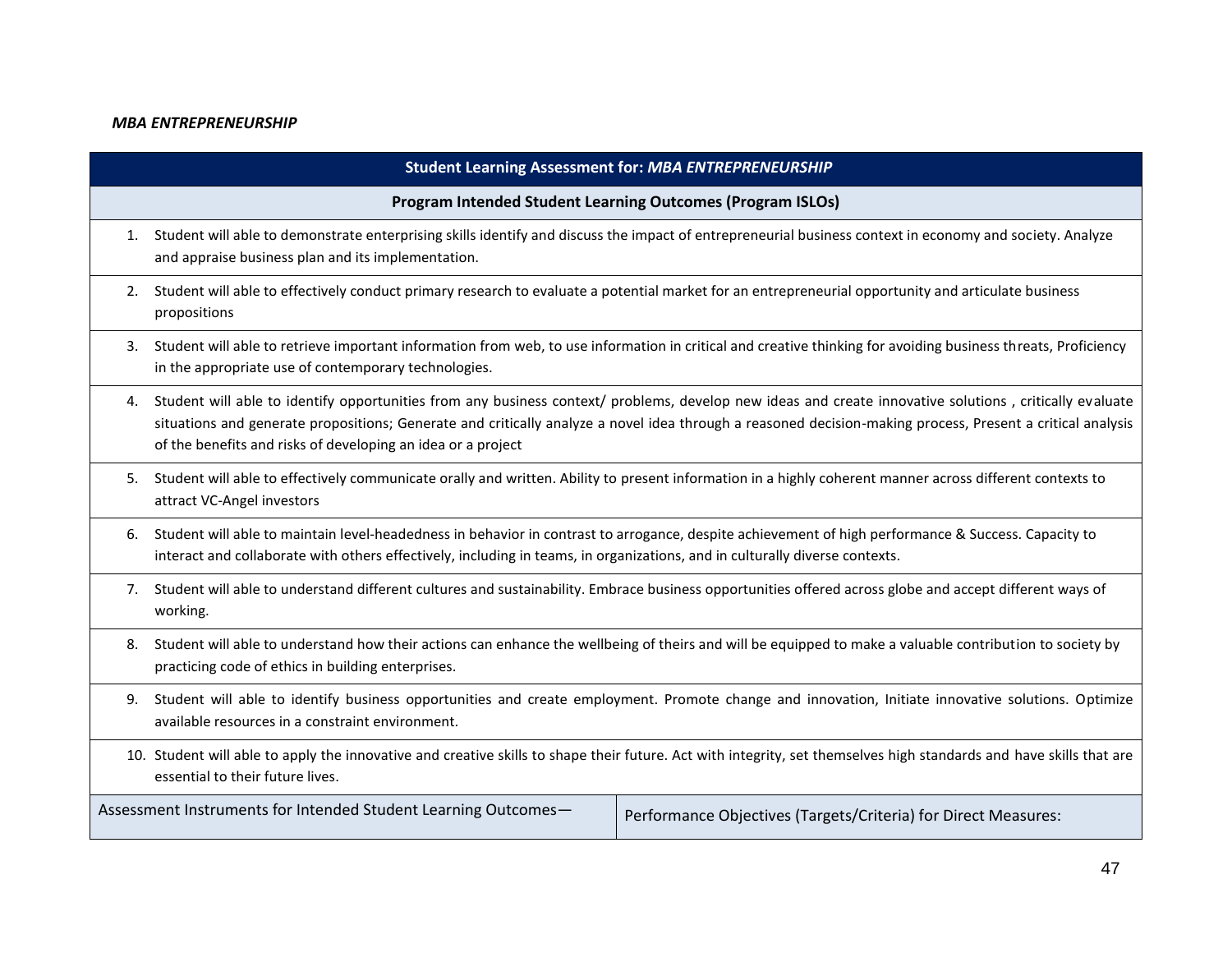| Direct Measures of Student Learning:                                                                                                                                                                                                                                                                                                                                                        |                                                                                                                                                                                             |
|---------------------------------------------------------------------------------------------------------------------------------------------------------------------------------------------------------------------------------------------------------------------------------------------------------------------------------------------------------------------------------------------|---------------------------------------------------------------------------------------------------------------------------------------------------------------------------------------------|
| <b>Comprehensive Exam</b><br>ISLO 1(Management Knowledge)<br>1.<br>ISLO 2(Research competency)<br>2.<br>ISLO 3(IT Skills)<br>3.<br>ISLO 4(Problem-Solving and Critical Thinking Skills)<br>4.<br>ISLO 7(Global Outlook)<br>5.<br>ISLO 8(Ethical Behaviour)<br>6.<br>ISLO 9(Entrepreneurship&Employablity)<br>7.<br>ISLO 10(Life-Long Learning)<br>8.                                        | In comprehensive examination at least 80% of students will attain 50%<br>and above score in each section which is directly mapped to specific<br>ISLOs to achieve the competency.           |
| <b>Scoring Rubrics</b><br>ISLO 2(Research competency)<br>ISLO 5(Business Communication)<br>ISLO 6(Behavioural Skill)<br>ISLO 7(Global Outlook)<br>$\bullet$                                                                                                                                                                                                                                 | Utilizing a scoring rubric at least 80% of students shall achieve the<br>compentency with 50% score in each section mapped with the specific<br>Intended Student Learning Outcomes.         |
| Assessment Instruments for Intended Student Learning Outcomes-<br>Indirect Measures of Student Learning:                                                                                                                                                                                                                                                                                    | Performance Objectives (Targets/Criteria) for Indirect Measures:                                                                                                                            |
| <b>Student Exit Survey</b><br>ISLO 1(Management Knowledge)<br>1.<br>ISLO 2(Research competency)<br>2.<br>ISLO 3(IT Skills)<br>3.<br>ISLO 4(Problem-Solving and Critical Thinking Skills)<br>4.<br>ISLO 5(Business Communication)<br>5.<br>ISLO 6(Behavioural Skill)<br>6.<br>ISLO 7(Global Outlook)<br>7.<br>ISLO 8(Ethical Behaviour)<br>8.<br>ISLO 9(Entrepreneurship&Employablity)<br>9. | On the exit survey instrument, at least 80% of graduating class will<br>indicate that they agree or strongly agree on various items linked with<br>the intended students learning outcomes. |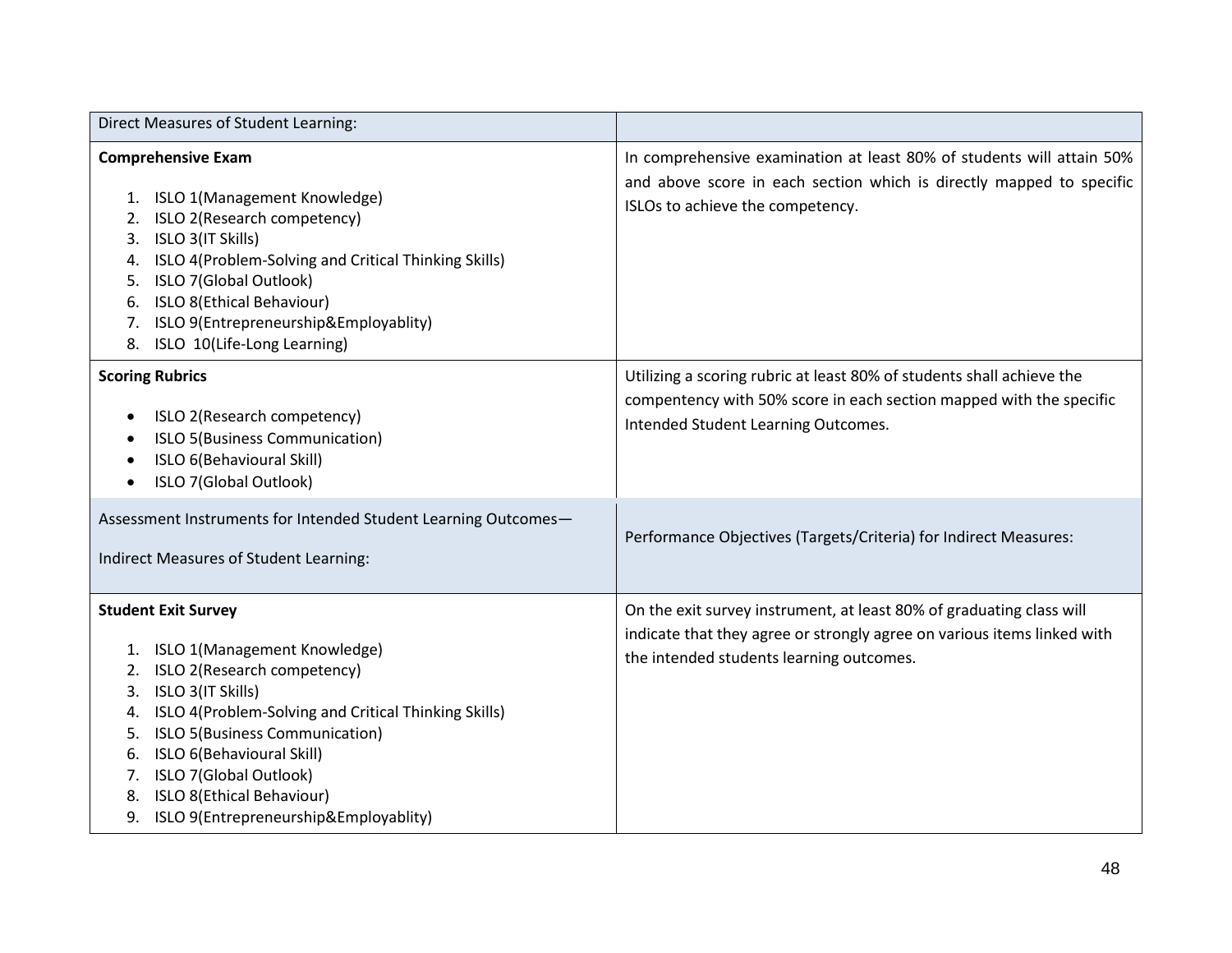| 10. ISLO 10(Life-Long Learning)                                           |                                                                                                                                                                         |  |  |  |  |
|---------------------------------------------------------------------------|-------------------------------------------------------------------------------------------------------------------------------------------------------------------------|--|--|--|--|
| Alumni Survey<br>ISLO 9(Entrepreneurship&Employablity)                    | On the alumni survey instrument, at least 80% of alumni will indicate<br>"Yes" to the question #5: "Are you employed in an area related to your<br>MBA specialization?" |  |  |  |  |
| Summary of Results from Implementing Direct Measures of Student Learning: |                                                                                                                                                                         |  |  |  |  |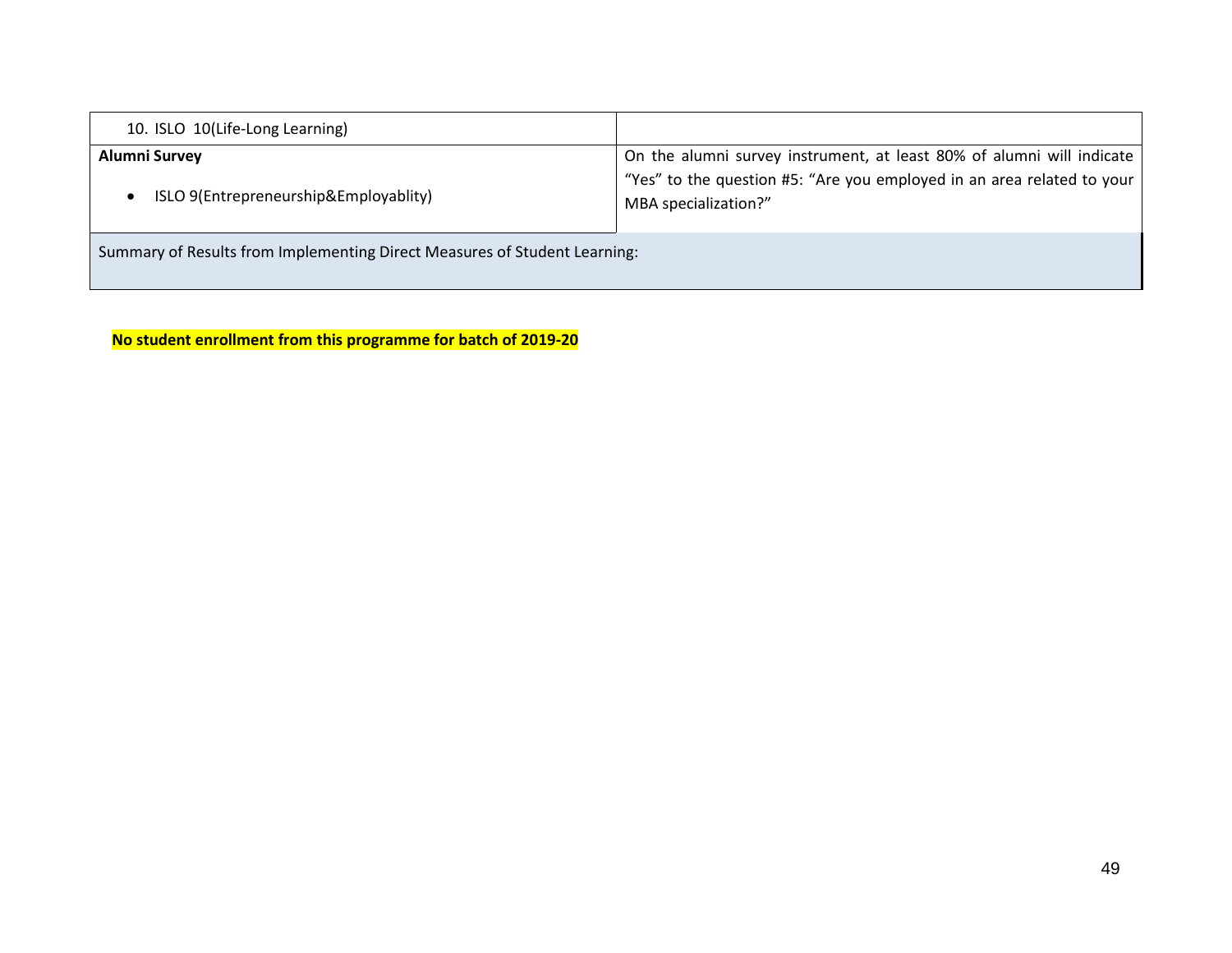# **MBA- General**

|                | <b>PROGRAM NAME: MBA General</b>                                                                                                                                                                                                                                                       |
|----------------|----------------------------------------------------------------------------------------------------------------------------------------------------------------------------------------------------------------------------------------------------------------------------------------|
|                | a. Program Intended Student Learning Outcomes (Program ISLOs)                                                                                                                                                                                                                          |
| 1 <sub>1</sub> | Student shall be able to define, summarize concepts in Management and apply it in multi-disciplinary context, and be able to describe & critically analyse<br>management problems in volatile business environment.                                                                    |
| 2.             | Student shall have ability to acquire & evaluate new knowledge through Business research methods, have ability to identify, define, investigate, and solve<br>critical business issues, analyse data/information and interpret results for driving optimum solutions.                  |
| 3.             | Student shall be able to use various IT tools and technologies for data processing and analysis.                                                                                                                                                                                       |
| 4.             | Student shall be able to critically think and apply range of strategies for solving a problem and decision making.                                                                                                                                                                     |
| 5.             | Student shall be able to communicate proficiently in oral, written, presentation, information searching and shall have listening skills in the management<br>profession in global/cross cultural environment.                                                                          |
| 6.             | Student shall develop range of Leadership skills and shall demonstrate excellent interpersonal skills, understanding of group dynamics and effective<br>Teamwork, including an awareness of personal strengths and limitations.                                                        |
| 7.             | Student shall be able to understand global issues from different perspectives, recognize the opportunities that the wider world offers, be able to learn<br>from and respect different cultures, and be able to apply different forms of communication in different cultural settings. |
| 8.             | Student shall be able to understand and practice the highest standards of ethical values associated with their management profession.                                                                                                                                                  |
| 9.             | Student shall be able to find opportunities to improve the business value chain as an entrepreneur and shall develop and display basic business acumen &<br>business skills.                                                                                                           |
| 10.            | Student shall be competent to acquire knowledge on one's own through Newspapers/ Business Magazines/ Library/ Databases/ Internet for knowledge<br>assimilation, creation, dissemination for life-long learning.                                                                       |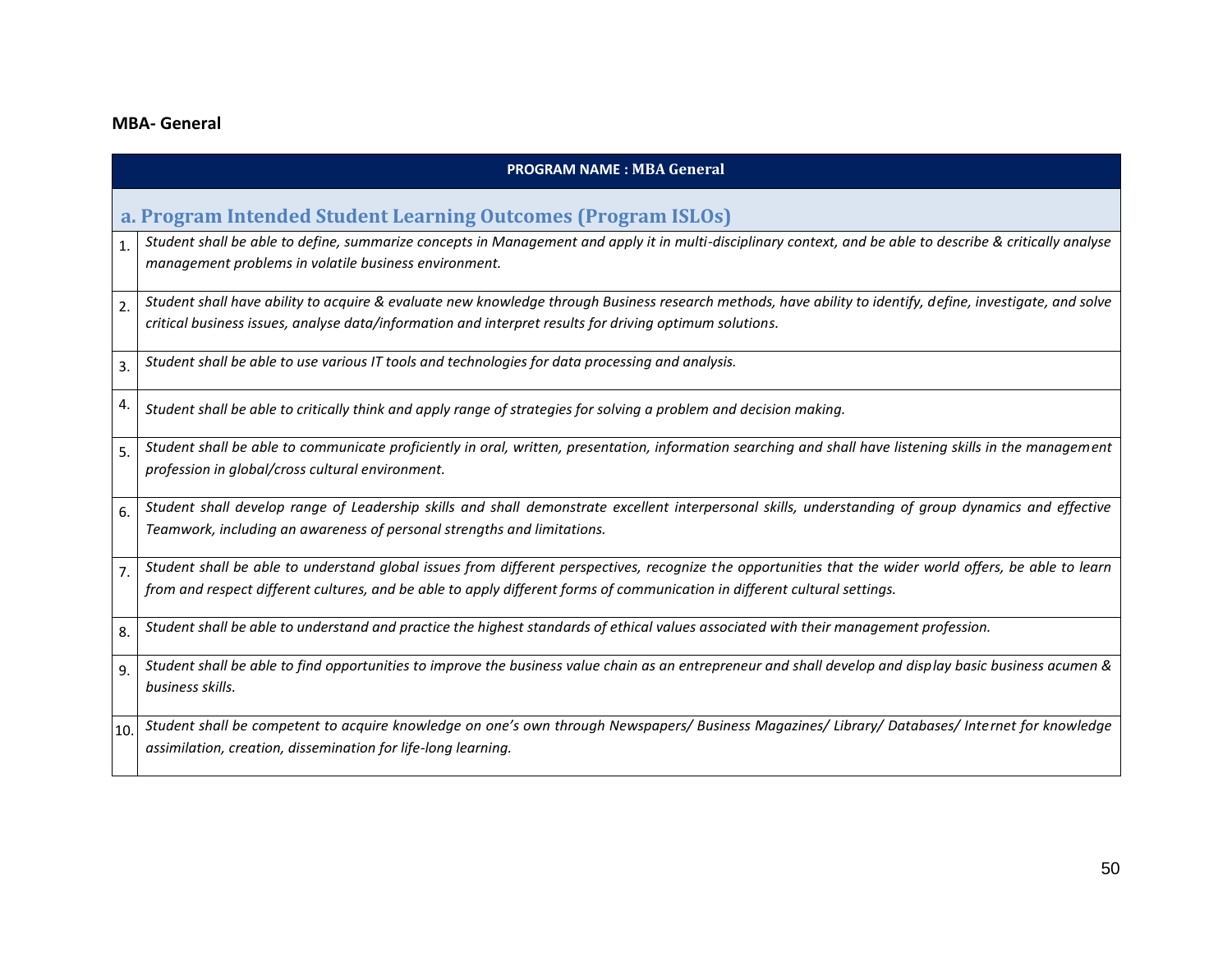| <b>b. Assessment Instruments for</b><br><b>Intended Student Learning</b><br>Outcomes-<br><b>Direct Measures of Student Learning:</b> |                                                       | c. Performance Objectives (Targets/Criteria) for Direct Measures:                                  |
|--------------------------------------------------------------------------------------------------------------------------------------|-------------------------------------------------------|----------------------------------------------------------------------------------------------------|
| 1.                                                                                                                                   | <b>Comprehensive Exam</b>                             | In comprehensive examination at least 80% of students will attain 50% and above score in each      |
|                                                                                                                                      | ISLO 1 (Management Knowledge)                         | section which is directly mapped to specific ISLOs to achieve the competency.                      |
|                                                                                                                                      | ISLO 2 (Research competency)                          |                                                                                                    |
|                                                                                                                                      | ISLO 3 (IT Skills)                                    |                                                                                                    |
|                                                                                                                                      | ISLO 4 (Problem-Solving and Critical Thinking Skills) |                                                                                                    |
|                                                                                                                                      | ISLO 7 (Global Outlook)                               |                                                                                                    |
|                                                                                                                                      | ISLO 8 (Ethical Behaviour)                            |                                                                                                    |
|                                                                                                                                      | ISLO 9 (Entrepreneurship & employability)             |                                                                                                    |
|                                                                                                                                      | ISLO 10 (Life-Long Learning)                          |                                                                                                    |
| 2.                                                                                                                                   | <b>Scoring Rubrics</b>                                | Utilizing a scoring rubric at least 80% of students shall achieve the competency with 50% score in |
|                                                                                                                                      | ISLO 2 (Research competency)                          | each section mapped with the specific Intended Student Learning Outcomes.                          |
|                                                                                                                                      | ISLO 5 (Business Communication)                       |                                                                                                    |
|                                                                                                                                      | ISLO 6 (Behavioural Skill)                            |                                                                                                    |
|                                                                                                                                      | ISLO 7 (Global Outlook)                               |                                                                                                    |
|                                                                                                                                      |                                                       |                                                                                                    |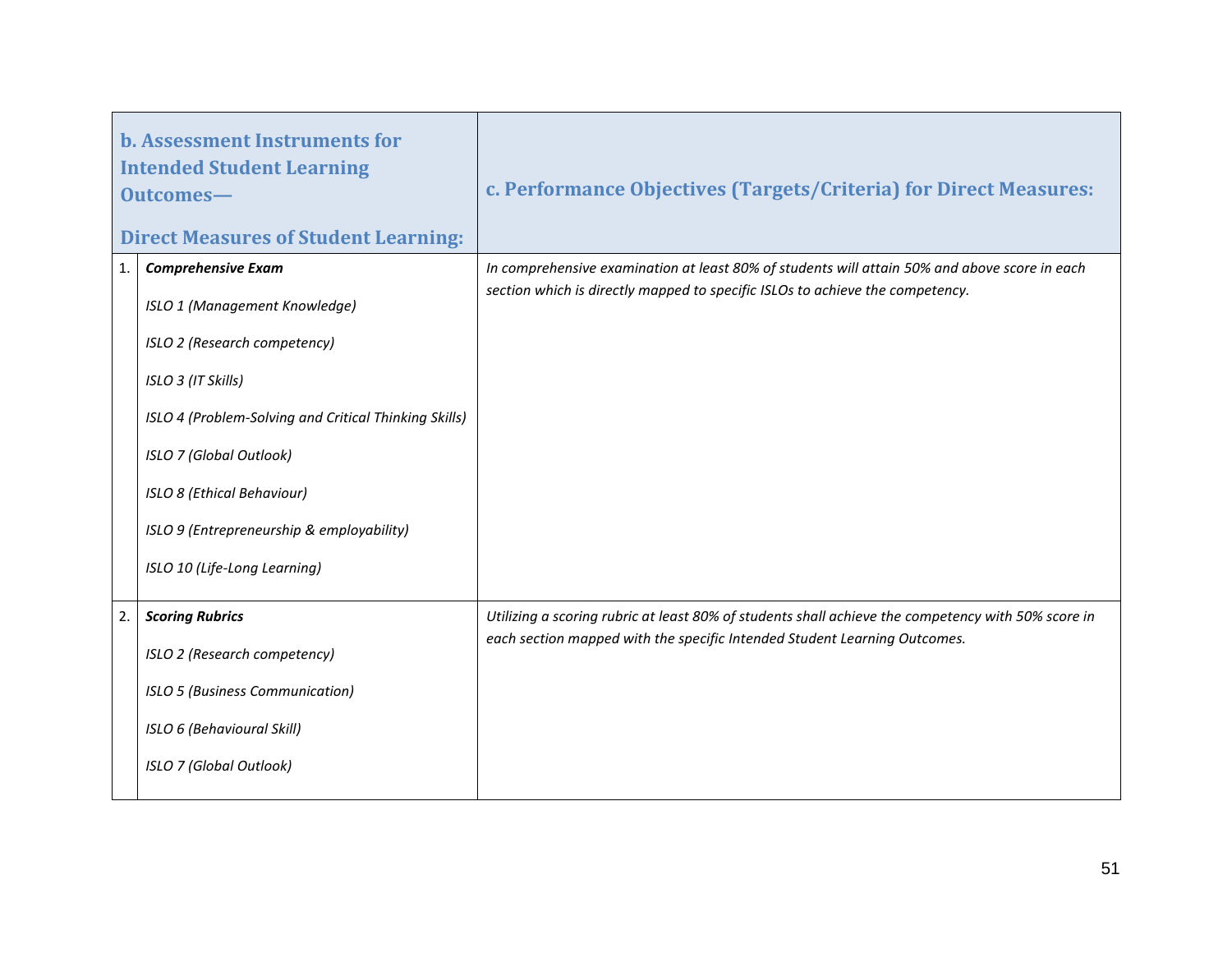| d. Assessment Instruments for<br><b>Intended Student Learning</b><br>Outcomes-<br><b>Indirect Measures of Student</b><br><b>Learning:</b> |                                                                  | e. Performance Objectives (Targets/Criteria) for Indirect<br><b>Measures:</b>                                                                                        |
|-------------------------------------------------------------------------------------------------------------------------------------------|------------------------------------------------------------------|----------------------------------------------------------------------------------------------------------------------------------------------------------------------|
| 1.                                                                                                                                        | <b>Student Exit Survey</b>                                       | On the exit survey instrument, at least 80% of graduating class will indicate that they agree or                                                                     |
|                                                                                                                                           | ISLO 1 (Management Knowledge)                                    | strongly agree on various items linked with the intended students learning outcomes.                                                                                 |
|                                                                                                                                           | ISLO 2 (Research competency)                                     |                                                                                                                                                                      |
|                                                                                                                                           | ISLO 3 (IT Skills)                                               |                                                                                                                                                                      |
|                                                                                                                                           | ISLO 4 (Problem-Solving and Critical Thinking Skills)            |                                                                                                                                                                      |
|                                                                                                                                           | ISLO 5 (Business Communication)                                  |                                                                                                                                                                      |
|                                                                                                                                           | ISLO 6 (Behavioural Skill)                                       |                                                                                                                                                                      |
|                                                                                                                                           | ISLO 7 (Global Outlook)                                          |                                                                                                                                                                      |
|                                                                                                                                           | ISLO 8 (Ethical Behaviour)                                       |                                                                                                                                                                      |
|                                                                                                                                           | ISLO 9 (Entrepreneurship& Employability)                         |                                                                                                                                                                      |
|                                                                                                                                           | ISLO 10 (Life-Long Learning                                      |                                                                                                                                                                      |
| 2.                                                                                                                                        | <b>Alumni Survey</b><br>ISLO 9(Entrepreneurship & Employability) | On the alumni survey instrument, at least 80% of alumni will indicate "Yes" to the question #5: "Are<br>you employed in an area related to your MBA specialization?" |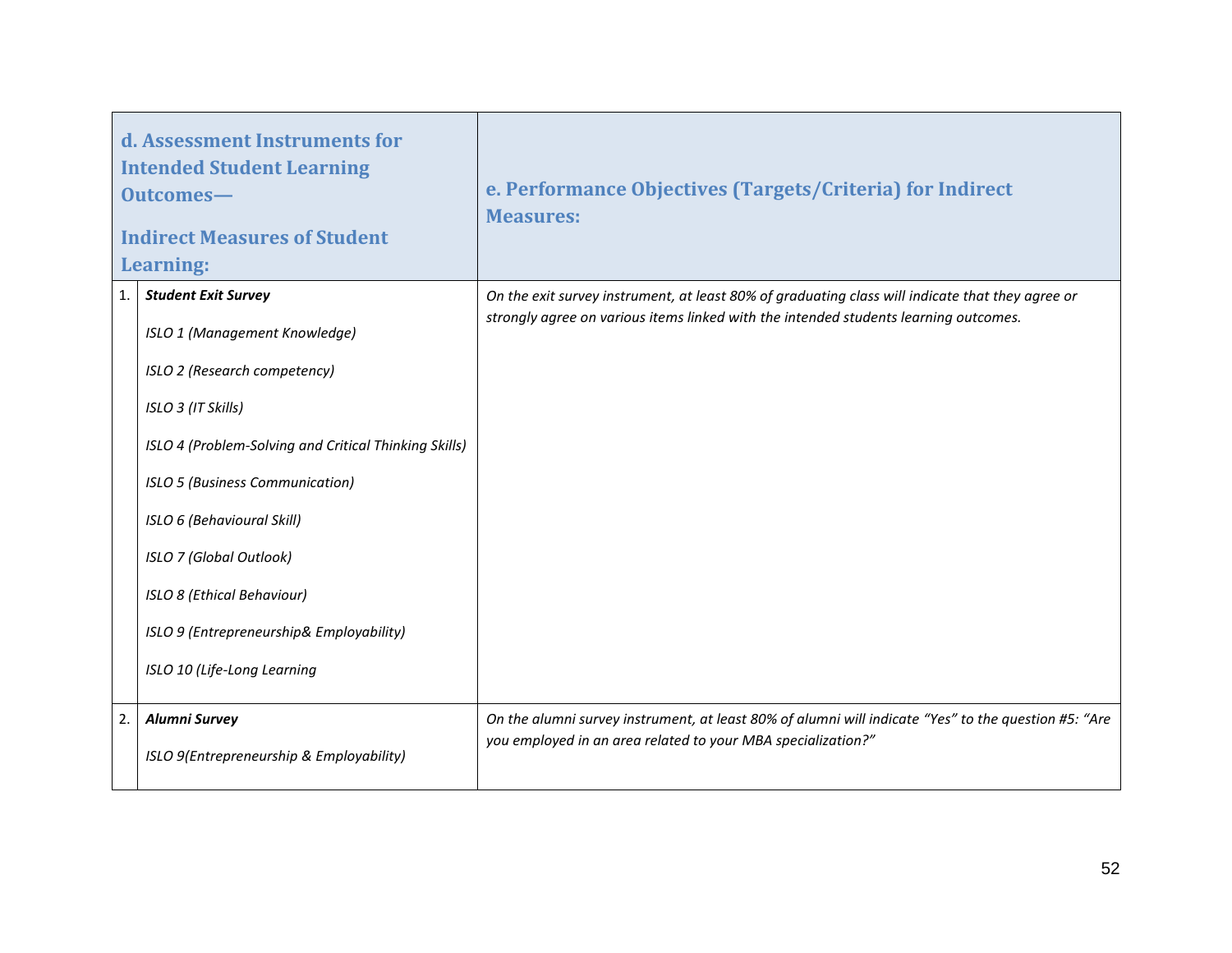|    | f. Summary of Results from Implementing Direct Measures of Student Learning:                                                                |  |  |  |  |  |  |
|----|---------------------------------------------------------------------------------------------------------------------------------------------|--|--|--|--|--|--|
| 1. | Comprehensive Exam (Percentage of students score 50% and above in each section which is directly mapped to specific ISLOs to achieve the    |  |  |  |  |  |  |
|    | competency.)                                                                                                                                |  |  |  |  |  |  |
|    | ISLO 1 (Management Knowledge): NA                                                                                                           |  |  |  |  |  |  |
|    | ISLO 2 (Research competency): NA                                                                                                            |  |  |  |  |  |  |
|    | ISLO 3 (IT Skills): NA                                                                                                                      |  |  |  |  |  |  |
|    | ISLO 4 (Problem-Solving and Critical Thinking Skills): NA                                                                                   |  |  |  |  |  |  |
|    | ISLO 7 (Global Outlook): NA                                                                                                                 |  |  |  |  |  |  |
|    | ISLO 8 (Ethical Behaviour): NA                                                                                                              |  |  |  |  |  |  |
|    | ISLO 9 (Entrepreneurship & Employability): NA                                                                                               |  |  |  |  |  |  |
|    | ISLO 10 (Life-Long Learning): NA                                                                                                            |  |  |  |  |  |  |
| 2. | <b>Scoring Rubrics</b>                                                                                                                      |  |  |  |  |  |  |
|    | ISLO 2 (Research competency): NA                                                                                                            |  |  |  |  |  |  |
|    | ISLO 5 (Business Communication): NA                                                                                                         |  |  |  |  |  |  |
|    | ISLO 6 (Behavioural Skill): NA                                                                                                              |  |  |  |  |  |  |
|    | ISLO 7 (Global Outlook): NA                                                                                                                 |  |  |  |  |  |  |
|    | g. Summary of Results from Implementing Indirect Measures of Student Learning:                                                              |  |  |  |  |  |  |
| 1. | Exit Survey: Percentage of students indicated that they agree or strongly agree on various items linked with the intended students learning |  |  |  |  |  |  |
|    | outcomes.                                                                                                                                   |  |  |  |  |  |  |
|    | ISLO 1 (Management Knowledge): 92%                                                                                                          |  |  |  |  |  |  |
|    | ISLO 2 (Research competency): 92%                                                                                                           |  |  |  |  |  |  |
|    | ISLO 3 (IT Skills): 73%                                                                                                                     |  |  |  |  |  |  |

*ISLO 4 (Problem-Solving and Critical Thinking Skills): 92%*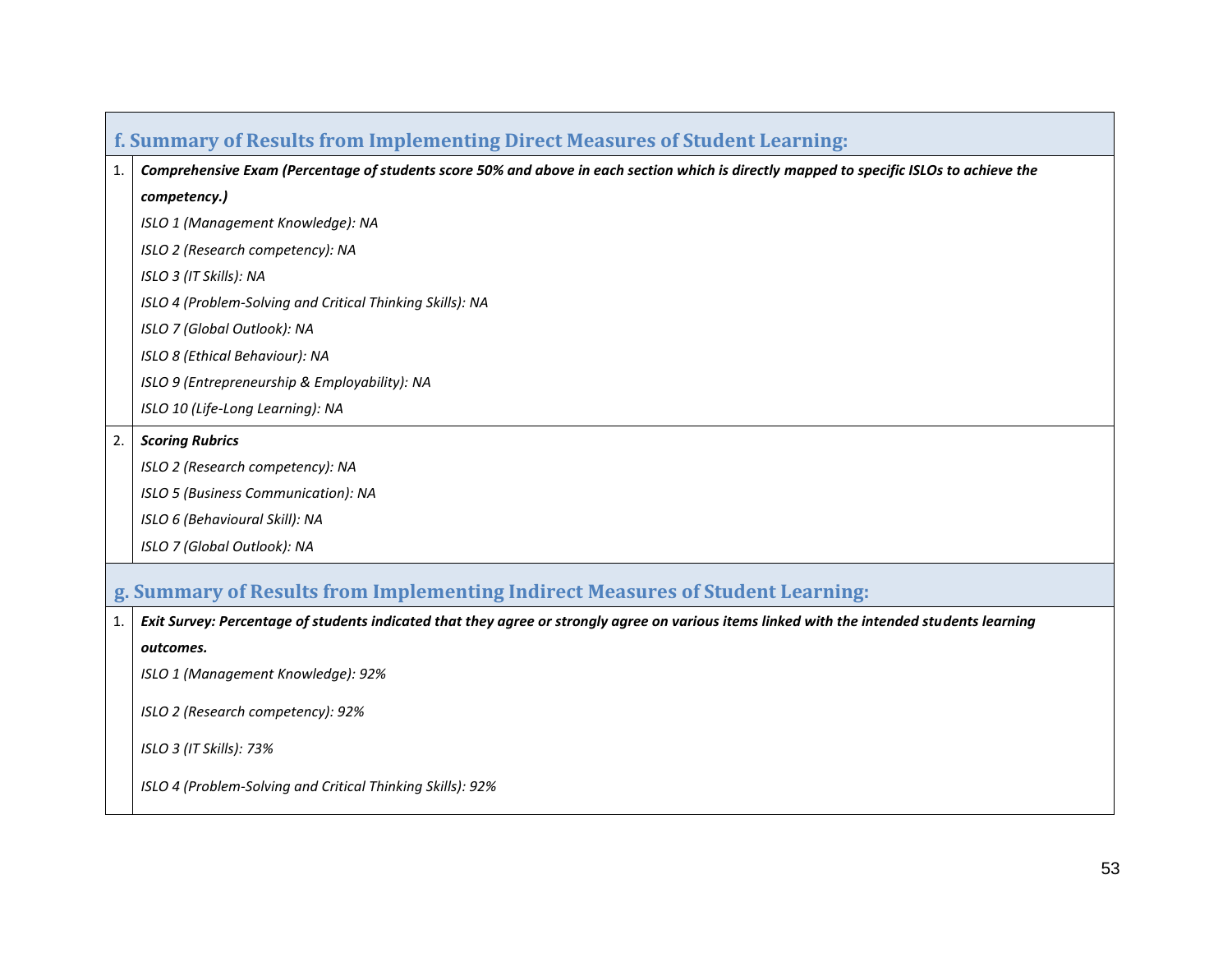#### *ISLO 5 (Business Communication): 88%*

*ISLO 6 (Behavioural Skill): 88%*

*ISLO 7 (Global Outlook): 96%*

*ISLO 8 (Ethical Behaviour): 96%*

*ISLO 9 (Entrepreneurship & Employability): 96%*

*ISLO 10 (Life-Long Learning): 96%*

2. *Alumni Survey: Percentage of alumni responding "Yes" to question #5: "Are you employed in an area related to your MBA specialization?" ISLO 9 (Entrepreneurship & Employability): 80%*

# **h. Summary of Achievement of Intended Student Learning Outcomes:**

|                      | <b>Intended Student Learning</b><br><b>Outcomes</b>                                                                                                                                                                                            | <b>Learning Assessment Measures</b>        |                                        |                                        |                                   |                                              |                                        |                                        |                                        |
|----------------------|------------------------------------------------------------------------------------------------------------------------------------------------------------------------------------------------------------------------------------------------|--------------------------------------------|----------------------------------------|----------------------------------------|-----------------------------------|----------------------------------------------|----------------------------------------|----------------------------------------|----------------------------------------|
| (ISLOs)              |                                                                                                                                                                                                                                                | <b>Direct Measures of Student Learning</b> |                                        |                                        |                                   | <b>Indirect Measures of Student Learning</b> |                                        |                                        |                                        |
| <b>Program ISLOs</b> |                                                                                                                                                                                                                                                | Comprehensive<br><b>Examination</b>        | <b>Scoring</b><br><b>Rubric</b>        | <b>Direct</b><br>Measure 3             | <b>Direct</b><br><b>Measure 4</b> | <b>Exit Survey</b>                           | <b>Alumni</b><br><b>Survey</b>         | <b>Indirect</b><br>Measure 3           | <b>Indirect</b><br><b>Measure 4</b>    |
|                      |                                                                                                                                                                                                                                                | Performance<br><b>Objective</b><br>Was     | Performance<br><b>Objective</b><br>Was | Performance<br><b>Objective</b><br>Was | Performance<br>Objective<br>Was   | Performance<br><b>Objective</b><br>Was       | Performance<br><b>Objective</b><br>Was | Performance<br><b>Objective</b><br>Was | Performance<br><b>Objective</b><br>Was |
| 1.                   | Student shall be able to define,<br>summarize<br>concepts<br>in<br>Management and apply it in<br>multi-disciplinary context, and<br>be able to describe & critically<br>analyse<br>management<br>problems in volatile business<br>environment. | <b>NA</b>                                  | <b>NA</b>                              |                                        |                                   | Met                                          | <b>NA</b>                              |                                        |                                        |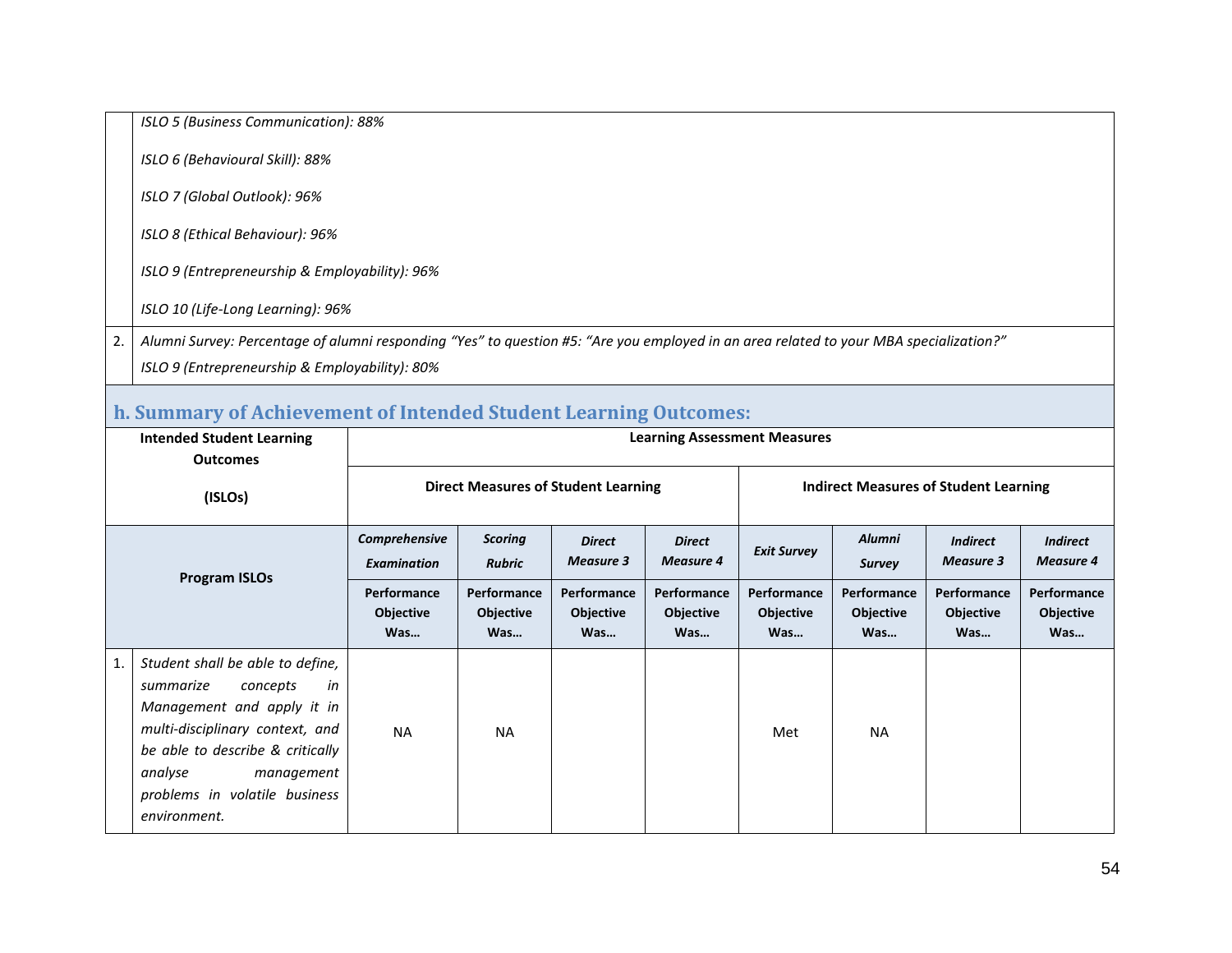| 2. | Student shall have ability to<br>acquire & evaluate new<br>knowledge through Business<br>research methods, have ability<br>to identify, define, investigate,<br>and solve critical business<br>analyse<br>issues,<br>data/information and interpret<br>results for driving optimum<br>solutions. | <b>NA</b> | <b>NA</b> |  | Met      | <b>NA</b> |  |
|----|--------------------------------------------------------------------------------------------------------------------------------------------------------------------------------------------------------------------------------------------------------------------------------------------------|-----------|-----------|--|----------|-----------|--|
| 3. | Student shall be able to use<br>various<br>IT<br>tools<br>and<br>technologies<br>for<br>data<br>processing and analysis.                                                                                                                                                                         | <b>NA</b> | <b>NA</b> |  | Not Met* | <b>NA</b> |  |
| 4. | Student shall be able to<br>critically think and apply range<br>of strategies for solving a<br>problem and decision making.                                                                                                                                                                      | <b>NA</b> | <b>NA</b> |  | Met      | <b>NA</b> |  |
| 5. | Student shall be able to<br>communicate proficiently in<br>oral, written, presentation,<br>information searching and<br>shall have listening skills in the<br>management profession in<br>global/cross<br>cultural<br>environment.                                                               | <b>NA</b> | <b>NA</b> |  | Met      | <b>NA</b> |  |
| 6. | Student shall develop range of<br>Leadership skills and shall<br>demonstrate<br>excellent<br>skills,<br>interpersonal<br>understanding<br>of<br>group                                                                                                                                            | <b>NA</b> | <b>NA</b> |  | Met      | <b>NA</b> |  |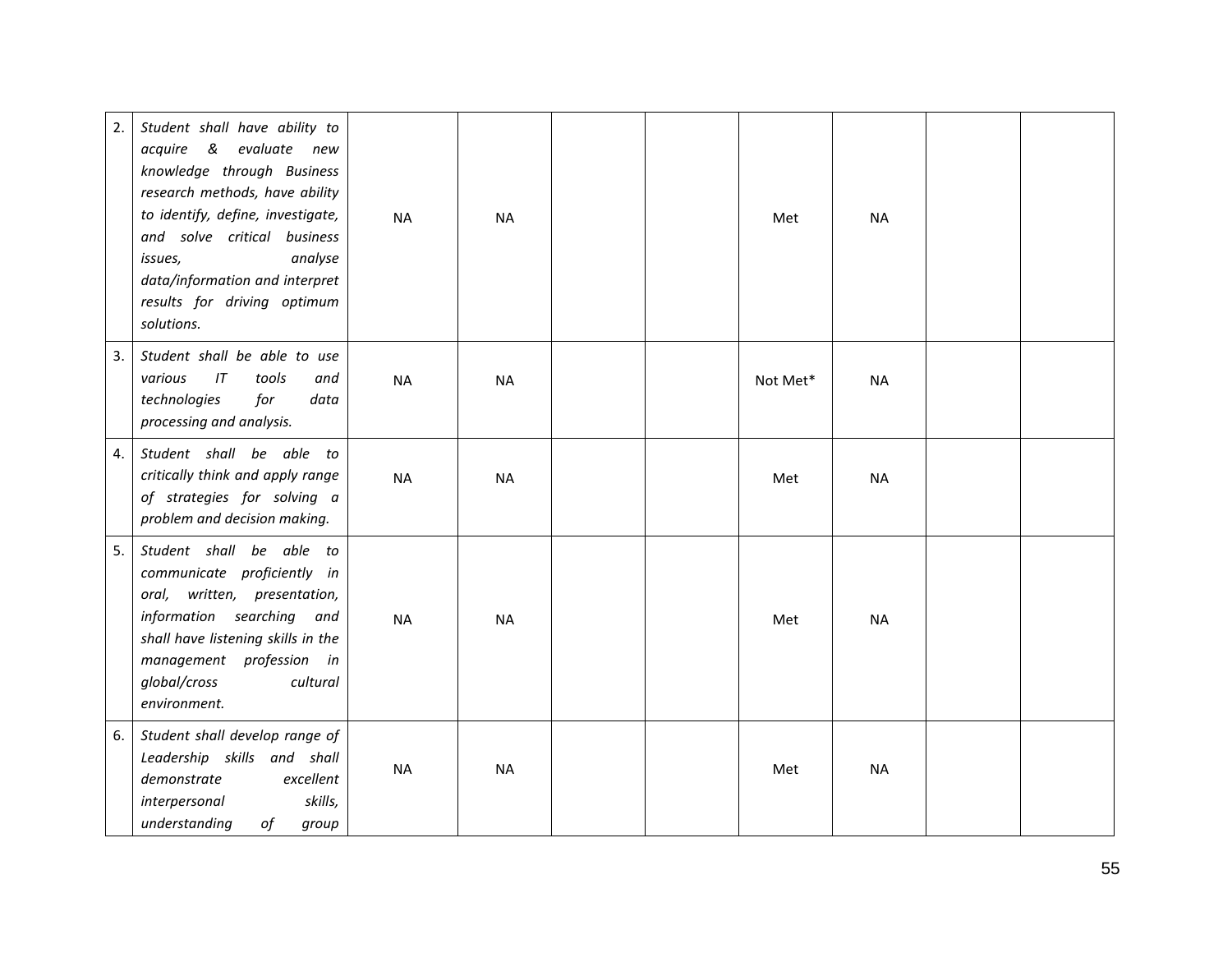|     | dynamics<br>and<br>effective<br>including<br>Teamwork,<br>an<br>of<br>personal<br>awareness<br>strengths and limitations.                                                                                                                                                                                         |           |           |  |     |           |  |
|-----|-------------------------------------------------------------------------------------------------------------------------------------------------------------------------------------------------------------------------------------------------------------------------------------------------------------------|-----------|-----------|--|-----|-----------|--|
| 7.  | Student shall be able to<br>understand global issues from<br>different<br>perspectives,<br>recognize the opportunities<br>that the wider world offers, be<br>able to learn from and respect<br>different cultures, and be able<br>to apply different forms of<br>communication in different<br>cultural settings. | <b>NA</b> | <b>NA</b> |  | Met | <b>NA</b> |  |
| 8.  | Student shall be able to<br>understand and practice the<br>highest standards of ethical<br>values associated with their<br>management profession.                                                                                                                                                                 | <b>NA</b> | <b>NA</b> |  | Met | <b>NA</b> |  |
| 9.  | Student shall be able to find<br>opportunities to improve the<br>business value chain as an<br>entrepreneur and shall develop<br>and display basic business<br>acumen & business skills.                                                                                                                          | <b>NA</b> | <b>NA</b> |  | Met | Met       |  |
| 10. | Student shall be competent to<br>acquire knowledge on one's<br>own through Newspapers/<br>Business Magazines/ Library/<br>Databases/<br>Internet<br>for<br>assimilation,<br>knowledge                                                                                                                             | <b>NA</b> | <b>NA</b> |  | Met | <b>NA</b> |  |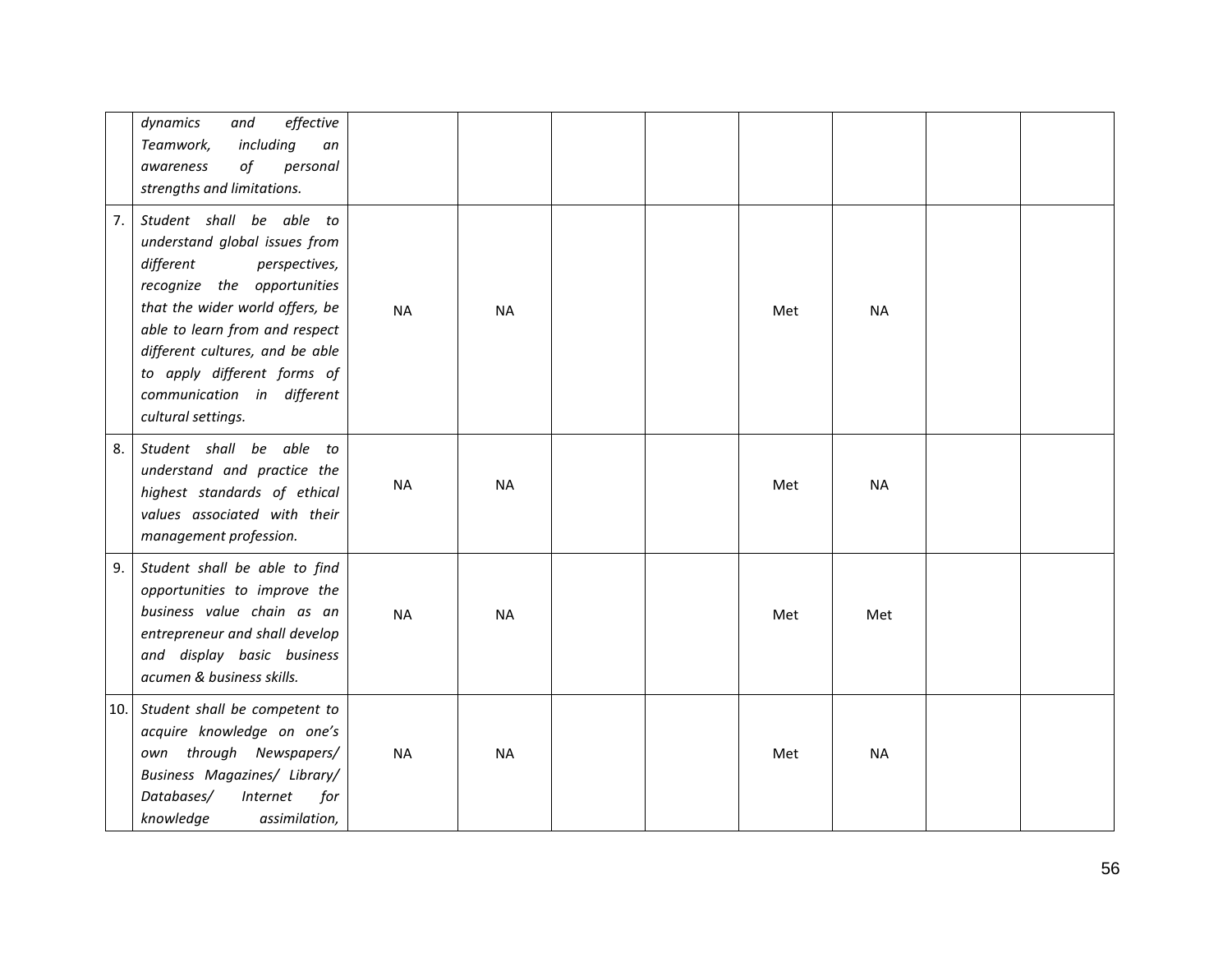| $\cdots$<br>-for life<br>creation,<br>dissemination |  |  |  |  |
|-----------------------------------------------------|--|--|--|--|
| Iona<br>rnıng                                       |  |  |  |  |

**Proposed Courses of Action for Improvement in Learning Outcomes for which Performance Targets Were Not Met:**

*With respect to indirect measures employed (Exit Survey & Alumni Survey), the performance targets for IT skills (ISLO 3 – Exit Survey) is below expectations. ISLO 3 related to IT skills is a genuine concern (as perceived by students) but has to be considered in light of the direct measures scores, in particular, comprehensive exam when available. The applied nature of this outcome dictates more emphasis on the practical part in the curriculum when it comes to technology and related uses. The related Program Leader will be asked to assess the related existing components in view of coming up with modifications that would result in better technology skills. A continuous control of variances plan will be put in place to ensure improvement.*

• *COVID-19 had significant impact on the way exams were conducted online. In this respect, direct measures for all programmes (comprehensive exams and scoring rubrics) were not performed due to software and technical difficulties (students, in particular those who were living overseas in rural areas and were not able to return to Dubai, were not able to efficiently use the Mettl software; this resulted in major uploading and delivery glitches). The new action calendar has these two components planned for the next report.*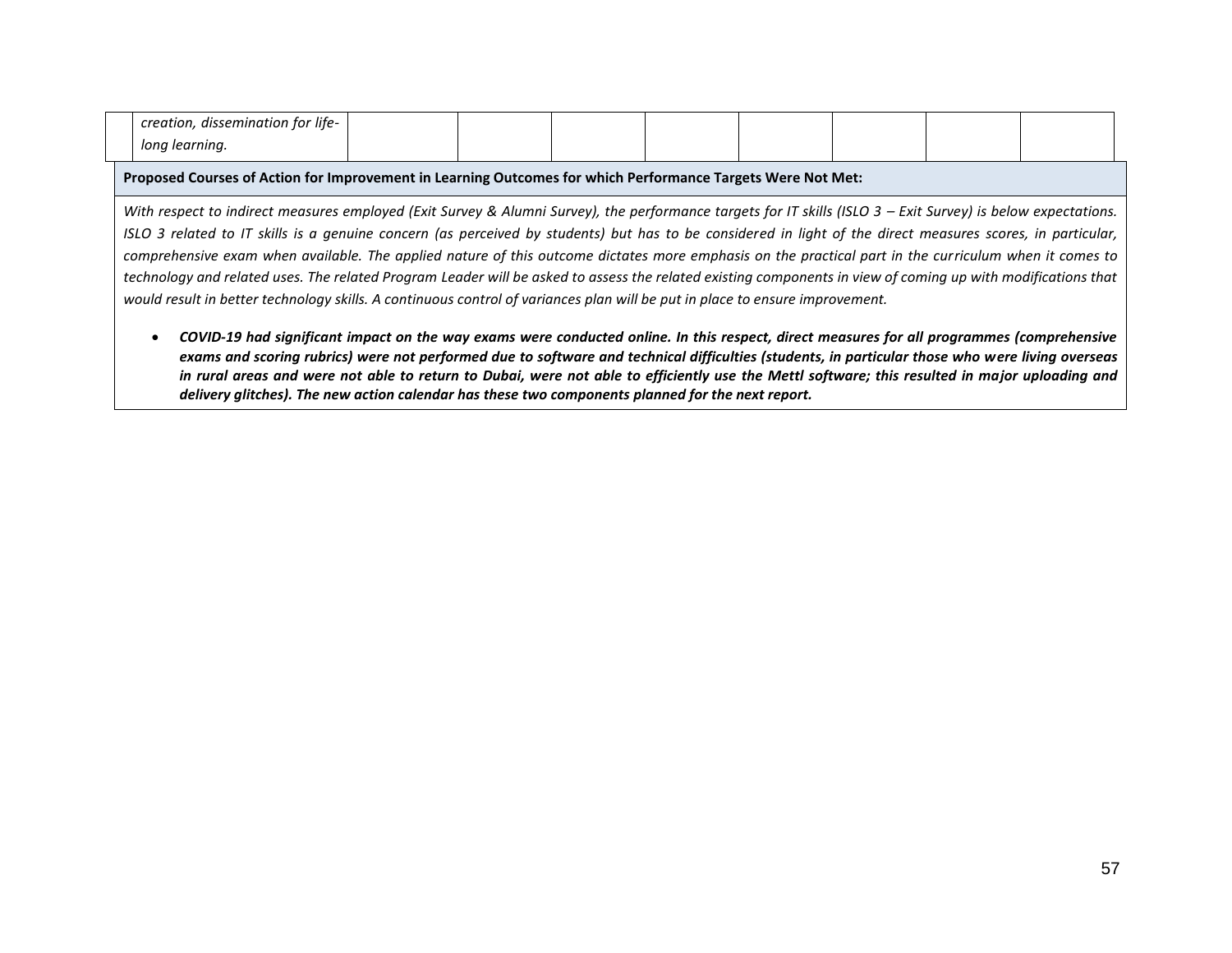# *MBA for Working Professionals*

#### **Student Learning Assessment for:** *MBA*

#### **Program Intended Student Learning Outcomes (Program ISLOs)**

1. Student shall be able to define principle management concepts and theories in the functional areas of business.

2. Student shall able to formulate research strategy and produce results using research skill in multidisciplinary context.

3. Student shall able to select and apply appropriate IT Tools for data processing and analysis.

4. Student shall able to examine various business problem in a variety of contexts using problem-solving and critical thinking skills.  $\cdot$ 

5. Student shall be able to demonstrate effective communicate skills , including both oral and written.

6. Student shall be able to demonstrate effective interpersonal skills, including the ability to lead and to work in a team.

7. Student shall be able to demonstrate the ability to understand cultural diversity and practice managerial skills in global business context.

8. Student shall be able to judge ethical problems and apply standards of ethical behaviour in management business.

- 9. Student shall able to develop and demonstrate entrepreneurial and business acumen skills to support employability in the area of specialization.
- 10. Student shall be able to use various information sources to acquire knowledge on one's own for life-long learning.

| Assessment Instruments for Intended Student Learning Outcomes-<br>Direct Measures of Student Learning:                                                                                                                                                                                              | Performance Objectives (Targets/Criteria) for Direct Measures:                                                                                                                    |
|-----------------------------------------------------------------------------------------------------------------------------------------------------------------------------------------------------------------------------------------------------------------------------------------------------|-----------------------------------------------------------------------------------------------------------------------------------------------------------------------------------|
| <b>Comprehensive Exam</b><br>ISLO 1(Management Knowledge)<br>9.<br>10. ISLO 2(Research competency)<br>11. ISLO 3(IT Skills)<br>12. ISLO 4(Problem-Solving and Critical Thinking Skills)<br>13. ISLO 7(Global Outlook)<br>14. ISLO 8(Ethical Behaviour)<br>15. ISLO 9(Entrepreneurship&Employablity) | In comprehensive examination at least 80% of students will attain 50%<br>and above score in each section which is directly mapped to specific<br>ISLOs to achieve the competency. |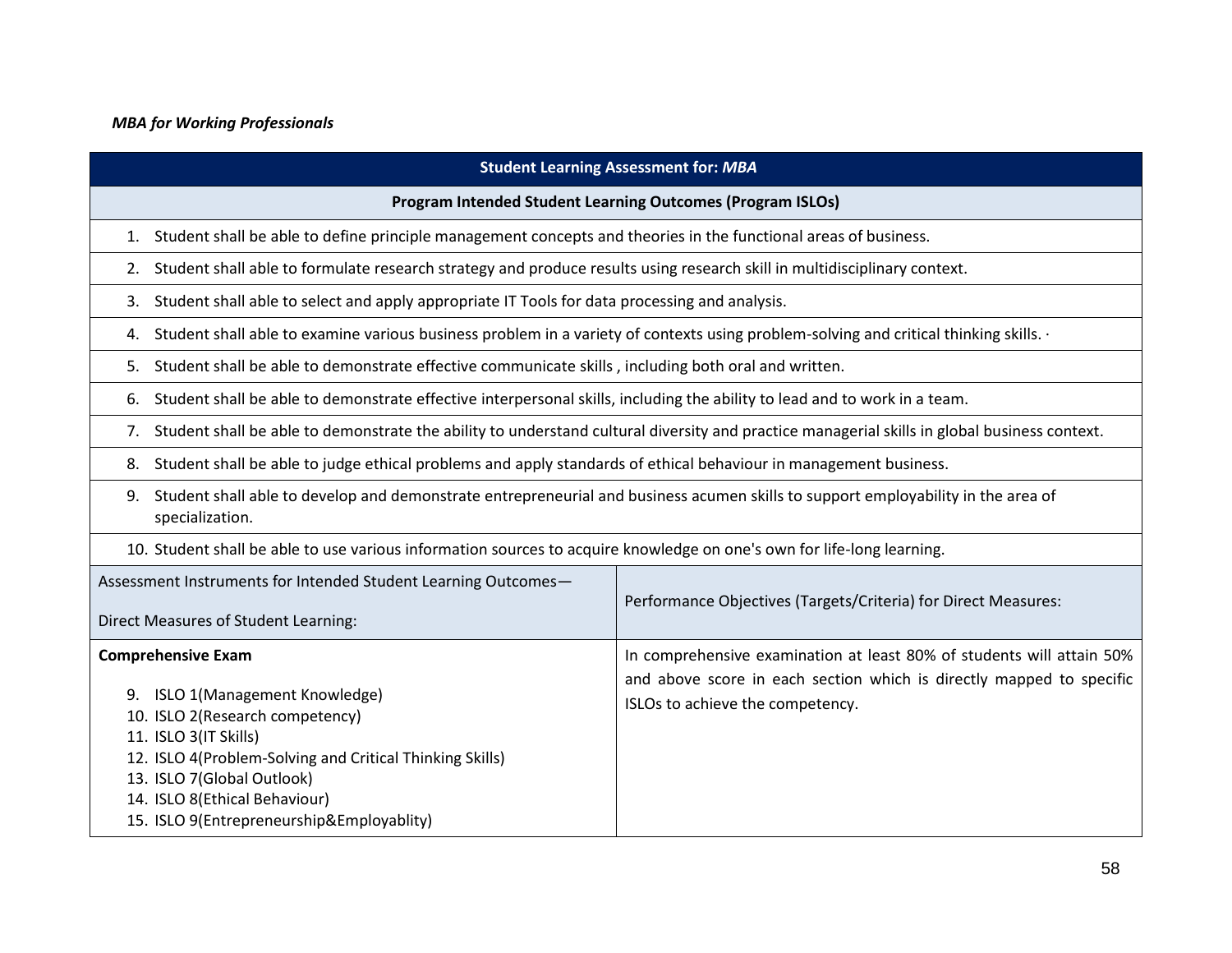| 16. ISLO 10(Life-Long Learning)                                                                                                                                                                                                                                                                                                                                      |                                                                                                                                                                                             |  |  |  |
|----------------------------------------------------------------------------------------------------------------------------------------------------------------------------------------------------------------------------------------------------------------------------------------------------------------------------------------------------------------------|---------------------------------------------------------------------------------------------------------------------------------------------------------------------------------------------|--|--|--|
| <b>Scoring Rubrics</b><br>ISLO 2(Research competency)<br>ISLO 5(Business Communication)<br>ISLO 6(Behavioural Skill)<br>ISLO 7(Global Outlook)                                                                                                                                                                                                                       | Utilizing a scoring rubric at least 80% of students shall achieve the<br>compentency with 50% score in each section mapped with the specific<br>Intended Student Learning Outcomes.         |  |  |  |
| Assessment Instruments for Intended Student Learning Outcomes-<br>Indirect Measures of Student Learning:                                                                                                                                                                                                                                                             | Performance Objectives (Targets/Criteria) for Indirect Measures:                                                                                                                            |  |  |  |
| <b>Student Exit Survey</b><br>ISLO 1(Management Knowledge)<br>ISLO 2(Research competency)<br>ISLO 3(IT Skills)<br>ISLO 4(Problem-Solving and Critical Thinking Skills)<br>ISLO 5(Business Communication)<br>ISLO 6(Behavioural Skill)<br>ISLO 7(Global Outlook)<br>ISLO 8(Ethical Behaviour)<br>ISLO 9(Entrepreneurship&Employablity)<br>ISLO 10(Life-Long Learning) | On the exit survey instrument, at least 80% of graduating class will<br>indicate that they agree or strongly agree on various items linked with<br>the intended students learning outcomes. |  |  |  |
| <b>Alumni Survey</b><br>ISLO 9(Entrepreneurship&Employablity)                                                                                                                                                                                                                                                                                                        | On the alumni survey instrument, at least 80% of alumni will indicate<br>"Yes" to the question #5: "Are you employed in an area related to your<br>MBA specialization?"                     |  |  |  |
| Summary of Results from Implementing Direct Measures of Student Learning:                                                                                                                                                                                                                                                                                            |                                                                                                                                                                                             |  |  |  |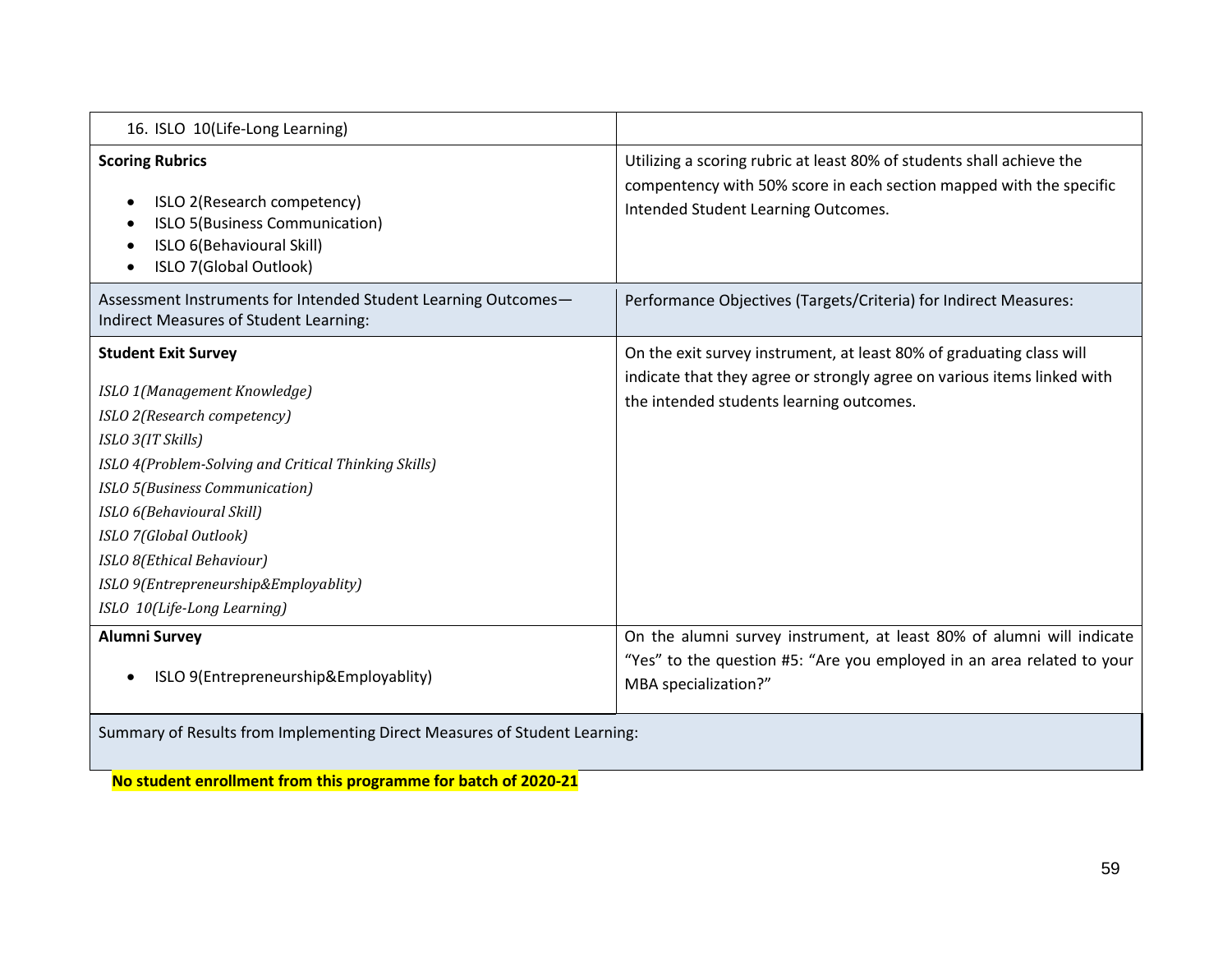## *MBA HOSPITALITY MANAGEMENT*

|    | Student Learning Assessment for: MBA HOSPITALITY MANAGEMENT                                                                                                                                                                                                                         |                                                                                                                                                             |  |  |  |  |
|----|-------------------------------------------------------------------------------------------------------------------------------------------------------------------------------------------------------------------------------------------------------------------------------------|-------------------------------------------------------------------------------------------------------------------------------------------------------------|--|--|--|--|
|    | <b>Program Intended Student Learning Outcomes (Program ISLOs)</b>                                                                                                                                                                                                                   |                                                                                                                                                             |  |  |  |  |
|    | Student shall able to define, summarize concepts in Hospitality Management and apply it in multi-disciplinary context, able to describe and critically<br>1.<br>analyse management problems in competitive business environment                                                     |                                                                                                                                                             |  |  |  |  |
|    | 2. Student shall be able to acquire and evaluate new knowledge through Hospitality research methods, Ability to identify, define, investigate, and solve<br>critical hospitality business issues, analyse data/information and interpret results.                                   |                                                                                                                                                             |  |  |  |  |
| 3. | Student shall able to use various IT tools and technologies in Hospitality industry                                                                                                                                                                                                 |                                                                                                                                                             |  |  |  |  |
| 4. | Student shall able to critically think and apply range of strategies for situation handling and decision making.                                                                                                                                                                    |                                                                                                                                                             |  |  |  |  |
| 5. | global /cross cultural environment.                                                                                                                                                                                                                                                 | Student shall able to communicate proficiently, in oral, written, presentation, information searching and listening skills in the Hospitality profession in |  |  |  |  |
| 6. | Student shall develop range of Leadership skills and shall demonstrate excellent interpersonal skills, understanding of guest behaviour dynamics and<br>effective Teamwork, including an awareness of personal strengths and limitations.                                           |                                                                                                                                                             |  |  |  |  |
|    | 7. Student shall able to understand global issues from different perspectives in hopsitality, Recognize the opportunities that are available world wide,<br>Learning from and respecting different cultures, Apply different forms of communication in different cultural settings. |                                                                                                                                                             |  |  |  |  |
| 8. | Student shall able to understand and practice the highest standards of ethical behaviour associated with their hospitality profession                                                                                                                                               |                                                                                                                                                             |  |  |  |  |
| 9. | knowledge of hopsitality sector.                                                                                                                                                                                                                                                    | Student shall able to find opportunities to improve the business value chain as an entrepreneur. Shall develop and display basic business acumen &          |  |  |  |  |
|    | 10. Student shall be competent to acquire knowledge on one's own through Newspapers/ Business Magazines/ Library/ Databases/ Internet for knowledge<br>assimilation, creation, dissemination for life-long learning                                                                 |                                                                                                                                                             |  |  |  |  |
|    | Assessment Instruments for Intended Student Learning Outcomes-                                                                                                                                                                                                                      | Performance Objectives (Targets/Criteria) for Direct Measures:                                                                                              |  |  |  |  |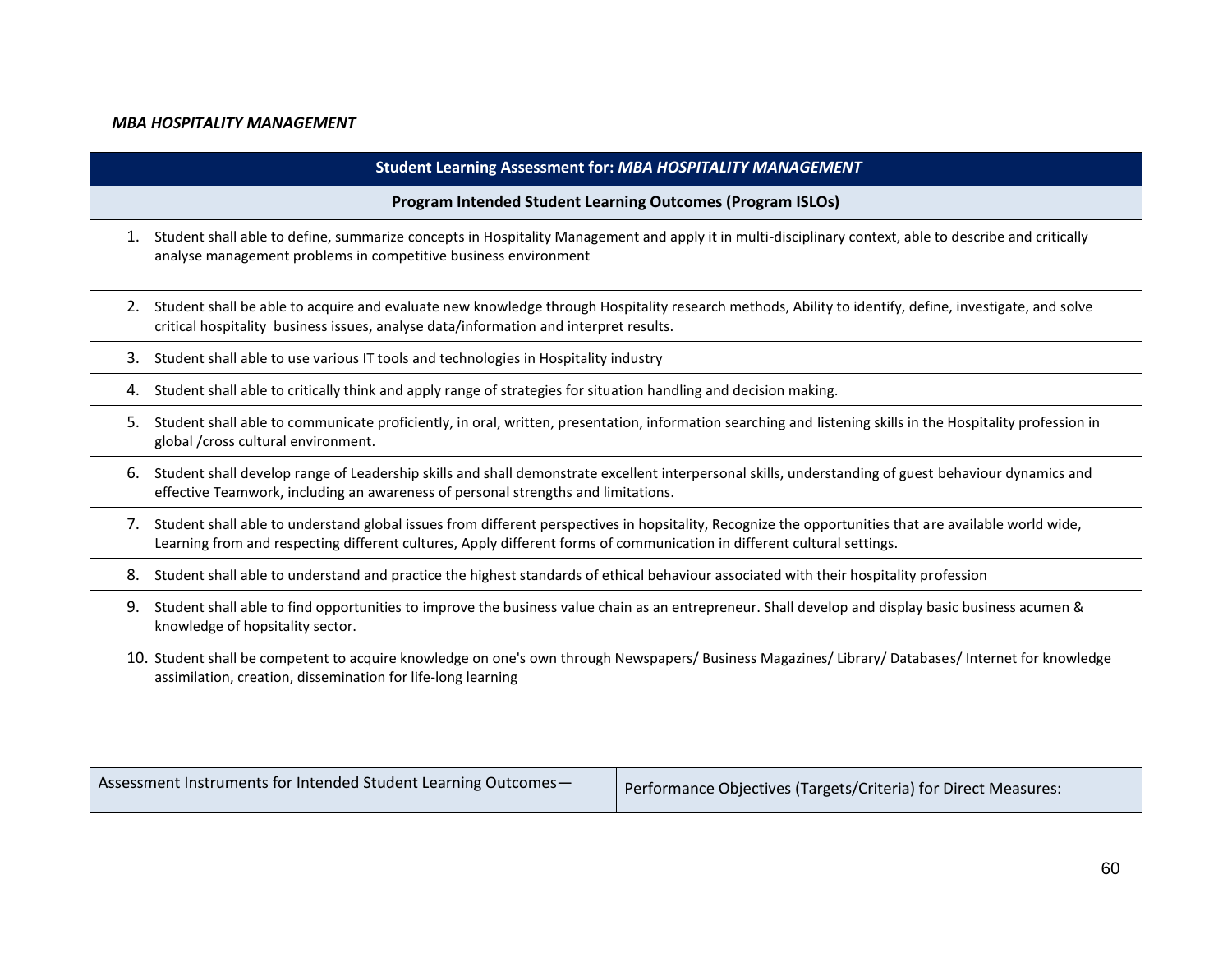| Direct Measures of Student Learning:                                                                                                                                                                                                                                                                                                                                     |                                                                                                                                                                                             |
|--------------------------------------------------------------------------------------------------------------------------------------------------------------------------------------------------------------------------------------------------------------------------------------------------------------------------------------------------------------------------|---------------------------------------------------------------------------------------------------------------------------------------------------------------------------------------------|
| <b>Comprehensive Exam</b><br>ISLO 1(Management Knowledge)<br>1.<br>ISLO 2(Research competency)<br>2.<br>ISLO 3(IT Skills)<br>3.<br>ISLO 4(Problem-Solving and Critical Thinking Skills)<br>4.<br>ISLO 7(Global Outlook)<br>5.<br>ISLO 8(Ethical Behaviour)<br>6.<br>ISLO 9(Entrepreneurship&Employablity)<br>7.<br>ISLO 10(Life-Long Learning)<br>8.                     | In comprehensive examination at least 80% of students will attain 50%<br>and above score in each section which is directly mapped to specific<br>ISLOs to achieve the competency.           |
| <b>Scoring Rubrics</b><br>ISLO 2(Research competency)<br>ISLO 5(Business Communication)<br>ISLO 6(Behavioural Skill)<br>ISLO 7(Global Outlook)<br>$\bullet$                                                                                                                                                                                                              | Utilizing a scoring rubric at least 80% of students shall achieve the<br>compentency with 50% score in each section mapped with the specific<br>Intended Student Learning Outcomes.         |
| Assessment Instruments for Intended Student Learning Outcomes-<br>Indirect Measures of Student Learning:                                                                                                                                                                                                                                                                 | Performance Objectives (Targets/Criteria) for Indirect Measures:                                                                                                                            |
| <b>Student Exit Survey</b><br>9. ISLO 1(Management Knowledge)<br>10. ISLO 2(Research competency)<br>11. ISLO 3(IT Skills)<br>12. ISLO 4(Problem-Solving and Critical Thinking Skills)<br>13. ISLO 5(Business Communication)<br>14. ISLO 6(Behavioural Skill)<br>15. ISLO 7(Global Outlook)<br>16. ISLO 8(Ethical Behaviour)<br>17. ISLO 9(Entrepreneurship&Employablity) | On the exit survey instrument, at least 80% of graduating class will<br>indicate that they agree or strongly agree on various items linked with<br>the intended students learning outcomes. |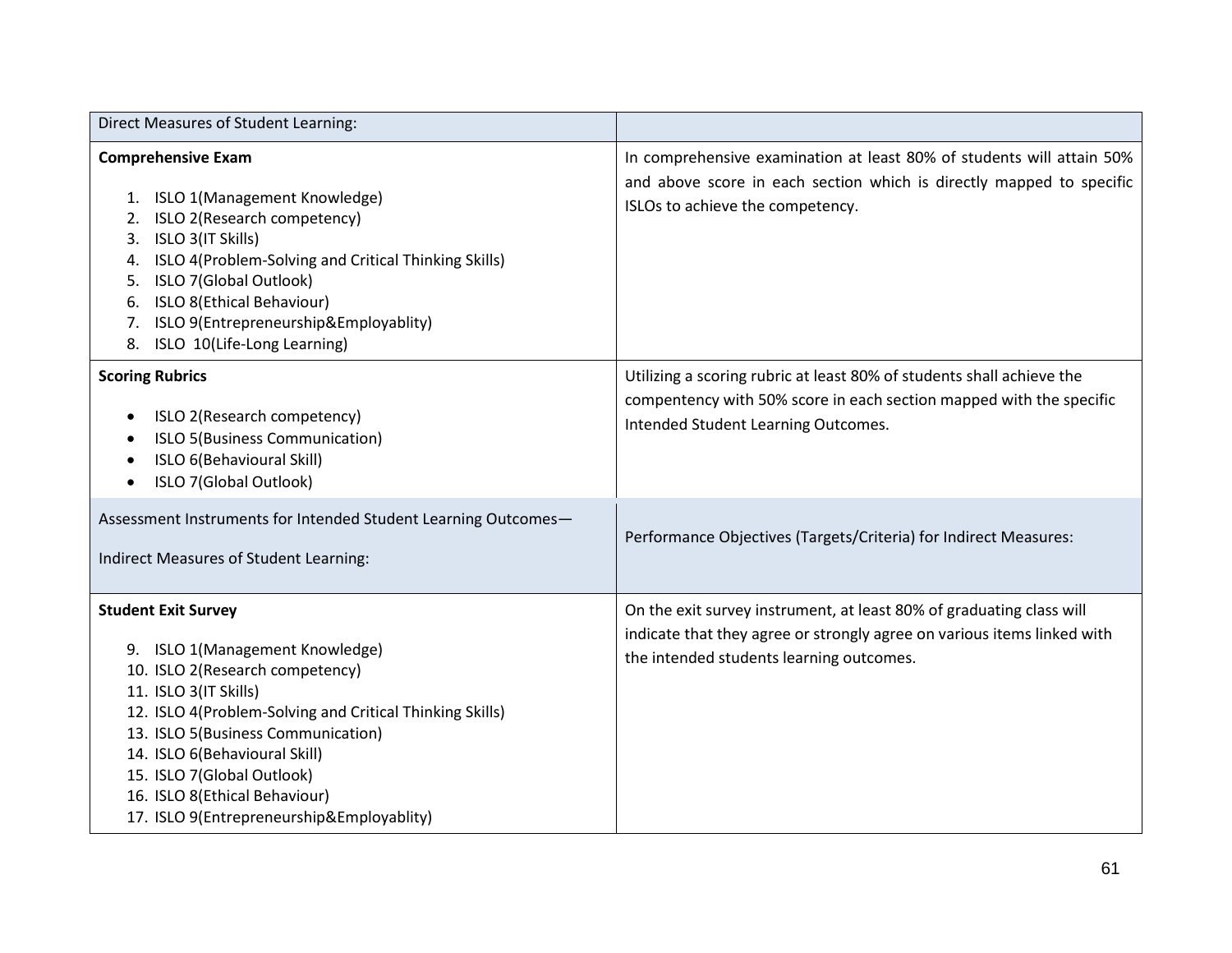| 18. ISLO 10(Life-Long Learning)                                           |                                                                                                                                                 |
|---------------------------------------------------------------------------|-------------------------------------------------------------------------------------------------------------------------------------------------|
| <b>Alumni Survey</b>                                                      | On the alumni survey instrument, at least 80% of alumni will indicate<br>"Yes" to the question #5: "Are you employed in an area related to your |
| ISLO 9(Entrepreneurship&Employablity)                                     | MBA specialization?"                                                                                                                            |
| Summary of Results from Implementing Direct Measures of Student Learning: |                                                                                                                                                 |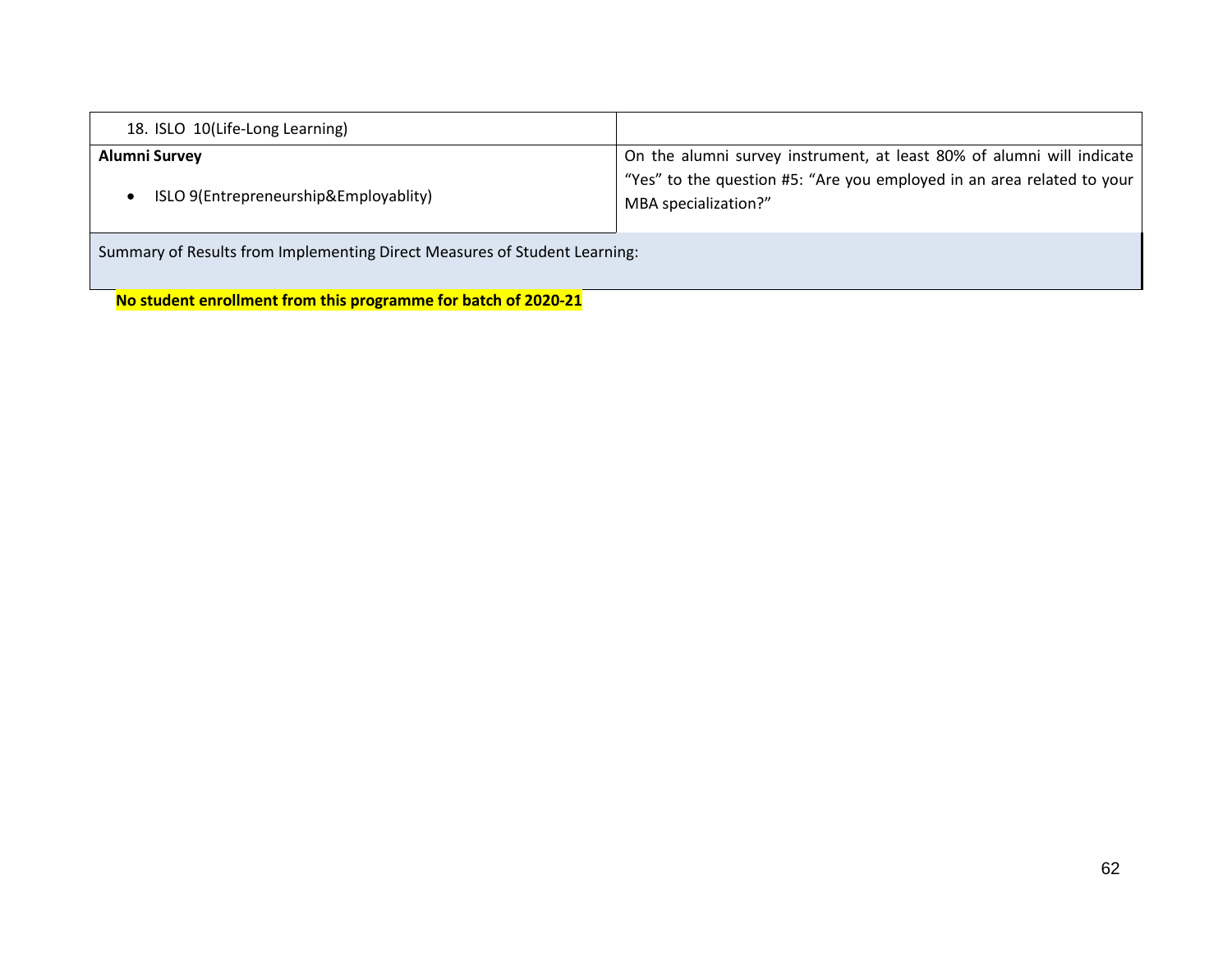#### *MBA INSURANCE AND BANKING*

#### **Student Learning Assessment for:** *MBA INSURANCE AND BANKING*

#### **Program Intended Student Learning Outcomes (Program ISLOs)**

*Program Learning Outcome 1:* Student shall be able to define principles, concepts and theories in the functional areas of Insurance and Banking

*Program Learning Outcome 2:* Student shall be able to formulate research strategy and produce results using research skills in the areas of Insurance and Banking.

*Program Learning Outcome 3:* Student shall be able to explore and appraise use of digital literacy in capturing information from various sources in Insurance and Banking.

*Program Learning Outcome 4:* Student shall be able to examine various business problems using problem solving and critical thinking skills in Insurance and Banking.

*Program Learning Outcome 5:* Student shall be able to demonstrate effective communicate skills , including both oral and written

*Program Learning Outcome 6:* Student shall be able to demonstrate effective interpersonal skills, including the ability to lead and to work in a team.

*Program Learning Outcome 7:* Student shall be able to demonstrate the ability to understand cultural diversity and practice managerial skills in global business context.

*Program Learning Outcome 8:* Student shall be able to judge ethical problems and apply standards of ethical behaviour in managerial practices.

*Program Learning Outcome 9:* Student shall able to develop and demonstrate entrepreneurial and business acumen skills to support employability in the area of Insurance and Banking.

*Program Learning Outcome 10:* Student shall be able to use various information sources to acquire knowledge on one's own for life-long learning.

| Assessment Instruments for Intended Student Learning Outcomes-<br>Direct Measures of Student Learning:                    | Performance Objectives (Targets/Criteria) for Direct Measures:                                                                                                                    |
|---------------------------------------------------------------------------------------------------------------------------|-----------------------------------------------------------------------------------------------------------------------------------------------------------------------------------|
| <b>Comprehensive Exam</b><br>19. ISLO 1(Management Knowledge)<br>20. ISLO 2(Research competency)<br>21. ISLO 3(IT Skills) | In comprehensive examination at least 80% of students will attain 50%<br>and above score in each section which is directly mapped to specific<br>ISLOs to achieve the competency. |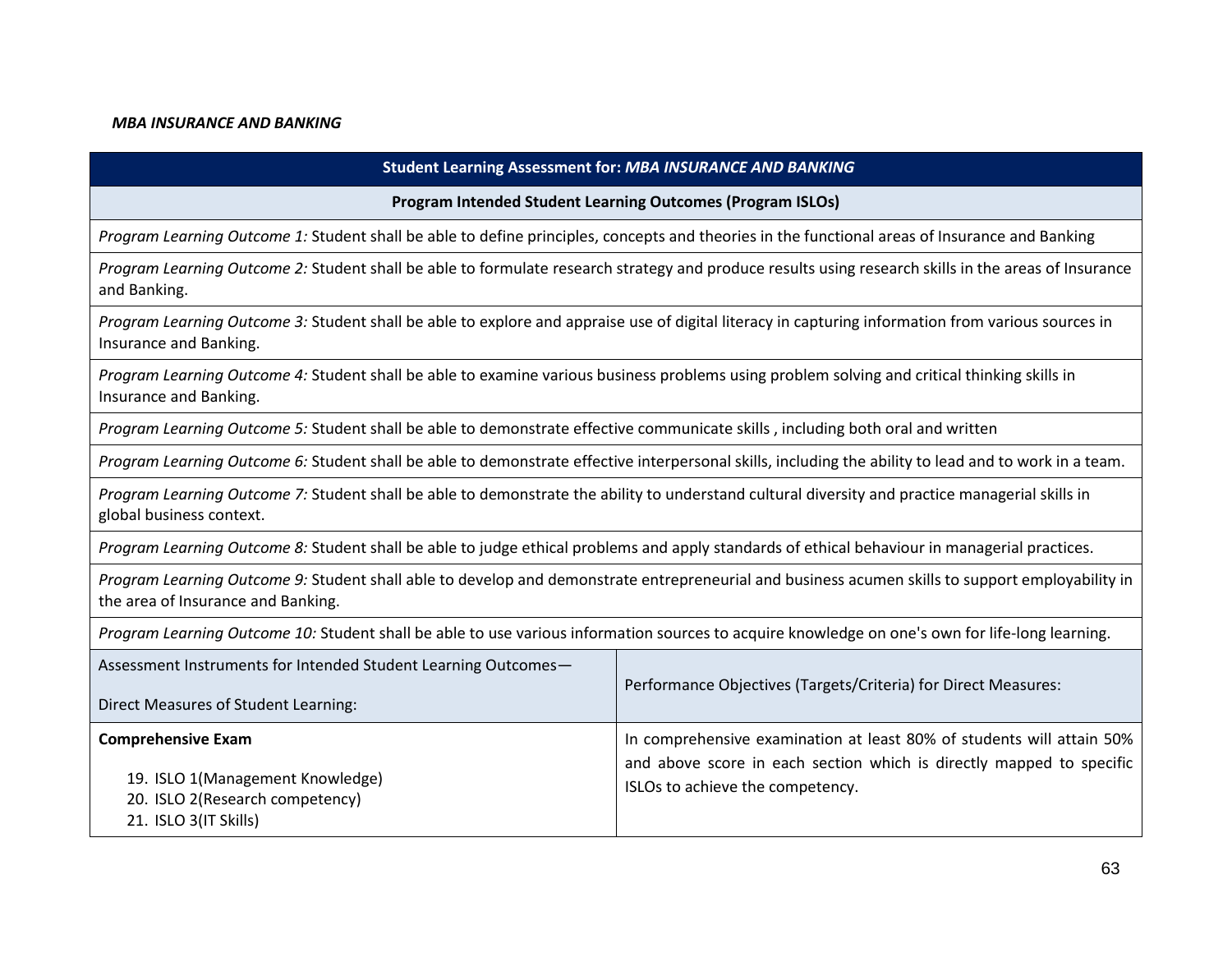| 22. ISLO 4(Problem-Solving and Critical Thinking Skills)<br>23. ISLO 7(Global Outlook)<br>24. ISLO 8(Ethical Behaviour)<br>25. ISLO 9(Entrepreneurship&Employablity)<br>26. ISLO 10(Life-Long Learning)                                                                                                                                                                                                            |                                                                                                                                                                                             |
|--------------------------------------------------------------------------------------------------------------------------------------------------------------------------------------------------------------------------------------------------------------------------------------------------------------------------------------------------------------------------------------------------------------------|---------------------------------------------------------------------------------------------------------------------------------------------------------------------------------------------|
| <b>Scoring Rubrics</b><br>ISLO 2(Research competency)<br>$\bullet$<br>ISLO 5(Business Communication)<br>$\bullet$<br>ISLO 6(Behavioural Skill)<br>ISLO 7(Global Outlook)<br>$\bullet$                                                                                                                                                                                                                              | Utilizing a scoring rubric at least 80% of students shall achieve the<br>compentency with 50% score in each section mapped with the specific<br>Intended Student Learning Outcomes.         |
| Assessment Instruments for Intended Student Learning Outcomes-<br>Indirect Measures of Student Learning:                                                                                                                                                                                                                                                                                                           | Performance Objectives (Targets/Criteria) for Indirect Measures:                                                                                                                            |
| <b>Student Exit Survey</b><br>1. ISLO 1(Management Knowledge)<br>ISLO 2(Research competency)<br>2.<br>ISLO 3(IT Skills)<br>3.<br>ISLO 4(Problem-Solving and Critical Thinking Skills)<br>4.<br>ISLO 5(Business Communication)<br>5.<br>ISLO 6(Behavioural Skill)<br>6.<br>7. ISLO 7(Global Outlook)<br>8. ISLO 8(Ethical Behaviour)<br>9. ISLO 9(Entrepreneurship&Employablity)<br>10. ISLO 10(Life-Long Learning) | On the exit survey instrument, at least 80% of graduating class will<br>indicate that they agree or strongly agree on various items linked with<br>the intended students learning outcomes. |
| <b>Alumni Survey</b><br>ISLO 9(Entrepreneurship&Employablity)                                                                                                                                                                                                                                                                                                                                                      | On the alumni survey instrument, at least 80% of alumni will indicate<br>"Yes" to the question #5: "Are you employed in an area related to your<br>MBA specialization?"                     |
| Summary of Results from Implementing Direct Measures of Student Learning:                                                                                                                                                                                                                                                                                                                                          |                                                                                                                                                                                             |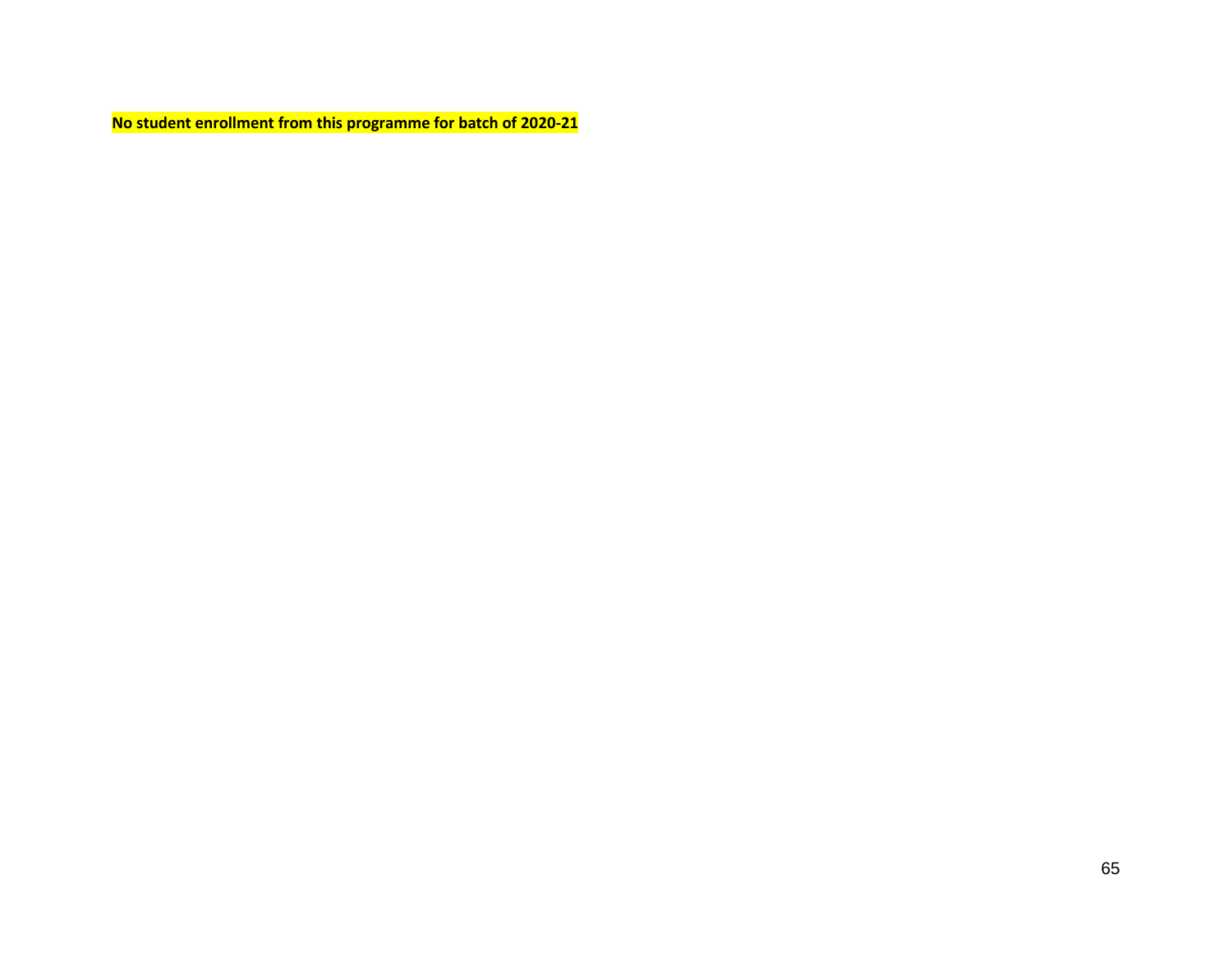# *MBA PUBLIC RELATIONS AND EVENT MANAGEMENT*

| Student Learning Assessment for: MBA PUBLIC RELATIONS AND EVENT MANAGEMENT                                                                                                                                                                                                                  |                                                                                                                                                    |  |
|---------------------------------------------------------------------------------------------------------------------------------------------------------------------------------------------------------------------------------------------------------------------------------------------|----------------------------------------------------------------------------------------------------------------------------------------------------|--|
| Program Intended Student Learning Outcomes (Program ISLOs)                                                                                                                                                                                                                                  |                                                                                                                                                    |  |
| Student shall able to define, summarize concepts of PR and Event Management and apply it in multi-disciplinary context, able to describe and critically<br>1.<br>analyse PR & Event Management problems in volatile business environment                                                    |                                                                                                                                                    |  |
| Student shall ability to acquire and evaluate new knowledge through Business research methods, Ability to identify, define, investigate, and solve critical<br>2.<br>PR & Event Management problems, analyse data/information and interpret results for driving optimum solutions.          |                                                                                                                                                    |  |
| Student shall able to use various IT tools and technologies for data processing and analysis in PR & Event Management.<br>3.                                                                                                                                                                |                                                                                                                                                    |  |
| Student shall able to critically think and apply range of strategies for solving a problem and decision making in PR & Event Management.<br>4.                                                                                                                                              |                                                                                                                                                    |  |
| Student shall able to communicate proficiently, in oral, written, presentation, information searching and listening skills in the management profession in<br>5.<br>global /cross cultural environment.                                                                                     |                                                                                                                                                    |  |
| Student shall develop range of Leadership skills and shall demonstrate excellent interpersonal skills, understanding of group dynamics and effective<br>6.<br>Teamwork, including an awareness of personal strengths and limitation and customer handling.                                  |                                                                                                                                                    |  |
| Student shall able to understand global PR & Event Management issues from different perspectives, Recognize the opportunities that the wider world<br>7.<br>offers, Learning from and respecting different cultures, Apply different forms of communication in different cultural settings. |                                                                                                                                                    |  |
| 8.                                                                                                                                                                                                                                                                                          | Student shall able to understand and practice the highest standards of ethical behaviour associated with their PR and Event Management profession. |  |
| Student shall able to find opportunities to improve the business value chain as an entrepreneur. Shall develop and display basic business acumen &<br>9.<br>business skills.                                                                                                                |                                                                                                                                                    |  |
| 10. Student shall be competent to acquire knowledge on one's own through Newspapers/ Business Magazines/ Library/ Databases/ Internet for knowledge<br>assimilation, creation, dissemination for life-long learning.                                                                        |                                                                                                                                                    |  |
| Assessment Instruments for Intended Student Learning Outcomes-                                                                                                                                                                                                                              | Performance Objectives (Targets/Criteria) for Direct Measures:                                                                                     |  |
| Direct Measures of Student Learning:                                                                                                                                                                                                                                                        |                                                                                                                                                    |  |
| <b>Comprehensive Exam</b>                                                                                                                                                                                                                                                                   | In comprehensive examination at least 80% of students will attain 50%                                                                              |  |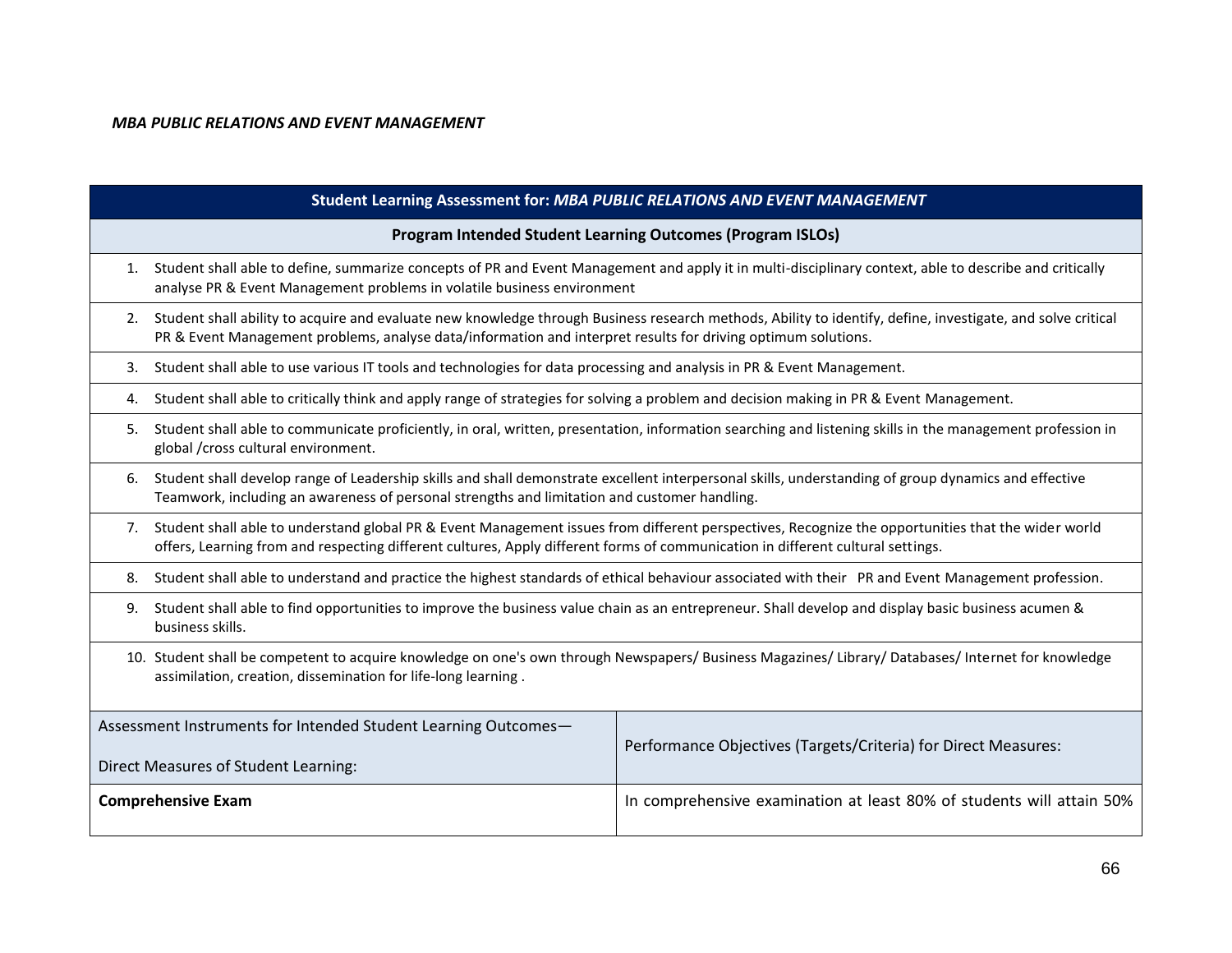| ISLO 1(Management Knowledge)<br>$\bullet$<br>ISLO 2(Research competency)<br>ISLO 3(IT Skills)<br>٠<br>ISLO 4(Problem-Solving and Critical Thinking Skills)<br>ISLO 7(Global Outlook)<br>ISLO 8(Ethical Behaviour)<br>$\bullet$<br>ISLO 9(Entrepreneurship&Employablity)<br>$\bullet$<br>ISLO 10(Life-Long Learning)<br>$\bullet$                                                                                                  | and above score in each section which is directly mapped to specific<br>ISLOs to achieve the competency.                                                                                    |
|-----------------------------------------------------------------------------------------------------------------------------------------------------------------------------------------------------------------------------------------------------------------------------------------------------------------------------------------------------------------------------------------------------------------------------------|---------------------------------------------------------------------------------------------------------------------------------------------------------------------------------------------|
| <b>Scoring Rubrics</b><br>ISLO 2(Research competency)<br>$\bullet$<br>ISLO 5(Business Communication)<br>ISLO 6(Behavioural Skill)<br>$\bullet$<br>ISLO 7(Global Outlook)<br>$\bullet$                                                                                                                                                                                                                                             | Utilizing a scoring rubric at least 80% of students shall achieve the<br>compentency with 50% score in each section mapped with the specific<br>Intended Student Learning Outcomes.         |
| Assessment Instruments for Intended Student Learning Outcomes-<br>Indirect Measures of Student Learning:                                                                                                                                                                                                                                                                                                                          | Performance Objectives (Targets/Criteria) for Indirect Measures:                                                                                                                            |
| <b>Student Exit Survey</b><br>ISLO 1(Management Knowledge)<br>ISLO 2(Research competency)<br>ISLO 3(IT Skills)<br>٠<br>ISLO 4(Problem-Solving and Critical Thinking Skills)<br>€<br><b>ISLO 5(Business Communication)</b><br>$\bullet$<br>ISLO 6(Behavioural Skill)<br>$\bullet$<br>ISLO 7(Global Outlook)<br>$\bullet$<br>ISLO 8(Ethical Behaviour)<br>ISLO 9(Entrepreneurship&Employablity)<br>٠<br>ISLO 10(Life-Long Learning) | On the exit survey instrument, at least 80% of graduating class will<br>indicate that they agree or strongly agree on various items linked with<br>the intended students learning outcomes. |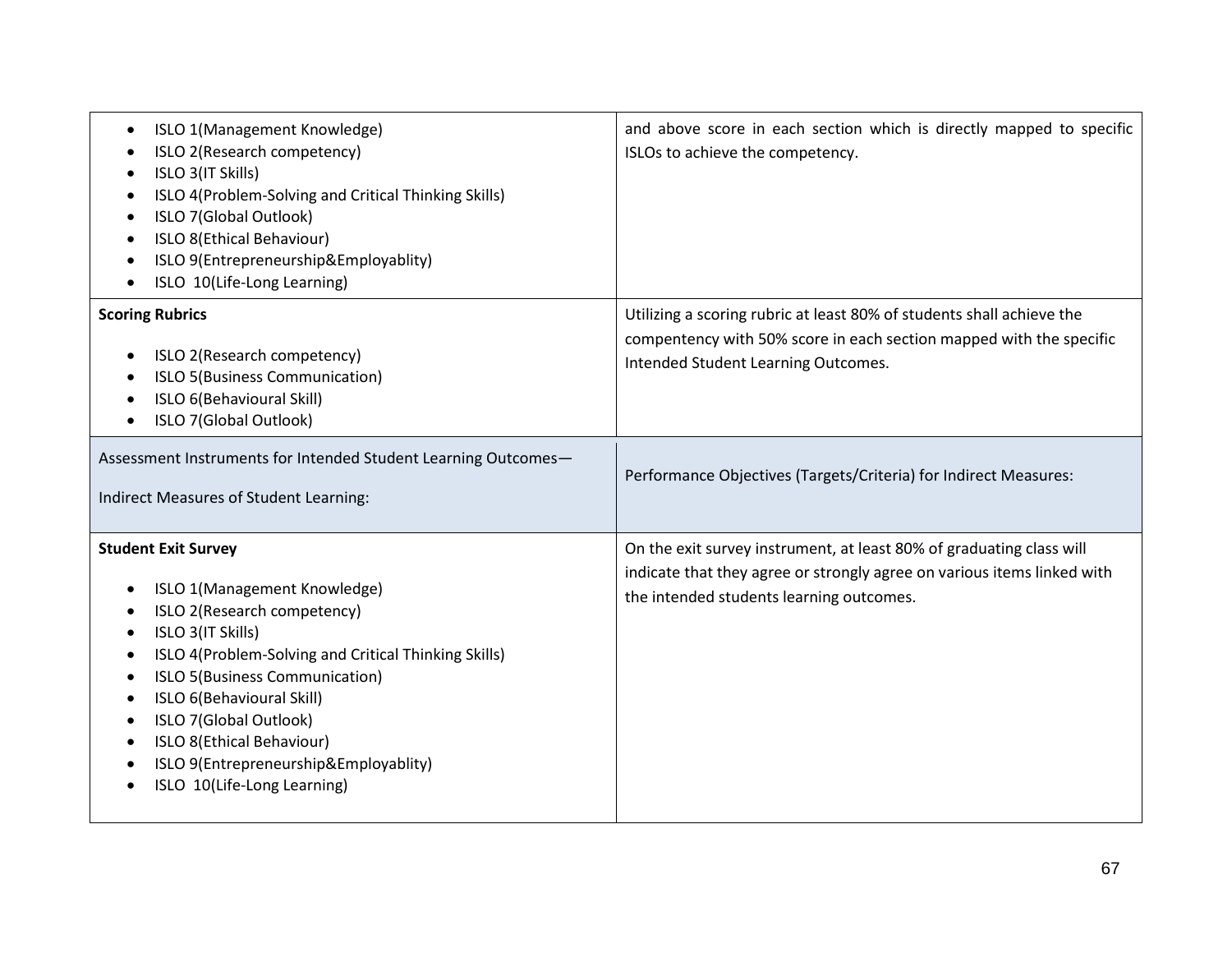| Alumni Survey                                                             | On the alumni survey instrument, at least 80% of alumni will indicate                          |
|---------------------------------------------------------------------------|------------------------------------------------------------------------------------------------|
| ISLO 9(Entrepreneurship&Employablity)                                     | "Yes" to the question #5: "Are you employed in an area related to your<br>MBA specialization?" |
| Summary of Results from Implementing Direct Measures of Student Learning: |                                                                                                |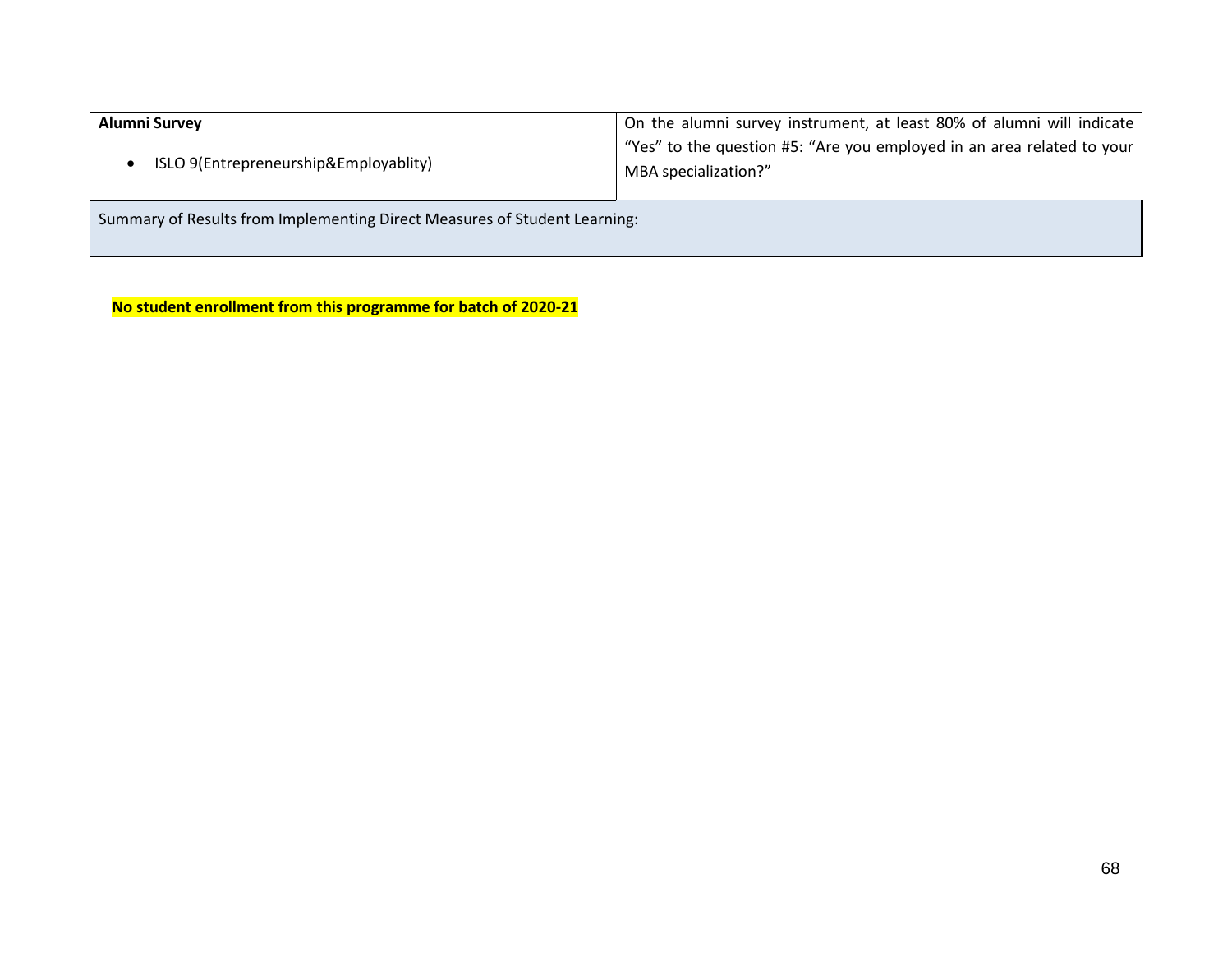## *MBA REAL ESTATE AND URBAN INFRASTRUCTURE*

|    | Student Learning Assessment for: MBA REAL ESTATE AND URBAN INFRASTRUCTURE                                                                                                                                                                                                                              |
|----|--------------------------------------------------------------------------------------------------------------------------------------------------------------------------------------------------------------------------------------------------------------------------------------------------------|
|    | Program Intended Student Learning Outcomes (Program ISLOs)                                                                                                                                                                                                                                             |
|    | 1. Student shall able to define, summarize concepts in Real Estate and Urban Infrastructure and apply it in multi-disciplinary context, able to describe and<br>critically analyse Real Estate and Urban Infrastructure Management problems in volatile environment                                    |
| 2. | Student shall ability to acquire and evaluate new knowledge through Business research methods, Ability to identify, define, investigate, and solve critical<br>Real Estate and Urban Infrastructure Management problems, analyse data/information and interpret results for driving optimum solutions. |
|    | 3. Student shall able to use various IT tools and technologies for data processing and analysis in Real Estate and Urban Infrastructure Management.                                                                                                                                                    |
| 4. | Student shall able to critically think and apply range of strategies for solving a problem and decision making in Real Estate and Urban Infrastructure<br>Management.                                                                                                                                  |
| 5. | Student shall able to communicate proficiently, in oral, written, presentation, information searching and listening skills in the management profession in<br>global / cross cultural environment.                                                                                                     |
| 6. | Student shall develop range of Leadership skills and shall demonstrate excellent interpersonal skills, understanding of group dynamics and effective<br>Teamwork, including an awareness of personal strengths and limitation and customer handling.                                                   |
| 7. | Student shall able to understand global Real Estate and Urban Infrastructure issues from different perspectives, Recognize the opportunities that the<br>wider world offers, Learning from and respecting different cultures, Apply different forms of communication in different cultural settings.   |
| 8. | Student shall able to understand and practice the highest standards of ethical behaviour associated with their Real Estate and Urban Infrastructure<br>management profession                                                                                                                           |
|    | 9. Student shall able to find opportunities to improve the infrastructure value chain as an entrepreneur. Shall develop and display basic business acumen &<br>business skills.                                                                                                                        |
|    | 10. Student shall be competent to acquire knowledge on one's own through Newspapers/ Business Magazines/ Library/ Databases/ Internet for knowledge                                                                                                                                                    |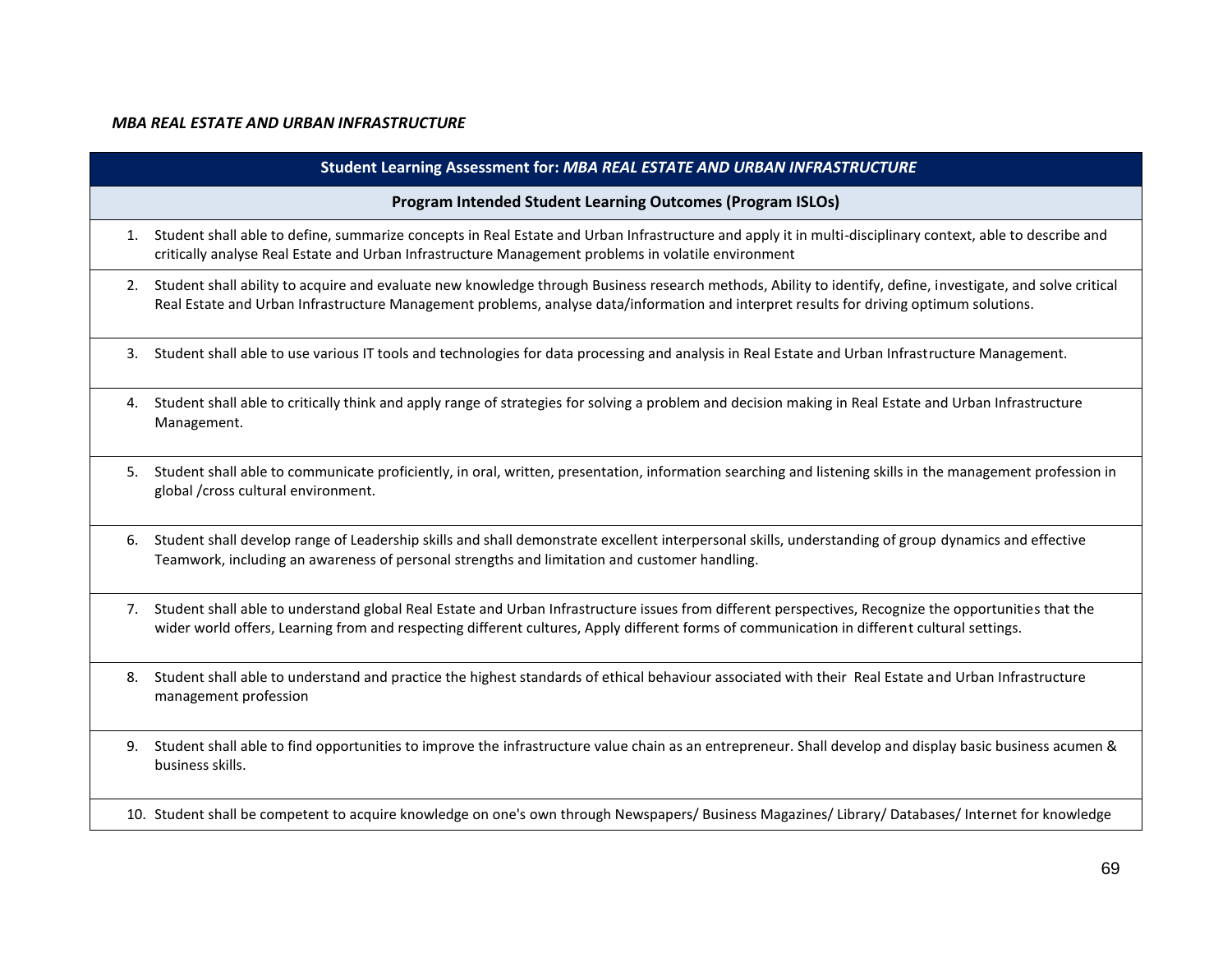| assimilation, creation, dissemination for life-long learning.                                                                                                                                                                                                                                        |                                                                                                                                                                                             |
|------------------------------------------------------------------------------------------------------------------------------------------------------------------------------------------------------------------------------------------------------------------------------------------------------|---------------------------------------------------------------------------------------------------------------------------------------------------------------------------------------------|
| Assessment Instruments for Intended Student Learning Outcomes-<br>Direct Measures of Student Learning:                                                                                                                                                                                               | Performance Objectives (Targets/Criteria) for Direct Measures:                                                                                                                              |
| <b>Comprehensive Exam</b><br>ISLO 1(Management Knowledge)<br>ISLO 2(Research competency)<br>ISLO 3(IT Skills)<br>ISLO 4(Problem-Solving and Critical Thinking Skills)<br>ISLO 7(Global Outlook)<br>ISLO 8(Ethical Behaviour)<br>ISLO 9(Entrepreneurship&Employablity)<br>ISLO 10(Life-Long Learning) | In comprehensive examination at least 80% of students will attain 50%<br>and above score in each section which is directly mapped to specific<br>ISLOs to achieve the competency.           |
| <b>Scoring Rubrics</b><br>ISLO 2(Research competency)<br><b>ISLO 5(Business Communication)</b><br>ISLO 6(Behavioural Skill)<br>ISLO 7(Global Outlook)                                                                                                                                                | Utilizing a scoring rubric at least 80% of students shall achieve the<br>compentency with 50% score in each section mapped with the specific<br>Intended Student Learning Outcomes.         |
| Assessment Instruments for Intended Student Learning Outcomes-<br>Indirect Measures of Student Learning:                                                                                                                                                                                             | Performance Objectives (Targets/Criteria) for Indirect Measures:                                                                                                                            |
| <b>Student Exit Survey</b><br>ISLO 1(Management Knowledge)<br>ISLO 2(Research competency)<br>ISLO 3(IT Skills)<br>ISLO 4(Problem-Solving and Critical Thinking Skills)<br>ISLO 5(Business Communication)                                                                                             | On the exit survey instrument, at least 80% of graduating class will<br>indicate that they agree or strongly agree on various items linked with<br>the intended students learning outcomes. |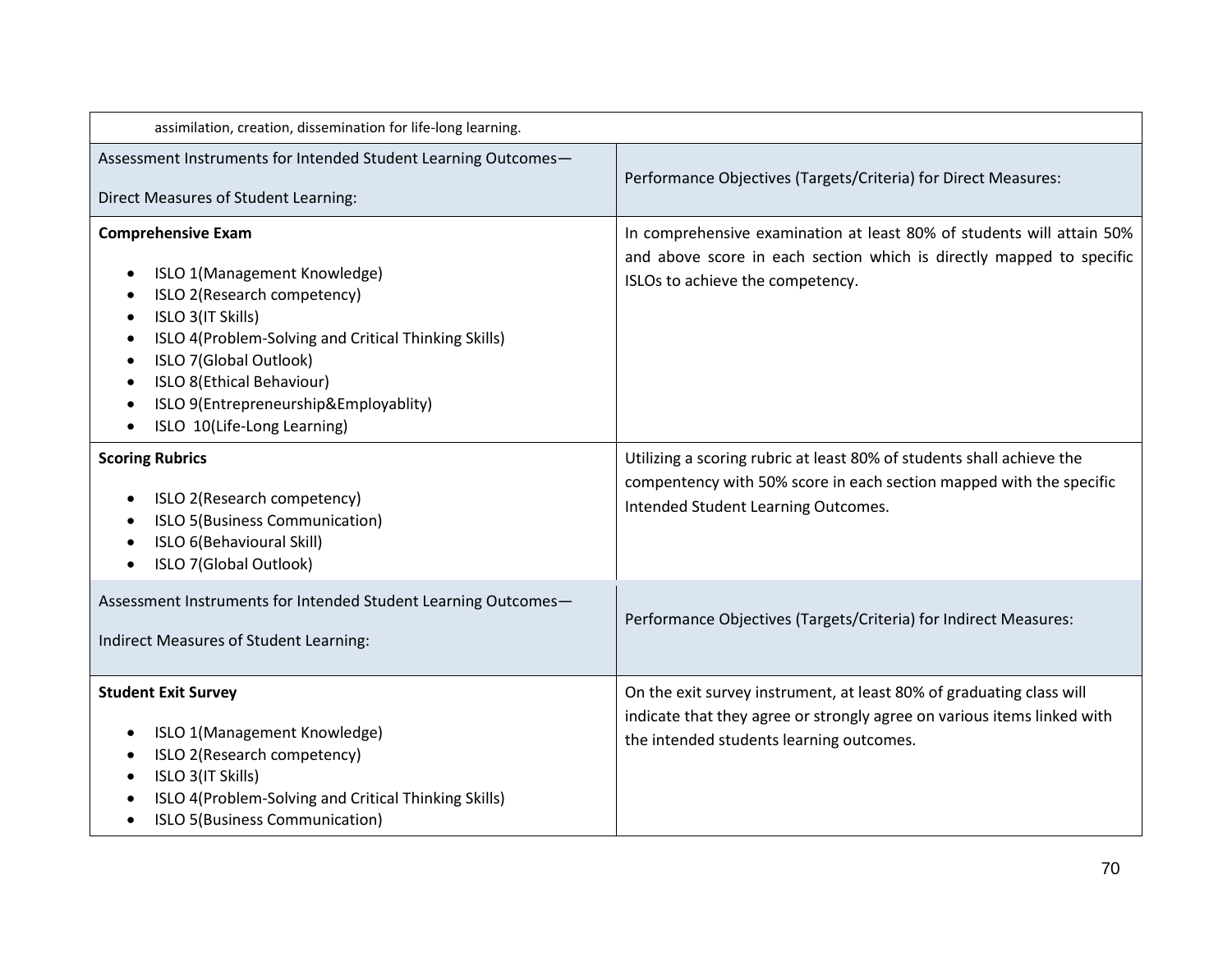| ISLO 6(Behavioural Skill)<br>ISLO 7(Global Outlook)<br>ISLO 8(Ethical Behaviour)<br>$\bullet$ |                                                                                                  |
|-----------------------------------------------------------------------------------------------|--------------------------------------------------------------------------------------------------|
| ISLO 9(Entrepreneurship&Employablity)                                                         |                                                                                                  |
| ISLO 10(Life-Long Learning)<br>$\bullet$                                                      |                                                                                                  |
| Alumni Survey                                                                                 | On the alumni survey instrument, at least 80% of alumni will indicate                            |
| ISLO 9(Entrepreneurship&Employablity)<br>$\bullet$                                            | "Yes" to the question #5: "Are you employed in an area related to your  <br>MBA specialization?" |
| Summary of Results from Implementing Direct Measures of Student Learning:                     |                                                                                                  |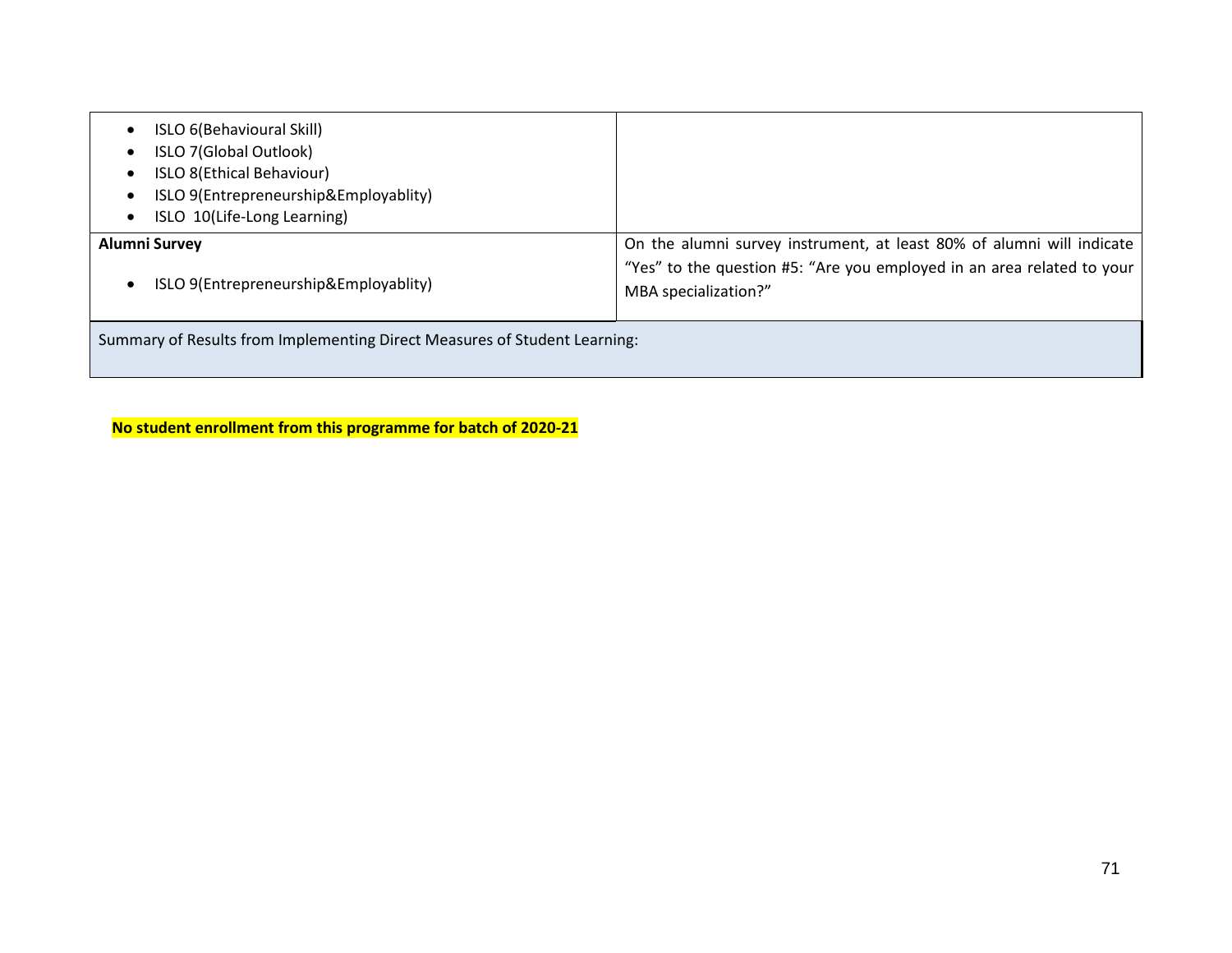## *MBA TRANSPORT AND LOGISTICS*

| <b>Student Learning Assessment for: MBA TRANSPORT AND LOGISTICS</b>                                                                                                                                                                                                                                                                                                                                                                                                                  |                                                                                                                                                                                                                                                                       |  |
|--------------------------------------------------------------------------------------------------------------------------------------------------------------------------------------------------------------------------------------------------------------------------------------------------------------------------------------------------------------------------------------------------------------------------------------------------------------------------------------|-----------------------------------------------------------------------------------------------------------------------------------------------------------------------------------------------------------------------------------------------------------------------|--|
| Program Intended Student Learning Outcomes (Program ISLOs)                                                                                                                                                                                                                                                                                                                                                                                                                           |                                                                                                                                                                                                                                                                       |  |
| Student will able to define, summarize concepts in Transportation & Logistics Management and apply them to create competitive operations strategies and<br>1.<br>enhancing logistics services for businesses in various sectors.                                                                                                                                                                                                                                                     |                                                                                                                                                                                                                                                                       |  |
| 2.                                                                                                                                                                                                                                                                                                                                                                                                                                                                                   | Student will able to collect, analyze and interpret data and information, synthesize and organize information related to on time and cost problems,<br>transport demands, green service operations etc., capacity to interpret results for driving optimum solutions. |  |
| Student will able to identify potential sources of Business environment information using technologies, Synthesize and define an idea from multiple<br>3.<br>information sources.                                                                                                                                                                                                                                                                                                    |                                                                                                                                                                                                                                                                       |  |
| Student will able to demonstrate the ability to apply theoretical knowledge that will lead to development of new ideas, methods, techniques, practices,<br>4.<br>products and services in a variety of contexts (technology, commerce, social systems) in operations and logistics management and able to apply decision<br>making methodologies to evaluate solutions for efficiency, effectiveness and sustainability for better supply and distribution of products and services. |                                                                                                                                                                                                                                                                       |  |
| Student will able to communicate proficiently, in oral, written, presentation, information searching and listening skills in the management profession, Be<br>5.<br>assertive and articulate, be able to negotiate responsibly and persuade others effectively.                                                                                                                                                                                                                      |                                                                                                                                                                                                                                                                       |  |
| Student will able to demonstrate excellent interpersonal, team working, mentoring and decision-making skills, including an awareness of personal<br>6.<br>strengths and limitations.                                                                                                                                                                                                                                                                                                 |                                                                                                                                                                                                                                                                       |  |
| Student will able to be capable of applying their discipline in local, national and international contexts, ability to be culturally aware and capable of<br>7.<br>respecting diversity                                                                                                                                                                                                                                                                                              |                                                                                                                                                                                                                                                                       |  |
| Student will able to be aware of the standards, ethics and values of their discipline, in both the local and global context.<br>8.                                                                                                                                                                                                                                                                                                                                                   |                                                                                                                                                                                                                                                                       |  |
| Student will able to be entrepreneurial, industrious and be able to recognize opportunities; turn them into ideas for enterprises.<br>9.                                                                                                                                                                                                                                                                                                                                             |                                                                                                                                                                                                                                                                       |  |
| 10. Student will able to Capable to create learn environments that require active learning, engaged in self-directed practice.                                                                                                                                                                                                                                                                                                                                                       |                                                                                                                                                                                                                                                                       |  |
| Assessment Instruments for Intended Student Learning Outcomes-<br>Direct Measures of Student Learning:                                                                                                                                                                                                                                                                                                                                                                               | Performance Objectives (Targets/Criteria) for Direct Measures:                                                                                                                                                                                                        |  |
| <b>Comprehensive Exam</b>                                                                                                                                                                                                                                                                                                                                                                                                                                                            | In comprehensive examination at least 80% of students will attain 50%                                                                                                                                                                                                 |  |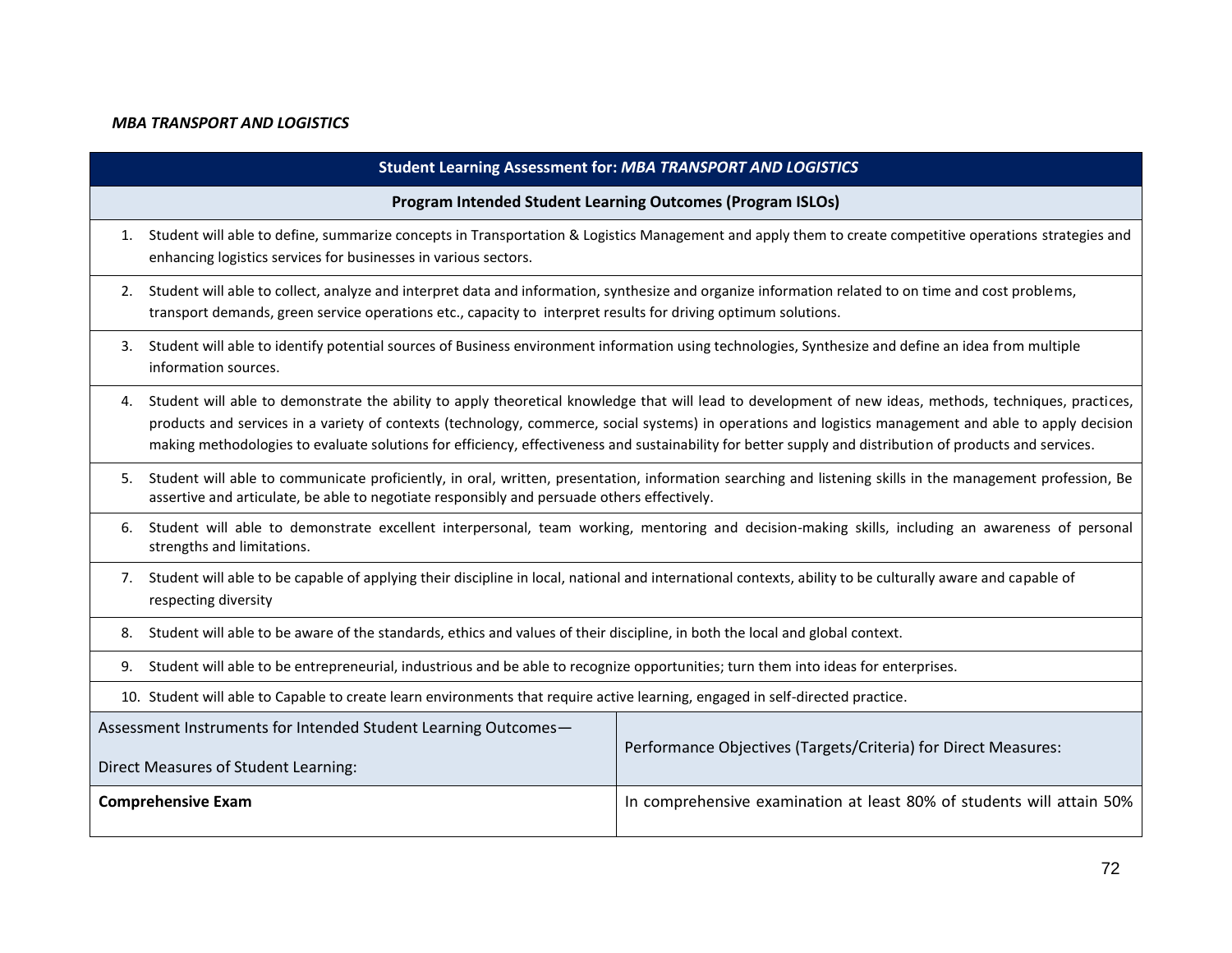| ISLO 1(Management Knowledge)<br>$\bullet$<br>ISLO 2(Research competency)<br>ISLO 3(IT Skills)<br>ISLO 4(Problem-Solving and Critical Thinking Skills)<br>ISLO 7(Global Outlook)<br>ISLO 8(Ethical Behaviour)<br>ISLO 9(Entrepreneurship&Employablity)<br>ISLO 10(Life-Long Learning)                                                                                         | and above score in each section which is directly mapped to specific<br>ISLOs to achieve the competency.                                                                                    |
|------------------------------------------------------------------------------------------------------------------------------------------------------------------------------------------------------------------------------------------------------------------------------------------------------------------------------------------------------------------------------|---------------------------------------------------------------------------------------------------------------------------------------------------------------------------------------------|
| <b>Scoring Rubrics</b><br>ISLO 2(Research competency)<br>ISLO 5(Business Communication)<br>ISLO 6(Behavioural Skill)<br>ISLO 7(Global Outlook)                                                                                                                                                                                                                               | Utilizing a scoring rubric at least 80% of students shall achieve the<br>compentency with 50% score in each section mapped with the specific<br>Intended Student Learning Outcomes.         |
| Assessment Instruments for Intended Student Learning Outcomes-<br>Indirect Measures of Student Learning:                                                                                                                                                                                                                                                                     | Performance Objectives (Targets/Criteria) for Indirect Measures:                                                                                                                            |
| <b>Student Exit Survey</b><br>ISLO 1(Management Knowledge)<br>$\bullet$<br>ISLO 2(Research competency)<br>ISLO 3(IT Skills)<br>ISLO 4(Problem-Solving and Critical Thinking Skills)<br>$\bullet$<br>ISLO 5(Business Communication)<br>$\bullet$<br>ISLO 6(Behavioural Skill)<br>ISLO 7(Global Outlook)<br>ISLO 8(Ethical Behaviour)<br>ISLO 9(Entrepreneurship&Employablity) | On the exit survey instrument, at least 80% of graduating class will<br>indicate that they agree or strongly agree on various items linked with<br>the intended students learning outcomes. |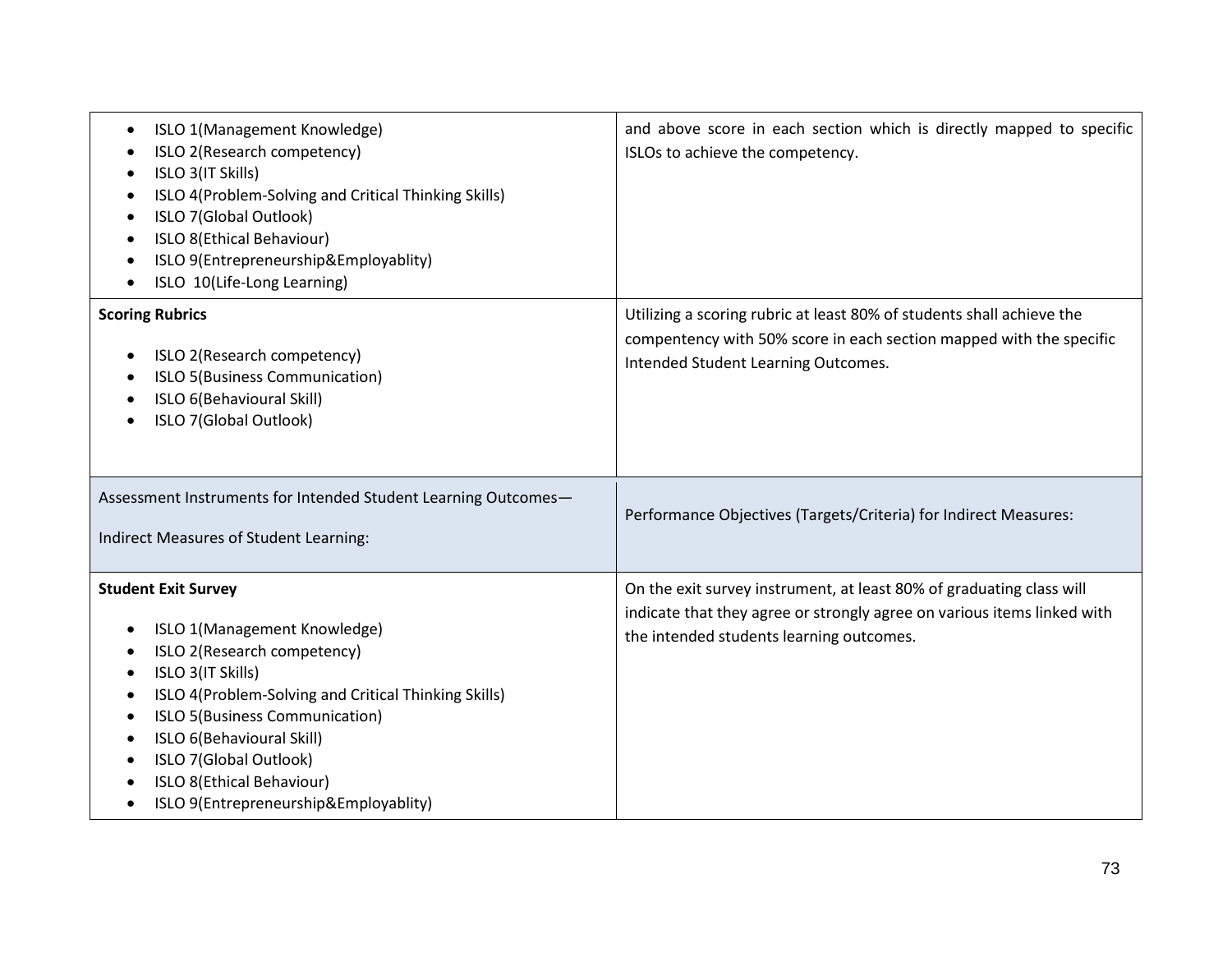| ISLO 10(Life-Long Learning)                                               |                                                                                                                                                 |
|---------------------------------------------------------------------------|-------------------------------------------------------------------------------------------------------------------------------------------------|
| <b>Alumni Survey</b><br>ISLO 9(Entrepreneurship&Employablity)             | On the alumni survey instrument, at least 80% of alumni will indicate<br>"Yes" to the question #5: "Are you employed in an area related to your |
|                                                                           | MBA specialization?"                                                                                                                            |
| Summary of Results from Implementing Direct Measures of Student Learning: |                                                                                                                                                 |

**No student enrollment from this programme for batch of 2020-21**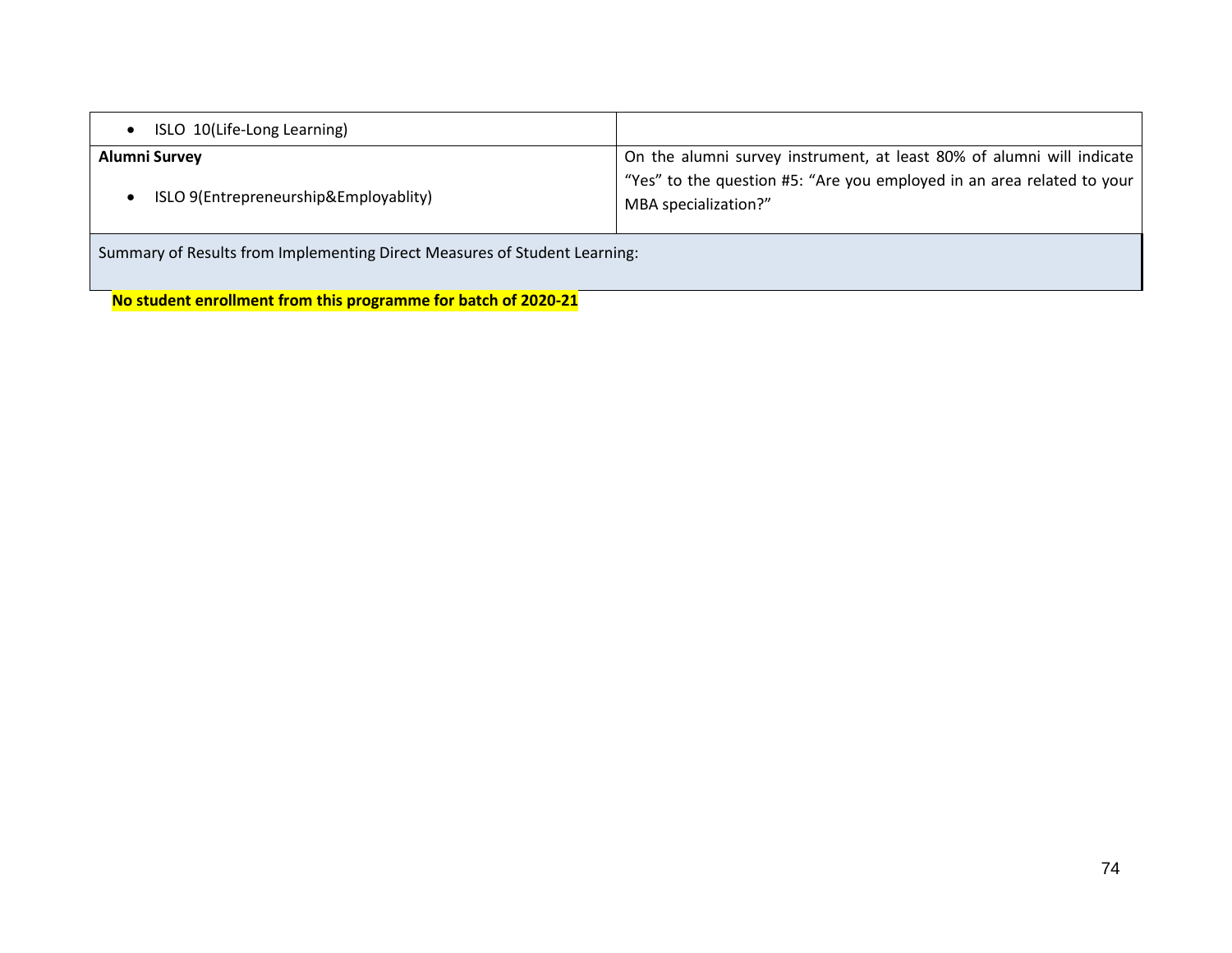## *MBA TOURISM ADMINISTRATION*

| Student Learning Assessment for: MBA TOURISM ADMINISTRATION                                                                                                                                                                        |                                                                                                                                                                                   |                                                                                                                                                                                   |
|------------------------------------------------------------------------------------------------------------------------------------------------------------------------------------------------------------------------------------|-----------------------------------------------------------------------------------------------------------------------------------------------------------------------------------|-----------------------------------------------------------------------------------------------------------------------------------------------------------------------------------|
| Program Intended Student Learning Outcomes (Program ISLOs)                                                                                                                                                                         |                                                                                                                                                                                   |                                                                                                                                                                                   |
|                                                                                                                                                                                                                                    | 1. Students will be able to demonstrate systematic knowledge and understanding of Tourism and Travel concepts.                                                                    |                                                                                                                                                                                   |
|                                                                                                                                                                                                                                    | 2. Students will be able to identify, define and investigate information and ideas related to issues and opportunities in Tourism and Travel.                                     |                                                                                                                                                                                   |
|                                                                                                                                                                                                                                    | 3. Students will be able to explore information and use digital literacy in capturing information from various sources and developing innovative solutions<br>related to Tourism. |                                                                                                                                                                                   |
| 4. Students will be able to think critically, creatively, and demonstrate curiosity to discover new product offering and services in Tourism to satisfy the<br>customer needs.                                                     |                                                                                                                                                                                   |                                                                                                                                                                                   |
| 5. Students will be able to speak proficiently, clearly & effectively while presenting the Tourism and Travel product offerings and services.                                                                                      |                                                                                                                                                                                   |                                                                                                                                                                                   |
| Students will be able to demonstrate initiativeness & enthusiasm while working in collaborative teams in successful implementation of Tourism and Travel<br>6.<br>operations.                                                      |                                                                                                                                                                                   |                                                                                                                                                                                   |
| 7. Students will be able to understand the global issues & recognize the opportunity the challenges that global Tourism and Travel operation offers to them<br>while operating in different cultures.                              |                                                                                                                                                                                   |                                                                                                                                                                                   |
| 8. Students will be able to understand and practice the highest standards of ethical behavior in their professional and personal life. They also acknowledge<br>and appreciate the importance of diversity in their personal life. |                                                                                                                                                                                   |                                                                                                                                                                                   |
| 9. Students will be able to think creatively & evaluate the opportunities available from the business environment of Tourism and Travel to identify career or<br>incubate their own ventures.                                      |                                                                                                                                                                                   |                                                                                                                                                                                   |
| 10. Students will be capable to create continuous learning environment for engaging themselves to update with new knowledge in Tourism and Travel.                                                                                 |                                                                                                                                                                                   |                                                                                                                                                                                   |
|                                                                                                                                                                                                                                    | Assessment Instruments for Intended Student Learning Outcomes-<br>Direct Measures of Student Learning:                                                                            | Performance Objectives (Targets/Criteria) for Direct Measures:                                                                                                                    |
| 1.                                                                                                                                                                                                                                 | <b>Comprehensive Exam</b><br><b>ISLO 1(Management Knowledge)</b>                                                                                                                  | In comprehensive examination at least 80% of students will attain 50%<br>and above score in each section which is directly mapped to specific<br>ISLOs to achieve the competency. |
| 2.                                                                                                                                                                                                                                 | ISLO 2(Research competency)                                                                                                                                                       |                                                                                                                                                                                   |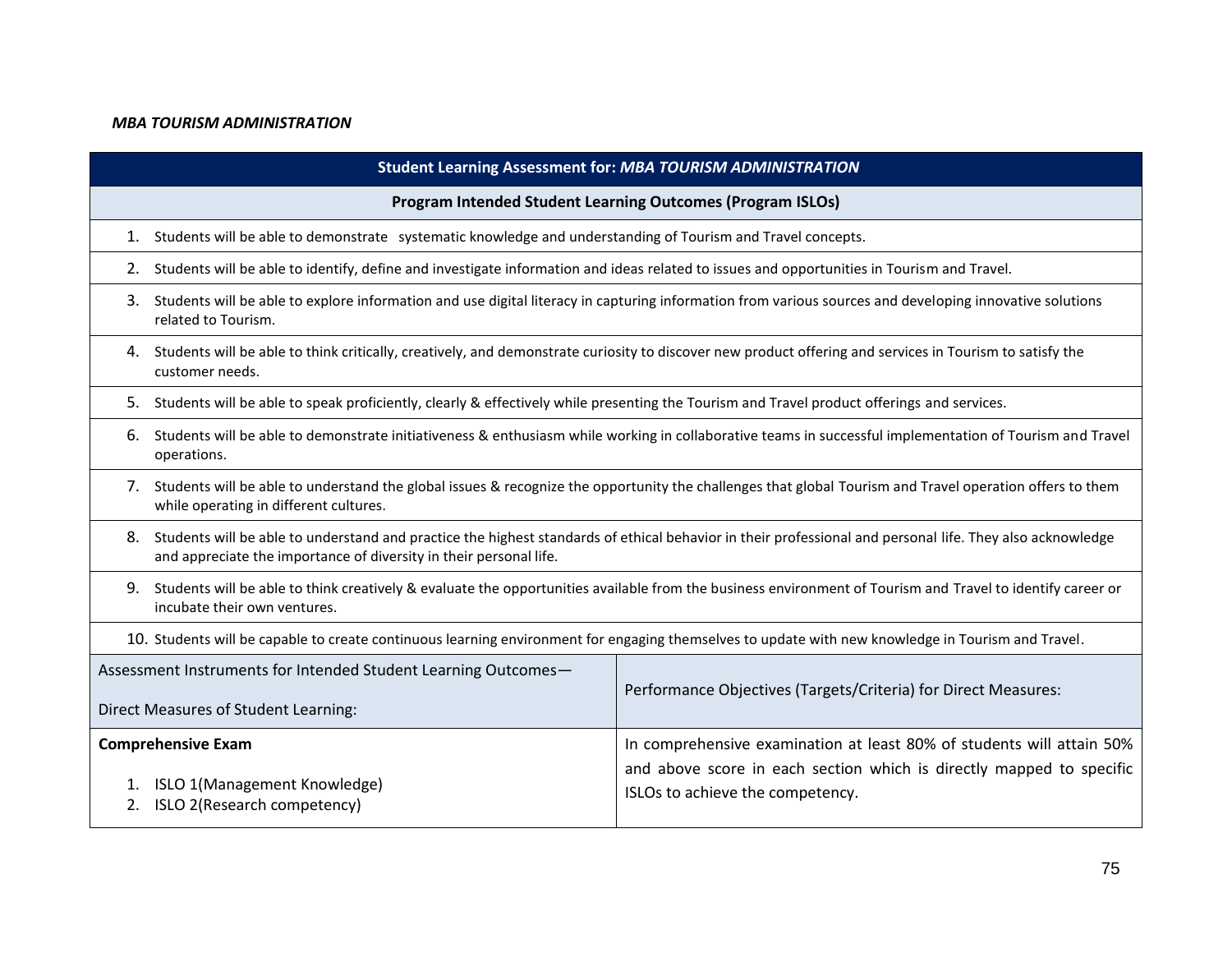| ISLO 3(IT Skills)<br>3.<br>ISLO 4(Problem-Solving and Critical Thinking Skills)<br>4.<br>ISLO 7(Global Outlook)<br>5.<br>ISLO 8(Ethical Behaviour)<br>6.<br>ISLO 9(Entrepreneurship&Employablity)<br>7.<br>ISLO 10(Life-Long Learning)<br>8.                                                                                                                                                                       |                                                                                                                                                                                             |
|--------------------------------------------------------------------------------------------------------------------------------------------------------------------------------------------------------------------------------------------------------------------------------------------------------------------------------------------------------------------------------------------------------------------|---------------------------------------------------------------------------------------------------------------------------------------------------------------------------------------------|
| <b>Scoring Rubrics</b><br>ISLO 2(Research competency)<br>$\bullet$<br><b>ISLO 5(Business Communication)</b><br>ISLO 6(Behavioural Skill)<br>ISLO 7(Global Outlook)                                                                                                                                                                                                                                                 | Utilizing a scoring rubric at least 80% of students shall achieve the<br>compentency with 50% score in each section mapped with the specific<br>Intended Student Learning Outcomes.         |
| Assessment Instruments for Intended Student Learning Outcomes-<br>Indirect Measures of Student Learning:                                                                                                                                                                                                                                                                                                           | Performance Objectives (Targets/Criteria) for Indirect Measures:                                                                                                                            |
| <b>Student Exit Survey</b><br>ISLO 1(Management Knowledge)<br>ISLO 2(Research competency)<br>$\bullet$<br>ISLO 3(IT Skills)<br>ISLO 4(Problem-Solving and Critical Thinking Skills)<br><b>ISLO 5(Business Communication)</b><br>$\bullet$<br>ISLO 6(Behavioural Skill)<br>ISLO 7(Global Outlook)<br>ISLO 8(Ethical Behaviour)<br>$\bullet$<br>ISLO 9(Entrepreneurship&Employablity)<br>ISLO 10(Life-Long Learning) | On the exit survey instrument, at least 80% of graduating class will<br>indicate that they agree or strongly agree on various items linked with<br>the intended students learning outcomes. |
| <b>Alumni Survey</b>                                                                                                                                                                                                                                                                                                                                                                                               | On the alumni survey instrument, at least 80% of alumni will indicate                                                                                                                       |
| ISLO 9(Entrepreneurship&Employablity)                                                                                                                                                                                                                                                                                                                                                                              | "Yes" to the question #5: "Are you employed in an area related to your                                                                                                                      |